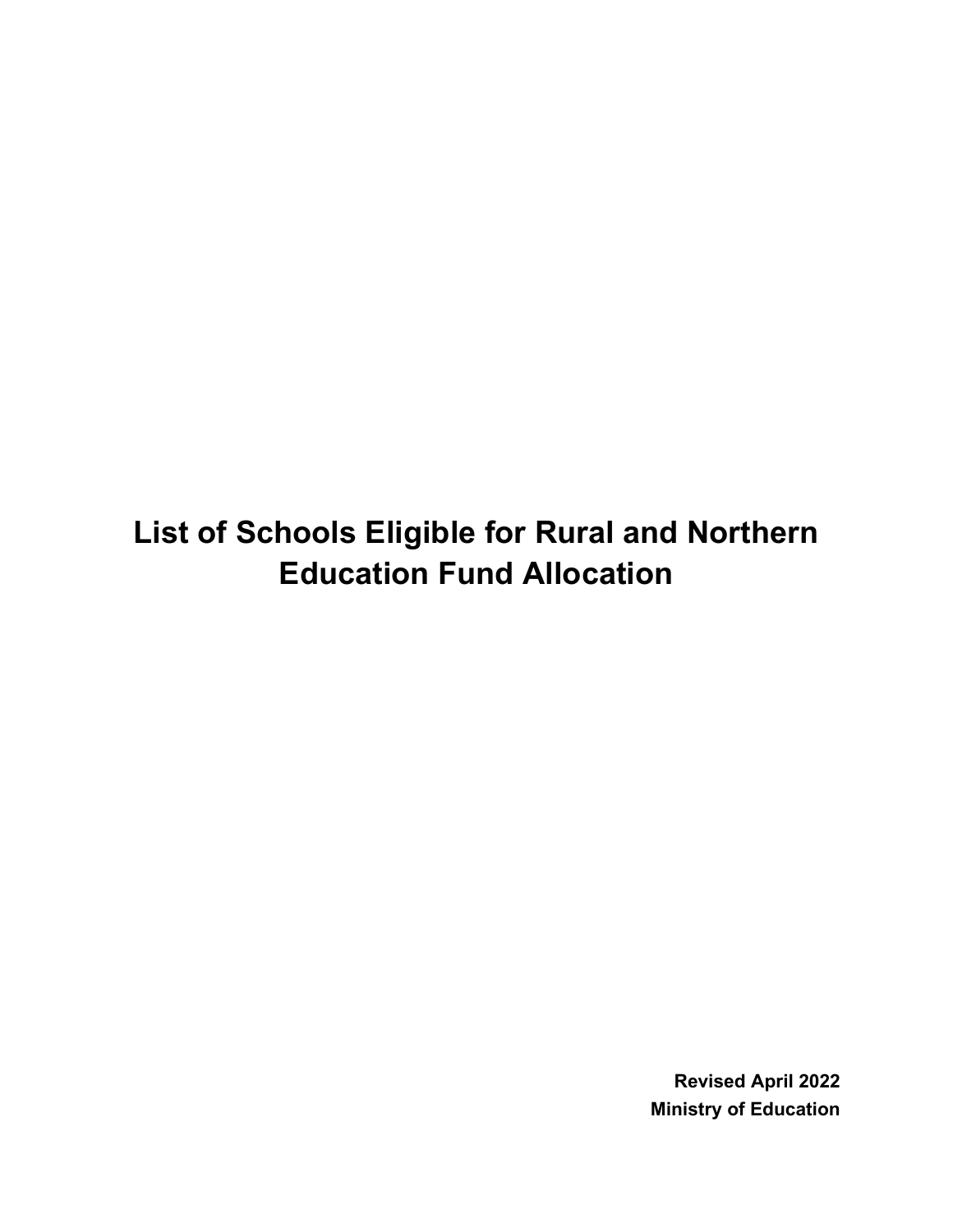| <b>ITEM NO.</b>         | <b>DSB NAME /</b><br><b>NOM DU CONSEIL</b>                                           | SFIS NO. / NO. SIIS | <b>CAMPUS ID /</b><br><b>ID DU CAMPUS</b> | BSID/<br><b>BDICE</b> | PANEL/<br><b>PALIER</b>                | <b>SCHOOL NAME /</b><br><b>NOM D'ÉCOLE</b>                                  |
|-------------------------|--------------------------------------------------------------------------------------|---------------------|-------------------------------------------|-----------------------|----------------------------------------|-----------------------------------------------------------------------------|
| 1                       | District School Board Ontario North East                                             | 5290                | 05004                                     |                       | 902292 Secondary                       | Cochrane HS, E.s.                                                           |
| $\overline{2}$          | District School Board Ontario North East                                             | 10635               | 05004                                     |                       | 114073 Elementary                      | Cochrane Public School                                                      |
| $\overline{\mathbf{3}}$ | District School Board Ontario North East                                             | 5439                | 05006                                     |                       | 918288 Secondary                       | Iroquois Falls SS, (Lease to DSB#56 &60a)                                   |
| 4                       | District School Board Ontario North East                                             | 24421               | 05006                                     |                       | 600222 Elementary                      | Iroquois Falls SS (Ele)                                                     |
| 5<br>6                  | District School Board Ontario North East<br>District School Board Ontario North East | 7619<br>7620        | 05007<br>05007                            |                       | 919063 Secondary<br>140210 Elementary  | Kapuskasing DHS<br>KapuskasingDHS (Elem)(Diamond Jubilee PS)                |
| $\overline{7}$          | District School Board Ontario North East                                             | 7624                | 05106                                     |                       | 519294 Elementary                      | Smooth Rocks Fall Public School                                             |
| 8                       | District School Board Ontario North East                                             | 180                 | 05413                                     | 45578                 | Elementary                             | Bertha Shaw PS                                                              |
| 9                       | District School Board Ontario North East                                             | 309                 | 05490                                     | 76104                 | Elementary                             | Iroquois Falls PS (formerly Calvert Centennial PS)                          |
| 10                      | District School Board Ontario North East                                             | 745                 | 05792                                     |                       | 181552 Elementary                      | <b>Englehart PS</b>                                                         |
| 11                      | District School Board Ontario North East                                             | 929                 | 05900                                     | 221554                | Elementary                             | Golden Avenue PS                                                            |
| 12                      | District School Board Ontario North East                                             | 1187                | 06059                                     |                       | 282170 Elementary                      | Elk Lake PS                                                                 |
| 13<br>14                | District School Board Ontario North East<br>District School Board Ontario North East | 1256<br>1485        | 06097<br>0625                             |                       | 291048 Elementary<br>347957 Elementary | Kerns PS<br>Joseph H Kennedy PS                                             |
| 15                      | District School Board Ontario North East                                             | 1620                | 06347                                     |                       | 384224 Elementary                      | New Liskeard PS - East Wing                                                 |
| 16                      | District School Board Ontario North East                                             | 17132               | 06347                                     |                       | 384224 Elementary                      | New Liskeard PS - West Wing                                                 |
| 17                      | District School Board Ontario North East                                             | 2288                | 06765                                     |                       | 550809 Elementary                      | Temagami PS                                                                 |
| 18                      | District School Board Ontario North East                                             | 5352                | 08204                                     |                       | 908924 Secondary                       | <b>Englehart HS</b>                                                         |
| 19                      | District School Board Ontario North East                                             | 24420               | 08204                                     |                       | 619738 Elementary                      | Englehart High School (Ele)                                                 |
| 20                      | District School Board Ontario North East                                             | 5667                | 08378                                     |                       | 943509 Secondary                       | Roland Michener SS                                                          |
| 21                      | District School Board Ontario North East                                             | 24344               | 08378                                     |                       | 428797 Elementary                      | RMSS - Elementary                                                           |
| 22<br>23                | District School Board Ontario North East<br>District School Board Ontario North East | 5692<br>24374       | 08394<br>08394                            |                       | 946940 Secondary<br>50571 Elementary   | <b>Timiskaming District SS</b><br>Timiskaming District SS - Elementary      |
| 24                      | District School Board Ontario North East                                             | 7614                | 08834                                     |                       | 252018 Elementary                      | Clayton Brown Public School                                                 |
| 25                      | District School Board Ontario North East                                             | 24313               | 08834                                     |                       | 916293 Secondary                       | <b>Hearst High School</b>                                                   |
| 26                      | District School Board Ontario North East                                             | 7731                | 08864                                     |                       | 193771 Elementary                      | Federal Public School                                                       |
| 27                      | District School Board Ontario North East                                             | 7732                | 08865                                     |                       | 97969 Elementary                       | Central Public School                                                       |
| 28                      | District School Board Ontario North East                                             | 10825               | 12029                                     |                       | 920363 Secondary                       | Kirkland Lake District Composite School                                     |
| 29                      | District School Board Ontario North East                                             | 10863               | 12029                                     |                       | 296600 Elementary                      | Kirkland Lake District Composite School - Elementary                        |
| 30                      | Algoma District School Board                                                         | 5235                | 05039                                     |                       | 895270 Secondary                       | W C Eaket SS                                                                |
| 31<br>32                | Algoma District School Board<br>Algoma District School Board                         | 7609<br>24336       | 05042<br>05042                            |                       | 900869 Secondary<br>101214 Elementary  | Chapleau Secondary School<br>Chapleau Elementary School                     |
| 33                      | Algoma District School Board                                                         | 208                 | 05428                                     |                       | 54542 Elementary                       | <b>Blind River PS</b>                                                       |
| 34                      | Algoma District School Board                                                         | 271                 | 05465                                     |                       | 67679 Elementary                       | Arthur Henderson PS                                                         |
| 35                      | Algoma District School Board                                                         | 698                 | 05760                                     |                       | 165042 Elementary                      | Echo Bay Central PS                                                         |
| 36                      | Algoma District School Board                                                         | 800                 | 05823                                     |                       | 195200 Elementary                      | Mountain View PS                                                            |
| 37                      | Algoma District School Board                                                         | 969                 | 05930                                     | 230561                | Elementary                             | Greenwood PS                                                                |
| 38                      | Algoma District School Board                                                         | 1946                | 06556                                     |                       | 468339 Elementary                      | R M Moore PS                                                                |
| 39                      | Algoma District School Board                                                         | 2219                | 06724                                     |                       | 530603 Elementary                      | St Joseph Island Central S                                                  |
| 40                      | Algoma District School Board                                                         | 2279                | 06759                                     |                       | 548413 Elementary                      | Tarentorus PS                                                               |
| 41<br>42                | Algoma District School Board<br>Algoma District School Board                         | 5206<br>24241       | 08118<br>08118                            |                       | 891347 Secondary<br>137967 Elementary  | Central Algoma SS<br>Central Algoma SS (Intermediate)                       |
| 43                      | Algoma District School Board                                                         | 24624               | 08118                                     |                       | 285552 Elementary                      | Central Algoma Elementary School                                            |
| 44                      | Algoma District School Board                                                         | 2300                | 08659                                     |                       | 551660 Elementary                      | Thessalon PS (Annex- Federation St)                                         |
| 45                      | Algoma District School Board                                                         | 6288                | 08659                                     |                       | 551660 Elementary                      | Thessalon PS                                                                |
| 46                      | Algoma District School Board                                                         | 7600                | 08827                                     |                       | 515396 Elementary                      | Sir James Dunn P.S.                                                         |
| 47                      | Algoma District School Board                                                         | 7601                | 08828                                     |                       | 926086 Secondary                       | Michipicoten HS                                                             |
| 48                      | Algoma District School Board                                                         | 11272               | 12215                                     |                       | 368490 Elementary                      | Missarenda Consolidated PS                                                  |
| 49<br>50                | Algoma District School Board<br>Algoma District School Board                         | 14497<br>17562      | 18016<br>18016                            |                       | 264750 Elementary<br>917370 Secondary  | Hornepayne JK-12 School (Elementary)<br>Hornepayne JK-12 School (Secondary) |
| 51                      | Rainbow District School Board                                                        | 5357                | 05035                                     |                       | 909319 Secondary                       | Espanola HS (Perpetual lease to DSB61)                                      |
| 52                      | Rainbow District School Board                                                        | 24499               | 05035                                     |                       | 185930 Elementary                      | New AB Ellis Public School                                                  |
| 53                      | Rainbow District School Board                                                        | 996                 | 05215                                     |                       | 237582 Elementary                      | Markstay PS                                                                 |
| 54                      | Rainbow District School Board                                                        | 105                 | 05360                                     |                       | 26590 Elementary                       | Assiginack PS                                                               |
| 55                      | Rainbow District School Board                                                        | 298                 | 05480                                     |                       | 73393 Elementary                       | CR Judd PS                                                                  |
| 56                      | Rainbow District School Board                                                        | 331                 | 05505                                     |                       | 85618 Elementary                       | Central Manitoulin PS                                                       |
| 57                      | Rainbow District School Board                                                        | 422                 | 05579                                     |                       | 101478 Elementary                      | Charles C McLean PS                                                         |
| 58<br>59                | Rainbow District School Board<br>Rainbow District School Board                       | 517<br>574          | 05640<br>0567                             | 125261<br>136964      | Elementary<br>Elementary               | Monetville PS<br>Robert H Murray PS                                         |
| 60                      | Rainbow District School Board                                                        | 608                 | 05694                                     |                       | 145807 Elementary                      | Larchwood PS                                                                |
| 61                      | Rainbow District School Board                                                        | 1373                | 06175                                     |                       | 314676 Elementary                      | Little Current PS                                                           |
| 62                      | Rainbow District School Board                                                        | 2075                | 06637                                     |                       | 496154 Elementary                      | S Geiger PS                                                                 |
| 63                      | Rainbow District School Board                                                        | 5483                | 08280                                     |                       | 311944 Elementary                      | Levack PS (Form. DHS)                                                       |
| 64                      | Rainbow District School Board                                                        | 5492                | 08286                                     |                       | 923354 Secondary                       | <b>Lively DSS</b>                                                           |
| 65                      | Rainbow District School Board                                                        | 11138               | 08286                                     |                       | 116646 Elementary                      | Lively Secondary Elementary Program                                         |
| 66                      | Rainbow District School Board                                                        | 11335               | 08286                                     |                       | 314935 Elementary                      | Walden Public School                                                        |
| 67<br>68                | Rainbow District School Board<br>Rainbow District School Board                       | 5505<br>11281       | 08293<br>12211                            |                       | 924679 Secondary<br>26336 Elementary   | Manitoulin SS<br>M W Moore Public School                                    |
| 69                      | Rainbow District School Board                                                        | 11290               | 12211                                     | 924598                | Secondary                              | M W Moore Secondary School                                                  |
| 70                      | Near North District School Board                                                     | 5686                | 05020                                     | 946109                | Secondary                              | Northern SS (Part Lease to DSB#56)                                          |
| $71\,$                  | Near North District School Board                                                     | 10695               | 05020                                     |                       | 536326 Elementary                      | White Woods PS                                                              |
| 72                      | Near North District School Board                                                     | 5511                | 05036                                     |                       | 925179 Secondary                       | F J McElligott SS                                                           |
| 73                      | Near North District School Board                                                     | 22952               | 05036                                     |                       | 88309 Elementary                       | F J McElligott Intermediate School                                          |
| 74                      | Near North District School Board                                                     | 91                  | 05353                                     |                       | 20540 Elementary                       | Argyle PS                                                                   |
| 75                      | Near North District School Board                                                     | 253                 | 05457                                     |                       | 63568 Elementary                       | <b>Britt PS</b>                                                             |
| 76<br>77                | Near North District School Board<br>Near North District School Board                 | 308<br>770          | 05489<br>05804                            |                       | 76074 Elementary<br>190411 Elementary  | M T Davidson S<br>Evergreen Heights Education Centre                        |
| 78                      | Near North District School Board                                                     | 806                 | 05826                                     |                       | 196169 Elementary                      | Ferris Glen PS                                                              |
| 79                      | Near North District School Board                                                     | 1416                | 06203                                     |                       | 328278 Elementary                      | Mactier PS                                                                  |
| 80                      | Near North District School Board                                                     | 1420                | 06207                                     |                       | 328588 Elementary                      | Magnetawan Central PS                                                       |
| 81                      | Near North District School Board                                                     | 1489                | 06255                                     |                       | 348732 Elementary                      | Mattawa District PS                                                         |
| 82                      | Near North District School Board                                                     | 1499                | 06262                                     |                       | 351202 Elementary                      | McDougall PS                                                                |
| 83                      | Near North District School Board                                                     | 1633                | 06355                                     |                       | 385263 Elementary                      | South Shore Education Centre                                                |
| 84                      | Near North District School Board                                                     | 1635                | 06357                                     |                       | 400475 Elementary                      | Nobel PS                                                                    |
| 85                      | Near North District School Board                                                     | 2108                | 06659                                     |                       | 505820 Elementary                      | Mapleridge Sr PS                                                            |
| 86<br>87                | Near North District School Board<br>Near North District School Board                 | 2187<br>2258        | 06702<br>06748                            |                       | 523712 Elementary<br>542172 Elementary | South River PS<br>Sundridge Centennial PS                                   |
| 88                      | Near North District School Board                                                     | 2495                | 06900                                     |                       | 605220 Elementary                      | Whitestone Lake Central S                                                   |
| 89                      | Near North District School Board                                                     | 5581                | 08334                                     |                       | 934275 Secondary                       | Parry Sound HS                                                              |
| 90                      | Near North District School Board                                                     | 24395               | 08334                                     |                       | 437329 Elementary                      | Parry Sound Intermediate School                                             |
| 91                      | Near North District School Board                                                     | 6379                | 08707                                     |                       | 441945 Elementary                      | Phelps Central School                                                       |
| 92                      | Near North District School Board                                                     | 9556                | 10197                                     |                       | 271128 Elementary                      | Humphrey Central PS                                                         |
| 93                      | Near North District School Board                                                     | 16843               | 19022                                     |                       | 943630 Secondary                       | Almaguin Highlands SS (new school)                                          |
| 94                      | Near North District School Board                                                     | 24393               | 19394                                     |                       | 420428 Elementary                      | Parry Sound Public School                                                   |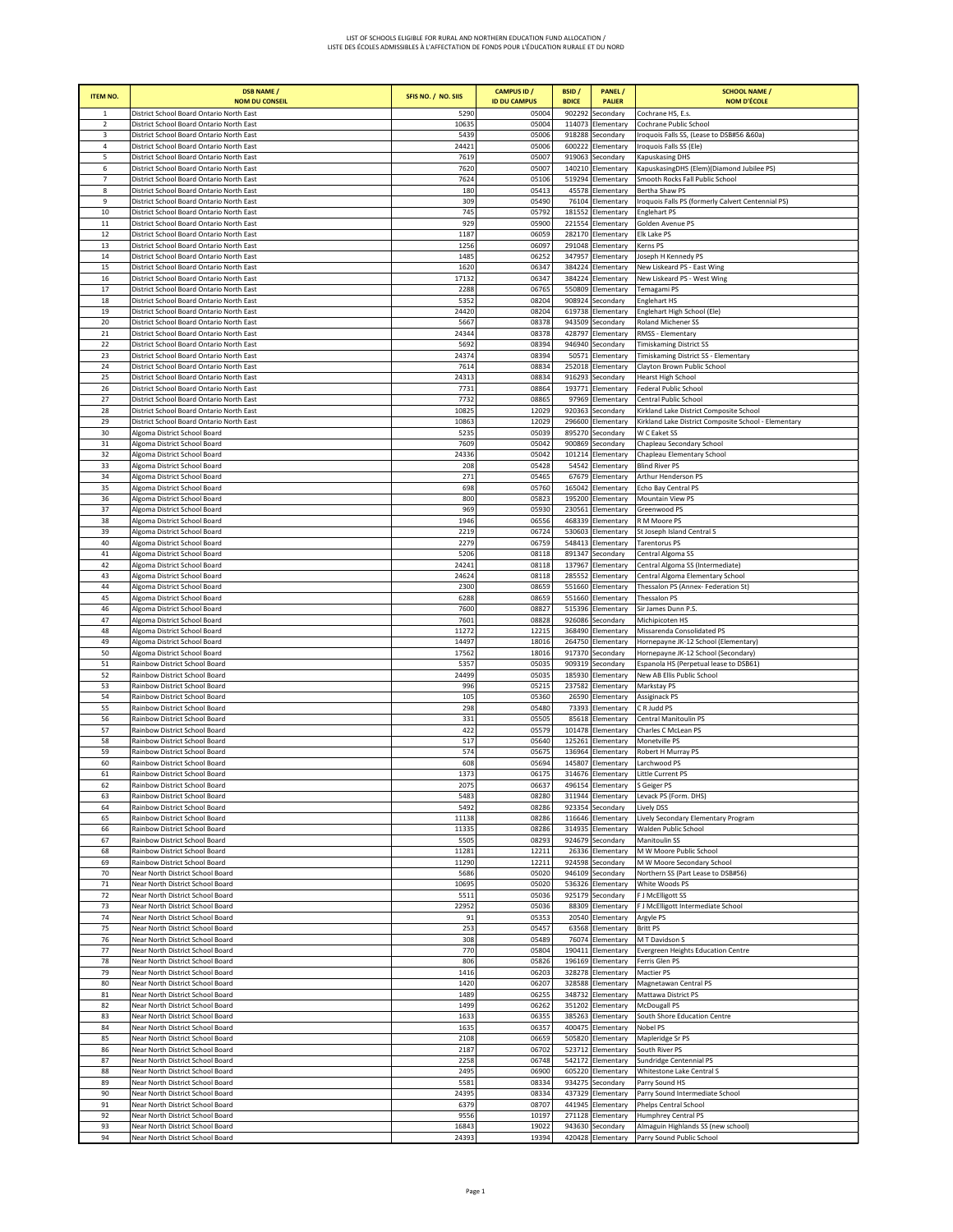| <b>ITEM NO.</b> | <b>DSB NAME /</b><br><b>NOM DU CONSEIL</b>                                             | SFIS NO. / NO. SIIS | <b>CAMPUS ID /</b><br><b>ID DU CAMPUS</b> | <b>BSID/</b><br><b>BDICE</b> | PANEL/<br><b>PALIER</b>                | <b>SCHOOL NAME /</b><br><b>NOM D'ÉCOLE</b>                           |
|-----------------|----------------------------------------------------------------------------------------|---------------------|-------------------------------------------|------------------------------|----------------------------------------|----------------------------------------------------------------------|
| 95              | Keewatin-Patricia District School Board                                                | 5942                | 05121                                     |                              | 918113 Secondary                       | Ignace School (Sec)                                                  |
| 96              | Keewatin-Patricia District School Board                                                | 9475                | 05121                                     |                              | 275026 Elementary                      | Ignace School (Elem)                                                 |
| 97<br>98        | Keewatin-Patricia District School Board<br>Keewatin-Patricia District School Board     | 1962<br>120         | 05149<br>05374                            |                              | 478997 Elementary<br>30759 Elementary  | Red Lake Madsen PS<br>Golden Learning Centre                         |
| 99              | Keewatin-Patricia District School Board                                                | 669                 | 05742                                     |                              | 157503 Elementary                      | Ear Falls PS                                                         |
| 100             | Keewatin-Patricia District School Board                                                | 17731               | 06589                                     | 486663                       | Elementary                             | Open Roads Public School                                             |
| 101             | Keewatin-Patricia District School Board                                                | 2364                | 06815                                     |                              | 570516 Elementary                      | Lillian Berg PS                                                      |
| 102<br>103      | Keewatin-Patricia District School Board<br>Keewatin-Patricia District School Board     | 5316<br>5602        | 08186<br>08349                            |                              | 905283 Secondary<br>936871 Secondary   | Dryden HS<br>Queen Elizabeth DHS                                     |
| 104             | Keewatin-Patricia District School Board                                                | 5610                | 08352                                     | 937789                       | Secondary                              | Red Lake DHS                                                         |
| 105             | Keewatin-Patricia District School Board                                                | 7528                | 08768                                     |                              | 894230 Secondary                       | Beaver Brae S.S.                                                     |
| 106             | Keewatin-Patricia District School Board                                                | 24240               | 08768                                     |                              | 583403 Elementary                      | Beaver Brae SR. Elementary School                                    |
| 107             | Keewatin-Patricia District School Board                                                | 7531                | 08770                                     |                              | 515000 Elementary                      | Sioux Narrows P.S.                                                   |
| 108<br>109      | Keewatin-Patricia District School Board<br>Keewatin-Patricia District School Board     | 7532<br>7539        | 08771<br>08775                            |                              | 569739 Elementary<br>296996 Elementary | Valleyview P.S.<br>King George VI P.S.                               |
| 110             | Keewatin-Patricia District School Board                                                | 10178               | 10450                                     |                              | 514659 Elementary                      | Sioux Mountain                                                       |
| 111             | Keewatin-Patricia District School Board                                                | 10179               | 10451                                     | 406929                       | Elementary                             | New Prospect Public School                                           |
| 112             | Keewatin-Patricia District School Board                                                | 11269               | 12202                                     |                              | 501484 Elementary                      | Savant Lake Public School                                            |
| 113<br>114      | Keewatin-Patricia District School Board<br>Keewatin-Patricia District School Board     | 11286<br>11289      | 12203<br>12204                            | 122017                       | 566489 Elementary<br>Elementary        | Upsala Public School<br>Crolancia Public School                      |
| 115             | Keewatin-Patricia District School Board                                                | 11291               | 12204                                     | 902748                       | Secondary                              | Crolancia Secondary School                                           |
| 116             | Rainy River District School Board                                                      | 9381                | 05122                                     |                              | 343404 Elementary                      | Atikokan HS (Elem)                                                   |
| 117             | Rainy River District School Board                                                      | 9390                | 05122                                     |                              | 892939 Secondary                       | Atikokan HS                                                          |
| 118             | Rainy River District School Board                                                      | 9375                | 10134                                     |                              | 9954 Elementary                        | <b>Riverview E S</b>                                                 |
| 119<br>120      | Rainy River District School Board<br>Rainy River District School Board                 | 9376<br>9377        | 10135<br>10136                            |                              | 97209 Elementary<br>141518 Elementary  | Crossroads E PS<br>Donald Young PS                                   |
| 121             | Rainy River District School Board                                                      | 9380                | 10139                                     |                              | 280747 Elementary                      | J W Walker PS                                                        |
| 122             | Rainy River District School Board                                                      | 9395                | 10139                                     |                              | 910872 Secondary                       | Fort Frances HS                                                      |
| 123             | Rainy River District School Board                                                      | 24516               | 10139                                     |                              | 0 Elementary                           | Fort Frances HS (Elem)                                               |
| 124<br>125      | Rainy River District School Board<br>Rainy River District School Board                 | 9382<br>9383        | 10140<br>10141                            |                              | 350818 Elementary<br>383058 Elementary | McCrosson-Tovell PS<br>Nestor Falls PS                               |
| 126             | Rainy River District School Board                                                      | 11300               | 10142                                     |                              | 487830 Elementary                      | Robert Moore School                                                  |
| 127             | Rainy River District School Board                                                      | 9385                | 10143                                     |                              | 500445 Elementary                      | North Star Community School                                          |
| 128             | Rainy River District School Board                                                      | 9387                | 10145                                     |                              | 540005 Elementary                      | Sturgeon Creek S                                                     |
| 129             | Rainy River District School Board                                                      | 9392                | 10147                                     |                              | 937657 Secondary                       | Rainy River HS                                                       |
| 130<br>131      | Rainy River District School Board<br>Lakehead District School Board                    | 11676<br>7550       | 12336<br>08784                            |                              | 366285 Elementary<br>127868 Elementary | Mine Centre Public School<br>Crestview                               |
| 132             | Lakehead District School Board                                                         | 7553                | 08787                                     |                              | 198587 Elementary                      | <b>Five Mile</b>                                                     |
| 133             | Lakehead District School Board                                                         | 7556                | 08789                                     |                              | 222372 Elementary                      | Gorham & Ware                                                        |
| 134             | Lakehead District School Board                                                         | 7562                | 08795                                     |                              | 287091 Elementary                      | Kakabeka Falls                                                       |
| 135             | Lakehead District School Board                                                         | 7570                | 08800                                     |                              | 517216 Elementary                      | Valley Central PS                                                    |
| 136             | Lakehead District School Board                                                         | 7574                | 08804                                     | 604992                       | Elementary                             | Whitefish Valley                                                     |
| 137<br>138      | Lakehead District School Board<br>Lakehead District School Board                       | 7590<br>7591        | 08818<br>08819                            |                              | 353159 Elementary<br>409618 Elementary | McKenzie<br>Nor'wester View                                          |
| 139             | Lakehead District School Board                                                         | 11270               | 12194                                     |                              | 21008 Elementary                       | <b>Armstrong PS</b>                                                  |
| 140             | Superior-Greenstone District School Board                                              | 1436                | 05011                                     |                              | 332097 Elementary                      | Manitouwadge PS (Perpetaul lease to DSB#57)                          |
| 141             | Superior-Greenstone District School Board                                              | 5507                | 05013                                     |                              | 924784 Secondary                       | Marathon HS (Perpetual lease to DSB#57)                              |
| 142             | Superior-Greenstone District School Board                                              | 601                 | 05689                                     |                              | 142689 Elementary                      | Dorion PS                                                            |
| 143<br>144      | Superior-Greenstone District School Board                                              | 1461<br>1632        | 06235<br>06354                            |                              | 338010 Elementary                      | Margaret Twomey PS                                                   |
| 145             | Superior-Greenstone District School Board<br>Superior-Greenstone District School Board | 1963                | 06566                                     |                              | 385131 Elementary<br>479128 Elementary | George O'Neill PS<br>Red Rock PS                                     |
| 146             | Superior-Greenstone District School Board                                              | 2089                | 06646                                     |                              | 502006 Elementary                      | Schreiber PS                                                         |
| 147             | Superior-Greenstone District School Board                                              | 2289                | 06766                                     | 550884                       | Elementary                             | Terrace Bay PS                                                       |
| 148             | Superior-Greenstone District School Board                                              | 5388                | 08223                                     |                              | 912565 Secondary                       | Geraldton Comp Secondary School                                      |
| 149             | Superior-Greenstone District School Board                                              | 17408               | 08223                                     |                              | 214574 Elementary                      | <b>BA Parker PS</b>                                                  |
| 150<br>151      | Superior-Greenstone District School Board<br>Superior-Greenstone District School Board | 5389<br>5542        | 08224<br>08315                            |                              | 37770 Elementary<br>929336 Secondary   | Beardmore PS<br>Nipigon Red Rock DHS                                 |
| 152             | Superior-Greenstone District School Board                                              | 5631                | 08363                                     |                              | 940666 Secondary                       | Lake Superior HS                                                     |
| 153             | Superior-Greenstone District School Board                                              | 9535                | 08731                                     |                              | 320650 Elementary                      | Marjorie Mills PS                                                    |
| 154             | Superior-Greenstone District School Board                                              | 9319                | 11050                                     |                              | 924652 Secondary                       | Manitouwadge HS                                                      |
| 155             | Superior-Greenstone District School Board                                              | 11267               | 12192                                     |                              | 382795 Elementary                      | Nakina Public School                                                 |
| 156<br>157      | Bluewater District School Board<br>Bluewater District School Board                     | 272<br>273          | 05105<br>05105                            |                              | 67709 Elementary<br>896969 Secondary   | Bruce Peninsula District S(Elem)<br>Bruce Peninsula District S (Sec) |
| 158             | Bluewater District School Board                                                        | 54                  | 05331                                     |                              | 11606 Elementary                       | Amabel-Sauble Community S                                            |
| 159             | Bluewater District School Board                                                        | 98                  | 05357                                     |                              | 22322 Elementary                       | Arran Tara E S                                                       |
| 160             | Bluewater District School Board                                                        | 385                 | 05548                                     |                              | 93939 Elementary                       | Osprey Central S                                                     |
| 161             | Bluewater District School Board                                                        | 565                 | 05669                                     |                              | 135143 Elementary<br>155683 Elementary | Dawnview PS                                                          |
| 162<br>163      | Bluewater District School Board<br>Bluewater District School Board                     | 653<br>710          | 05729<br>05768                            |                              | 167649 Elementary                      | Spruce Ridge Elementary<br><b>Egremont Community S</b>               |
| 164             | Bluewater District School Board                                                        | 10582               | 05836                                     |                              | 198978 Elementary                      | Macphail Memorial Elementary School                                  |
| 165             | Bluewater District School Board                                                        | 1049                | 05983                                     |                              | 253316 Elementary                      | <b>Hepworth Central School</b>                                       |
| 166             | Bluewater District School Board                                                        | 1080                | 06000                                     |                              | 257168 Elementary                      | Hillcrest Central S                                                  |
| 167             | Bluewater District School Board                                                        | 1099                | 06011                                     |                              | 262935 Elementary                      | Holland-Chatsworth Central S                                         |
| 168<br>169      | Bluewater District School Board<br>Bluewater District School Board                     | 1136<br>11011       | 06031<br>06052                            |                              | 273775 Elementary<br>281131 Elementary | Huron Heights PS<br>Hanover Heights                                  |
| 170             | Bluewater District School Board                                                        | 1265                | 06103                                     |                              | 293750 Elementary                      | Kincardine Township-Tiverton PS                                      |
| 171             | Bluewater District School Board                                                        | 1266                | 06104                                     |                              | 293776 Elementary                      | Elgin Market PS                                                      |
| 172             | Bluewater District School Board                                                        | 1399                | 06193                                     |                              | 323900 Elementary                      | Lucknow Central PS                                                   |
| 173             | Bluewater District School Board                                                        | 1464                | 06238                                     |                              | 340804 Elementary                      | <b>Beavercrest Community S</b>                                       |
| 174<br>175      | Bluewater District School Board<br>Bluewater District School Board                     | 1537<br>1640        | 06290<br>06359                            |                              | 364290 Elementary<br>401129 Elementary | Mildmay-Carrick Central S<br>Normanby Community S                    |
| 176             | Bluewater District School Board                                                        | 1651                | 06364                                     |                              | 403741 Elementary                      | Northport ES                                                         |
| 177             | Bluewater District School Board                                                        | 1744                | 06417                                     |                              | 431028 Elementary                      | Paisley Central School                                               |
| 178             | Bluewater District School Board                                                        | 1842                | 06481                                     |                              | 450910 Elementary                      | Port Elgin-Saugeen Central S                                         |
| 179             | Bluewater District School Board                                                        | 1894                | 06519                                     |                              | 458554 Elementary                      | Dundalk & Proton Community S                                         |
| 180             | Bluewater District School Board                                                        | 2189                | 06704                                     |                              | 524239 Elementary                      | G C Huston P S                                                       |
| 181<br>182      | Bluewater District School Board<br>Bluewater District School Board                     | 2214<br>2221        | 06723<br>06725                            |                              | 529826 Elementary<br>531146 Elementary | St Edmunds PS<br>St Vincent-Euphrasia E S                            |
| 183             | Bluewater District School Board                                                        | 2254                | 06746                                     |                              | 540200 Elementary                      | Sullivan Community S                                                 |
| 184             | Bluewater District School Board                                                        | 2303                | 06777                                     |                              | 552585 Elementary                      | Beaver Valley Community S                                            |
| 185             | Bluewater District School Board                                                        | 5404                | 08236                                     |                              | 914444 Secondary                       | Grey Highlands SS                                                    |
| 186             | Bluewater District School Board                                                        | 5411                | 08241                                     | 915556                       | Secondary                              | John Diefenbaker Senior School -Sec                                  |
| 187<br>188      | Bluewater District School Board<br>Bluewater District School Board                     | 24304<br>5457       | 08241<br>08265                            |                              | 7681 Elementary<br>919454 Secondary    | John Diefenbaker Senior School(Elem)<br>Kincardine DSS               |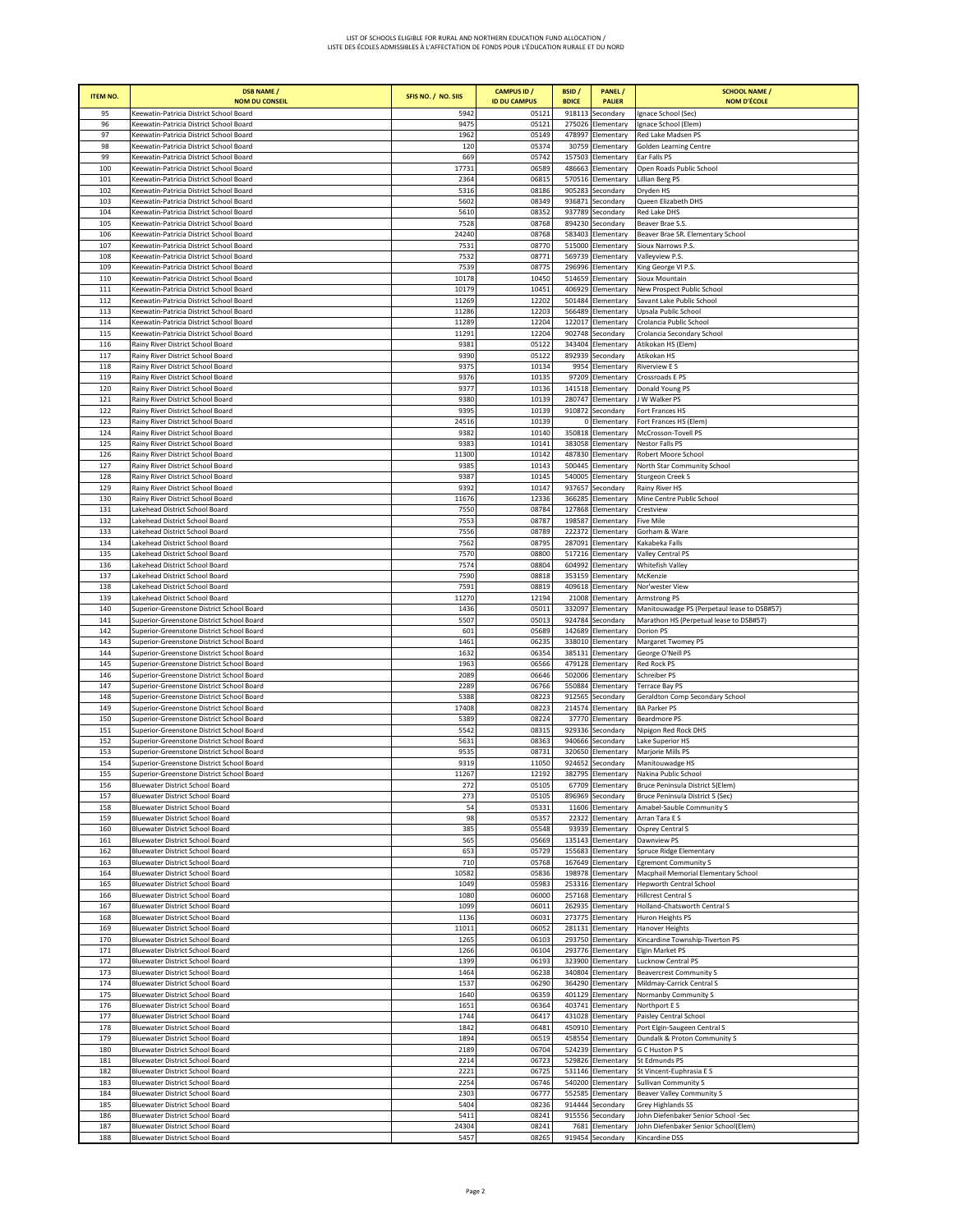| <b>ITEM NO.</b> | <b>DSB NAME /</b><br><b>NOM DU CONSEIL</b>                                               | SFIS NO. / NO. SIIS | <b>CAMPUS ID /</b><br><b>ID DU CAMPUS</b> | <b>BSID/</b><br><b>BDICE</b> | PANEL/<br><b>PALIER</b>                | <b>SCHOOL NAME /</b><br><b>NOM D'ÉCOLE</b>                                       |
|-----------------|------------------------------------------------------------------------------------------|---------------------|-------------------------------------------|------------------------------|----------------------------------------|----------------------------------------------------------------------------------|
| 189             | <b>Bluewater District School Board</b>                                                   | 5515                | 08299                                     |                              | 925438 Secondary                       | Georgian Bay Community (Sec)                                                     |
| 190             | Bluewater District School Board                                                          | 24544               | 08299                                     |                              | 180789 Elementary                      | Georgian Bay Community (Elem)                                                    |
| 191             | <b>Bluewater District School Board</b>                                                   | 5626                | 08362                                     |                              | 940127 Secondary                       | Saugeen DSS                                                                      |
| 192<br>193      | Bluewater District School Board<br>Bluewater District School Board                       | 11298<br>11301      | 08414<br>08414                            |                              | 569565 Elementary<br>950262 Secondary  | Walkerton District Community (Elem)<br>Walkerton District Community School (Sec) |
| 194             | <b>Bluewater District School Board</b>                                                   | 6083                | 08562                                     |                              | 901253 Secondary                       | Chesley District Community School - Sec                                          |
| 195             | <b>Bluewater District School Board</b>                                                   | 24305               | 08562                                     |                              | 169200 Elementary                      | Chesley District Community School (Elem)                                         |
| 196             | Bluewater District School Board                                                          | 9315                | 10119                                     |                              | 152820 Elementary                      | Dundalk Highpoint School                                                         |
| 197             | Bluewater District School Board                                                          | 9373                | 10132                                     |                              | 484970 Elementary                      | Ripley Huron Community School                                                    |
| 198             | <b>Bluewater District School Board</b>                                                   | 10581               | 11292                                     | 953253                       | Secondary                              | Peninsula Shores District School -Sec                                            |
| 199<br>200      | Bluewater District School Board                                                          | 10862<br>266        | 11292                                     |                              | 605743 Elementary<br>66699 Elementary  | Peninsula Shores District School -Elem<br><b>Brookside Public School</b>         |
| 201             | Avon Maitland District School Board<br>Avon Maitland District School Board               | 384                 | 05463<br>05547                            | 93718                        | Elementary                             | Central Perth Elementary School                                                  |
| 202             | Avon Maitland District School Board                                                      | 467                 | 05600                                     |                              | 112917 Elementary                      | Clinton Public School                                                            |
| 203             | Avon Maitland District School Board                                                      | 686                 | 05752                                     |                              | 163619 Elementary                      | Listowel Eastdale Public School                                                  |
| 204             | Avon Maitland District School Board                                                      | 731                 | 05783                                     |                              | 175170 Elementary                      | Elma Township Public School                                                      |
| 205             | Avon Maitland District School Board                                                      | 771                 | 05805                                     |                              | 190527 Elementary                      | <b>Exeter Elementary School</b>                                                  |
| 206<br>207      | Avon Maitland District School Board<br>Avon Maitland District School Board               | 973<br>1048         | 05933<br>05982                            |                              | 578519 Elementary<br>272319 Elementary | North Woods Elementary School<br>Bluewater Coast Elementary School               |
| 208             | Avon Maitland District School Board                                                      | 1115                | 06022                                     |                              | 268003 Elementary                      | Howick Central Public School                                                     |
| 209             | Avon Maitland District School Board                                                      | 1119                | 06025                                     |                              | 268640 Elementary                      | Hullett Central Public School                                                    |
| 210             | Avon Maitland District School Board                                                      | 1134                | 06030                                     |                              | 273694 Elementary                      | Huron Centennial Public School                                                   |
| 211             | Avon Maitland District School Board                                                      | 1549                | 06295                                     |                              | 366021 Elementary                      | Milverton Public School                                                          |
| 212             | Avon Maitland District School Board                                                      | 1555                | 06298                                     |                              | 927120 Secondary                       | Mitchell District High School                                                    |
| 213             | Avon Maitland District School Board                                                      | 24214<br>1566       | 06298                                     |                              | 135064 Elementary                      | Mitchell District HS - Elementary                                                |
| 214<br>215      | Avon Maitland District School Board<br>Avon Maitland District School Board               | 1652                | 06306<br>06365                            |                              | 372781 Elementary<br>406040 Elementary | Mornington Central School<br>North Easthope Public School                        |
| 216             | Avon Maitland District School Board                                                      | 2013                | 06598                                     | 478133                       | Elementary                             | Goderich Public School                                                           |
| 217             | Avon Maitland District School Board                                                      | 2184                | 06699                                     |                              | 523267 Elementary                      | South Perth Centennial Public School                                             |
| 218             | Avon Maitland District School Board                                                      | 2207                | 06720                                     |                              | 528650 Elementary                      | Sprucedale Public School                                                         |
| 219             | Avon Maitland District School Board                                                      | 2230                | 06730                                     |                              | 535508 Elementary                      | Stephen Central Public School                                                    |
| 220             | Avon Maitland District School Board                                                      | 2346                | 06802                                     |                              | 566667 Elementary                      | <b>Upper Thames Elementary School</b>                                            |
| 221<br>222      | Avon Maitland District School Board<br>Avon Maitland District School Board               | 5272<br>5398        | 08160<br>08231                            |                              | 899569 Secondary<br>913600 Secondary   | Central Huron Secondary School<br>Goderich District Collegiate Institute         |
| 223             | Avon Maitland District School Board                                                      | 11329               | 08231                                     |                              | 450242 Elementary                      | <b>GDCI Elementary</b>                                                           |
| 224             | Avon Maitland District School Board                                                      | 5491                | 08285                                     |                              | 923095 Secondary                       | Listowel District Secondary School                                               |
| 225             | Avon Maitland District School Board                                                      | 5634                | 08364                                     |                              | 504475 Elementary                      | Seaforth Public School                                                           |
| 226             | Avon Maitland District School Board                                                      | 5665                | 08376                                     |                              | 943118 Secondary                       | South Huron District High School                                                 |
| 227             | Avon Maitland District School Board                                                      | 19495               | 08376                                     |                              | 469900 Elementary                      | South Huron Elementary School                                                    |
| 228<br>229      | Avon Maitland District School Board<br>Avon Maitland District School Board               | 5675<br>13373       | 08384<br>08384                            | 944807                       | Secondary<br>100438 Elementary         | St Marys D.C. & V.I.<br>St Marys DCVI - Elementary                               |
| 230             | Avon Maitland District School Board                                                      | 5763                | 08434                                     | 953776                       | Secondary                              | FE Madill Secondary School                                                       |
| 231             | Avon Maitland District School Board                                                      | 19496               | 08434                                     |                              | 181908 Elementary                      | FE Madill Elementary School                                                      |
| 232             | Avon Maitland District School Board                                                      | 13309               | 12239                                     |                              | 285535 Elementary                      | Little Falls Public School                                                       |
| 233             | Avon Maitland District School Board                                                      | 11327               | 12370                                     | 517103                       | Elementary                             | Maitland River Elementary School                                                 |
| 234             | Greater Essex County District School Board                                               | 166                 | 05404                                     |                              | 41297 Elementary                       | Belle River Public School                                                        |
| 235             | Greater Essex County District School Board                                               | 366                 | 05531                                     |                              | 91073 Elementary                       | Colchester North Public School                                                   |
| 236<br>237      | Greater Essex County District School Board<br>Greater Essex County District School Board | 368<br>369          | 05533<br>05534                            | 91596                        | 91464 Elementary<br>Elementary         | Gosfield North Central Public School<br>Jack Miner Public School                 |
| 238             | Greater Essex County District School Board                                               | 936                 | 05904                                     |                              | 222240 Elementary                      | Gore Hill Public School                                                          |
| 239             | Greater Essex County District School Board                                               | 1026                | 05970                                     |                              | 245658 Elementary                      | Harrow Public School                                                             |
| 240             | Greater Essex County District School Board                                               | 1430                | 06214                                     |                              | 331180 Elementary                      | Malden Central Public School                                                     |
| 241             | Greater Essex County District School Board                                               | 1534                | 06287                                     |                              | 362379 Elementary                      | East Mersea Public School                                                        |
| 242             | Greater Essex County District School Board                                               | 1574                | 06312                                     |                              | 376035 Elementary                      | Mount Carmel-Blytheswood Public School                                           |
| 243<br>244      | Greater Essex County District School Board<br>Greater Essex County District School Board | 1790<br>5358        | 06446<br>08207                            |                              | 439088 Elementary<br>909440 Secondary  | Pelee Island Public School<br><b>Essex District High School</b>                  |
| 245             | Greater Essex County District School Board                                               | 7773                | 08888                                     |                              | 98094 Elementary                       | Centennial Central Public School                                                 |
| 246             | Greater Essex County District School Board                                               | 7798                | 08891                                     |                              | 929727 Secondary                       | Belle River District High School                                                 |
| 247             | Greater Essex County District School Board                                               | 7805                | 08894                                     | 951927                       | Secondary                              | Western Secondary School                                                         |
| 248             | Greater Essex County District School Board                                               | 10801               | 12005                                     |                              | 551941 Elementary                      | Lakeshore Discovery                                                              |
| 249             | Greater Essex County District School Board                                               | 10945               | 12099                                     |                              | 334012 Elementary                      | <b>Essex Public School</b>                                                       |
| 250<br>251      | Lambton Kent District School Board<br>Lambton Kent District School Board                 | 14<br>219           | 05310<br>05434                            |                              | 1244 Elementary<br>55719 Elementary    | Aberarder Central S                                                              |
| 252             | Lambton Kent District School Board                                                       | 246                 | 05451                                     |                              | 62081 Elementary                       | <b>Bosanquet Central PS</b><br>Brigden S                                         |
| 253             | Lambton Kent District School Board                                                       | 251                 | 05456                                     |                              | 63517 Elementary                       | Bright's Grove Elementary School                                                 |
| 254             | Lambton Kent District School Board                                                       | 261                 | 05461                                     |                              | 66370 Elementary                       | <b>Brooke Central PS</b>                                                         |
| 255             | Lambton Kent District School Board                                                       | 493                 | 05622                                     |                              | 120715 Elementary                      | <b>Confederation Central S</b>                                                   |
| 256             | Lambton Kent District School Board                                                       | 564                 | 05668                                     |                              | 135135 Elementary                      | Dawn Township Central S                                                          |
| 257<br>258      | Lambton Kent District School Board                                                       | 628<br>756          | 05711                                     |                              | 148660 Elementary                      | Dresden Area Central S                                                           |
| 259             | Lambton Kent District School Board<br>Lambton Kent District School Board                 | 948                 | 05799<br>05911                            | 226661                       | 185833 Elementary<br>Elementary        | <b>Errol Village PS</b><br>Grand Bend PS                                         |
| 260             | Lambton Kent District School Board                                                       | 1030                | 05974                                     |                              | 247197 Elementary                      | Harwich-Raleigh PS                                                               |
| 261             | Lambton Kent District School Board                                                       | 1087                | 06004                                     |                              | 258016 Elementary                      | <b>Ecole Hillcrest PS</b>                                                        |
| 262             | Lambton Kent District School Board                                                       | 1111                | 06019                                     |                              | 265640 Elementary                      | Naahii Ridge P.S.                                                                |
| 263             | Lambton Kent District School Board                                                       | 1321                | 06143                                     |                              | 305510 Elementary                      | Lambton Central Centennial S                                                     |
| 264             | Lambton Kent District School Board                                                       | 1532                | 06285                                     |                              | 361895 Elementary                      | Merlin Area PS                                                                   |
| 265<br>266      | Lambton Kent District School Board<br>Lambton Kent District School Board                 | 1562<br>1911        | 06304<br>06533                            |                              | 371610 Elementary<br>462870 Elementary | Mooretown-Courtright S<br>Queen Elizabeth II PS                                  |
| 267             | Lambton Kent District School Board                                                       | 2001                | 06590                                     | 486922                       | Elementary                             | <b>Riverview Central S</b>                                                       |
| 268             | Lambton Kent District School Board                                                       | 2185                | 06700                                     | 523321                       | Elementary                             | South Plympton Central S                                                         |
| 269             | Lambton Kent District School Board                                                       | 2293                | 06770                                     | 551147                       | Elementary                             | Thamesville Area Central PS                                                      |
| 270             | Lambton Kent District School Board                                                       | 2311                | 06781                                     | 556602                       | Elementary                             | Tilbury Area PS                                                                  |
| 271             | Lambton Kent District School Board                                                       | 2406                | 06847                                     |                              | 580007 Elementary                      | W J Baird PS                                                                     |
| 272             | Lambton Kent District School Board                                                       | 2489                | 06897<br>06943                            |                              | 604054 Elementary                      | Wheatley Area PS                                                                 |
| 273<br>274      | Lambton Kent District School Board<br>Lambton Kent District School Board                 | 2567<br>2576        | 06949                                     |                              | 619787 Elementary<br>622257 Elementary | Kinnwood Central Public School<br>Wyoming PS                                     |
| 275             | Lambton Kent District School Board                                                       | 2588                | 06957                                     | 625221                       | Elementary                             | Zone Township Central PS                                                         |
| 276             | Lambton Kent District School Board                                                       | 10495               | 07127                                     |                              | 118583 Elementary                      | Colonel Cameron Public School                                                    |
| 277             | Lambton Kent District School Board                                                       | 5233                | 08133                                     |                              | 895148 Secondary                       | <b>Blenheim DHS</b>                                                              |
| 278             | Lambton Kent District School Board                                                       | 5364                | 08210                                     |                              | 910228 Secondary                       | North Lambton SS                                                                 |
| 279             | Lambton Kent District School Board                                                       | 5472                | 08273                                     |                              | 921408 Secondary                       | Lambton Central Collegiate V.I.                                                  |
| 280<br>281      | Lambton Kent District School Board<br>Lambton Kent District School Board                 | 5473<br>5618        | 08274<br>08357                            |                              | 921530 Secondary<br>938696 Secondary   | Lambton Kent Comp S<br>Ridgetown DHS                                             |
| 282             | Lambton Kent District School Board                                                       | 16700               | 08357                                     |                              | 109920 Elementary                      | Ridgetown DHS-Gr. 7 & 8                                                          |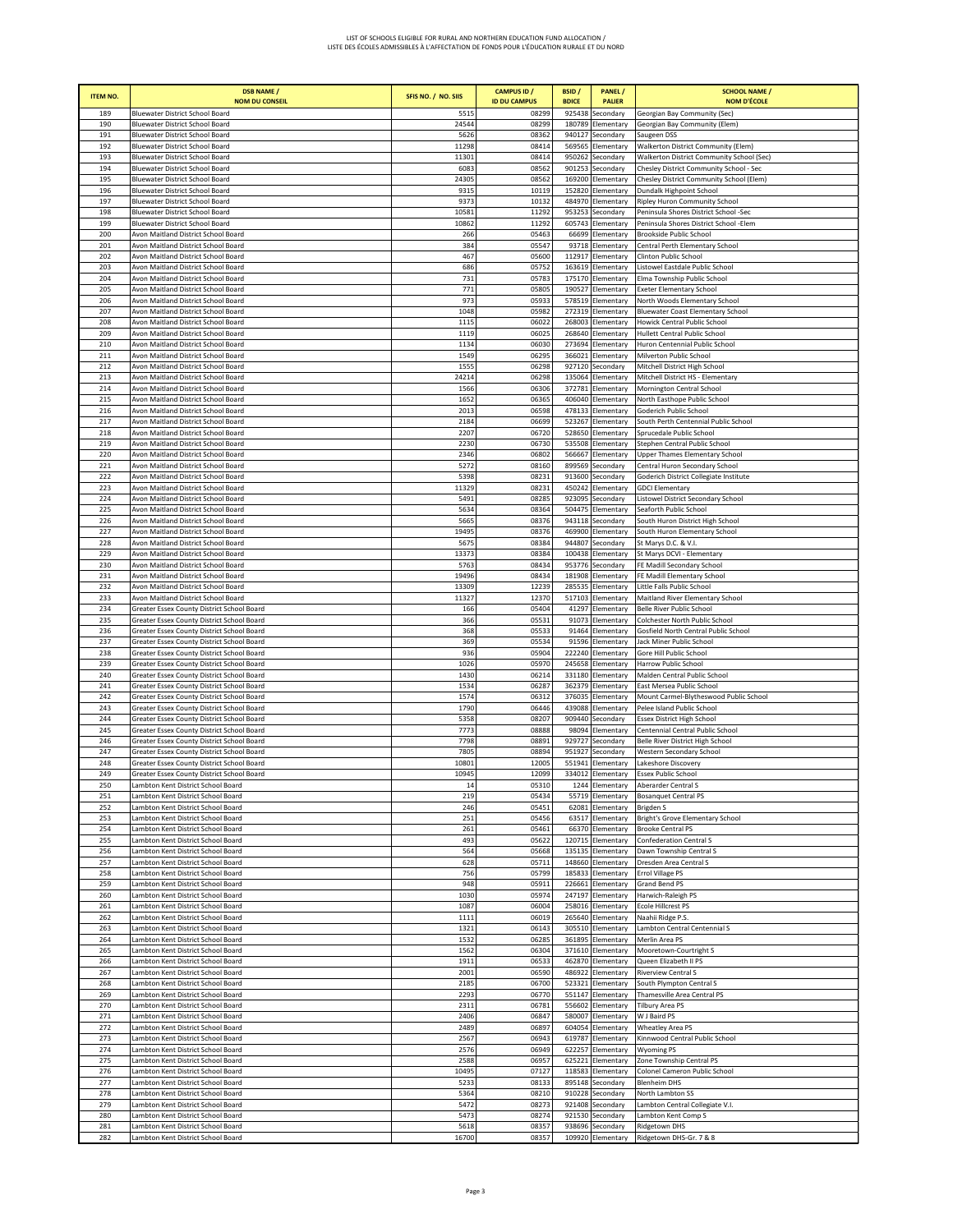| <b>ITEM NO.</b> | <b>DSB NAME /</b><br><b>NOM DU CONSEIL</b>                                             | SFIS NO. / NO. SIIS | <b>CAMPUS ID /</b><br><b>ID DU CAMPUS</b> | BSID/<br><b>BDICE</b> | PANEL/<br><b>PALIER</b>                | <b>SCHOOL NAME /</b><br><b>NOM D'ÉCOLE</b>     |
|-----------------|----------------------------------------------------------------------------------------|---------------------|-------------------------------------------|-----------------------|----------------------------------------|------------------------------------------------|
| 283             | Lambton Kent District School Board                                                     | 5708                | 08405                                     |                       | 948446 Secondary                       | <b>Tilbury DHS</b>                             |
| 284             | Lambton Kent District School Board                                                     | 5733                | 08421                                     |                       | 587281 Elementary                      | East Lambton ES (Formerly Secondary)           |
| 285             | Lambton Kent District School Board                                                     | 9872                | 10306                                     |                       | 516074 Elementary                      | Sir John Moore                                 |
| 286             | Thames Valley District School Board                                                    | 2450                | 03004                                     | 951439                | Secondary                              | West Elgin SS                                  |
| 287             | Thames Valley District School Board                                                    | 5886                | 03004                                     |                       | 595101 Elementary                      | West Elgin Sr PS                               |
| 288<br>289      | Thames Valley District School Board<br>Thames Valley District School Board             | 5<br>22             | 05304<br>05313                            |                       | 540 Elementary<br>2542 Elementary      | A. J. Baker PS<br>Adelaide - W.G. MacDonald PS |
| 290             | Thames Valley District School Board                                                    | 38                  | 05322                                     | 7358                  | Elementary                             | Aldborough PS                                  |
| 291             | Thames Valley District School Board                                                    | 321                 | 05498                                     |                       | 82759 Elementary                       | Caradoc PS                                     |
| 292             | Thames Valley District School Board                                                    | 322                 | 05499                                     |                       | 82880 Elementary                       | Caradoc North PS                               |
| 293             | Thames Valley District School Board                                                    | 558                 | 05666                                     | 351725                | Elementary                             | McGregor PS                                    |
| 294             | Thames Valley District School Board                                                    | 569                 | 05670                                     | 136182                | Elementary                             | Delaware Central PS                            |
| 295             | Thames Valley District School Board                                                    | 600                 | 05688                                     |                       | 142565 Elementary                      | South Dorchester PS                            |
| 296             | Thames Valley District School Board                                                    | 11203               | 05712                                     |                       | 467572 Elementary                      | <b>Blenheim District PS</b>                    |
| 297<br>298      | Thames Valley District School Board<br>Thames Valley District School Board             | 654<br>683          | 05730<br>05749                            |                       | 155810 Elementary<br>162221 Elementary | Dunwich-Dutton PS<br>East Williams Memorial PS |
| 299             | Thames Valley District School Board                                                    | 711                 | 05769                                     |                       | 167738 Elementary                      | <b>Ekcoe Central PS</b>                        |
| 300             | Thames Valley District School Board                                                    | 1059                | 05990                                     |                       | 255300 Elementary                      | <b>Hickson Central PS</b>                      |
| 301             | Thames Valley District School Board                                                    | 1148                | 0603                                      | 275514                | Elementary                             | <b>Innerkip Central PS</b>                     |
| 302             | Thames Valley District School Board                                                    | 1381                | 06182                                     |                       | 320005 Elementary                      | Centennial Central PS                          |
| 303             | Thames Valley District School Board                                                    | 1429                | 06213                                     |                       | 329886 Elementary                      | <b>Summers' Corners PS</b>                     |
| 304             | Thames Valley District School Board                                                    | 1500                | 06263                                     |                       | 351466 Elementary                      | McGillivray Central PS                         |
| 305<br>306      | Thames Valley District School Board                                                    | 1571<br>1738        | 06309<br>06413                            |                       | 375128 Elementary                      | Mosa Central PS                                |
| 307             | Thames Valley District School Board<br>Thames Valley District School Board             | 1758                | 06426                                     |                       | 429597 Elementary<br>433608 Elementary | Oxbow PS<br>Parkhill-West Williams PS          |
| 308             | Thames Valley District School Board                                                    | 1770                | 06432                                     |                       | 435317 Elementary                      | Parkview PS                                    |
| 309             | Thames Valley District School Board                                                    | 1826                | 06469                                     |                       | 448389 Elementary                      | Plattsville & District PS                      |
| 310             | Thames Valley District School Board                                                    | 1840                | 06479                                     |                       | 450391 Elementary                      | Port Burwell PS                                |
| 311             | Thames Valley District School Board                                                    | 1847                | 06484                                     |                       | 451436 Elementary                      | Port Stanley PS                                |
| 312             | Thames Valley District School Board                                                    | 2194                | 06709                                     |                       | 525278 Elementary                      | Southwold PS                                   |
| 313             | Thames Valley District School Board                                                    | 2203                | 06717                                     |                       | 528005 Elementary                      | Springfield PS                                 |
| 314<br>315      | Thames Valley District School Board                                                    | 2248<br>2280        | 06742                                     |                       | 539180 Elementary                      | Straffordville PS                              |
| 316             | Thames Valley District School Board<br>Thames Valley District School Board             | 2292                | 06760<br>06769                            |                       | 548545 Elementary<br>551104 Elementary | Tavistock PS<br>Thamesford PS                  |
| 317             | Thames Valley District School Board                                                    | 2358                | 06810                                     |                       | 569860 Elementary                      | Valleyview Central PS                          |
| 318             | Thames Valley District School Board                                                    | 2577                | 06950                                     |                       | 622311 Elementary                      | Sparta PS                                      |
| 319             | Thames Valley District School Board                                                    | 2578                | 0695                                      |                       | 622346 Elementary                      | New Sarum PS                                   |
| 320             | Thames Valley District School Board                                                    | 2589                | 06958                                     |                       | 627194 Elementary                      | Zorra Highland Park PS                         |
| 321             | Thames Valley District School Board                                                    | 5325                | 08194                                     |                       | 906581 Secondary                       | East Elgin SS                                  |
| 322             | Thames Valley District School Board                                                    | 5391                | 08226                                     |                       | 912824 Secondary                       | Glencoe DHS                                    |
| 323<br>324      | Thames Valley District School Board<br>Thames Valley District School Board             | 5517<br>5548        | 08301<br>08318                            |                       | 925560 Secondary<br>930113 Secondary   | Medway HS<br>North Middlesex DHS               |
| 325             | Thames Valley District School Board                                                    | 22459               | 08323                                     |                       | 137743 Elementary                      | <b>Emily Stowe PS</b>                          |
| 326             | Thames Valley District School Board                                                    | 5882                | 08479                                     |                       | 134236 Elementary                      | Davenport PS                                   |
| 327             | Thames Valley District School Board                                                    | 7933                | 09014                                     |                       | 600679 Elementary                      | Westminster Central PS                         |
| 328             | Thames Valley District School Board                                                    | 11204               | 12170                                     |                       | 515008 Elementary                      | West Nissouri PS                               |
| 329             | Thames Valley District School Board                                                    | 11104               | 16802                                     |                       | 359520 Elementary                      | Wilberforce PS                                 |
| 330             | Durham District School Board                                                           | 159                 | 05399                                     |                       | 38164 Elementary                       | <b>Beaverton PS</b>                            |
| 331<br>332      | Durham District School Board<br>Durham District School Board                           | 387<br>397          | 05550<br>05560                            |                       | 94587 Elementary<br>96270 Elementary   | Cartwright Central PS<br>Thorah Central PS     |
| 333             | Durham District School Board                                                           | 1805                | 06456                                     |                       | 443638 Elementary                      | Claremont PS                                   |
| 334             | Durham District School Board                                                           | 1844                | 06482                                     |                       | 451177 Elementary                      | R H Cornish PS                                 |
| 335             | Durham District School Board                                                           | 1959                | 06564                                     | 477303                | Elementary                             | Prince Albert PS                               |
| 336             | Durham District School Board                                                           | 1960                | 06565                                     |                       | 477435 Elementary                      | Greenbank PS                                   |
| 337             | Durham District School Board                                                           | 2094                | 06651                                     |                       | 503720 Elementary                      | Scott Central PS                               |
| 338             | Durham District School Board                                                           | 2126                | 06669                                     |                       | 509736 Elementary                      | S A Cawker PS                                  |
| 339<br>340      | Durham District School Board<br>Durham District School Board                           | 2257<br>2349        | 06747<br>06805                            | 567787                | 542148 Elementary<br>Elementary        | Sunderland PS<br>Goodwood PS                   |
| 341             | Durham District School Board                                                           | 2354                | 06808                                     |                       | 569216 Elementary                      | Valley View PS                                 |
| 342             | Durham District School Board                                                           | 5245                | 08141                                     |                       | 896446 Secondary                       | <b>Brock HS</b>                                |
| 343             | Durham District School Board                                                           | 5596                | 08344                                     |                       | 936227 Secondary                       | Port Perry HS                                  |
| 344             | Durham District School Board                                                           | 9400                | 10154                                     |                       | 477567 Elementary                      | Epsom PS                                       |
| 345             | Durham District School Board                                                           | 10808               | 12047                                     |                       | 350508 Elementary                      | McCaskill's Mills P.S.                         |
| 346             | Kawartha Pine Ridge District School Board                                              | 1538                | 03012                                     |                       | 364665 Elementary                      | Millbrook/South Cavan PS                       |
| 347<br>348      | Kawartha Pine Ridge District School Board<br>Kawartha Pine Ridge District School Board | 1004<br>5558        | 05159<br>05221                            |                       | 241610 Elementary<br>931543 Secondary  | Plainville PS<br>Norwood District HS           |
| 349             | Kawartha Pine Ridge District School Board                                              | 11009               | 05350                                     |                       | 20222 Elementary                       | Apsley Central PS                              |
| 350             | Kawartha Pine Ridge District School Board                                              | 247                 | 05452                                     |                       | 62340 Elementary                       | Smithfield PS                                  |
| 351             | Kawartha Pine Ridge District School Board                                              | 248                 | 05453                                     | 62995                 | Elementary                             | <b>Brighton PS</b>                             |
| 352             | Kawartha Pine Ridge District School Board                                              | 371                 | 05535                                     |                       | 91855 Elementary                       | Camborne PS                                    |
| 353             | Kawartha Pine Ridge District School Board                                              | 372                 | 05536                                     |                       | 91987 Elementary                       | North Hope Central PS                          |
| 354             | Kawartha Pine Ridge District School Board                                              | 434                 | 05585                                     |                       | 105678 Elementary                      | Chemong PS                                     |
| 355             | Kawartha Pine Ridge District School Board                                              | 457                 | 05594                                     |                       | 109010 Elementary                      | Orono PS                                       |
| 356<br>357      | Kawartha Pine Ridge District School Board<br>Kawartha Pine Ridge District School Board | 460<br>5284         | 05596<br>05596                            |                       | 110728 Elementary<br>901512 Secondary  | The Pines Sr PS<br>Clarke HS                   |
| 358             | Kawartha Pine Ridge District School Board                                              | 474                 | 05605                                     |                       | 115380 Elementary                      | Colborne PS                                    |
| 359             | Kawartha Pine Ridge District School Board                                              | 552                 | 05663                                     |                       | 131768 Elementary                      | Dale Road Sr S                                 |
| 360             | Kawartha Pine Ridge District School Board                                              | 747                 | 05793                                     |                       | 182338 Elementary                      | Enniskillen PS                                 |
| 361             | Kawartha Pine Ridge District School Board                                              | 882                 | 05873                                     |                       | 212237 Elementary                      | George Hamilton PS - CLOSED                    |
| 362             | Kawartha Pine Ridge District School Board                                              | 1000                | 05951                                     |                       | 240184 Elementary                      | Grafton PS                                     |
| 363             | Kawartha Pine Ridge District School Board                                              | 1005<br>1008        | 05955                                     |                       | 242390 Elementary                      | <b>Baltimore PS</b>                            |
| 364<br>365      | Kawartha Pine Ridge District School Board<br>Kawartha Pine Ridge District School Board | 1029                | 05957<br>05973                            |                       | 242780 Elementary<br>246425 Elementary | Hampton Jr PS<br><b>Buckhorn PS</b>            |
| 366             | Kawartha Pine Ridge District School Board                                              | 1032                | 05975                                     |                       | 249939 Elementary                      | Hastings PS                                    |
| 367             | Kawartha Pine Ridge District School Board                                              | 1033                | 05976                                     |                       | 250325 Elementary                      | Havelock-Belmont PS                            |
| 368             | Kawartha Pine Ridge District School Board                                              | 1079                | 05999                                     |                       | 256897 Elementary                      | Hillcrest PS                                   |
| 369             | Kawartha Pine Ridge District School Board                                              | 1297                | 06126                                     |                       | 301639 Elementary                      | Kirby Centennial PS                            |
| 370             | Kawartha Pine Ridge District School Board                                              | 1592                | 06322                                     |                       | 380733 Elementary                      | Murray Centennial PS                           |
| 371             | Kawartha Pine Ridge District School Board                                              | 1594                | 06324                                     |                       | 381233 Elementary                      | Stockdale PS                                   |
| 372<br>373      | Kawartha Pine Ridge District School Board                                              | 1647<br>1648        | 06361<br>06362                            |                       | 403334 Elementary<br>403350 Elementary | North Cavan PS                                 |
| 374             | Kawartha Pine Ridge District School Board<br>Kawartha Pine Ridge District School Board | 1678                | 06383                                     |                       | 412171 Elementary                      | North Shore PS<br>Norwood District PS          |
| 375             | Kawartha Pine Ridge District School Board                                              | 1794                | 06448                                     |                       | 439983 Elementary                      | Percy Centennial PS                            |
| 376             | Kawartha Pine Ridge District School Board                                              | 2042                | 06619                                     |                       | 491632 Elementary                      | Roseneath Centennial PS                        |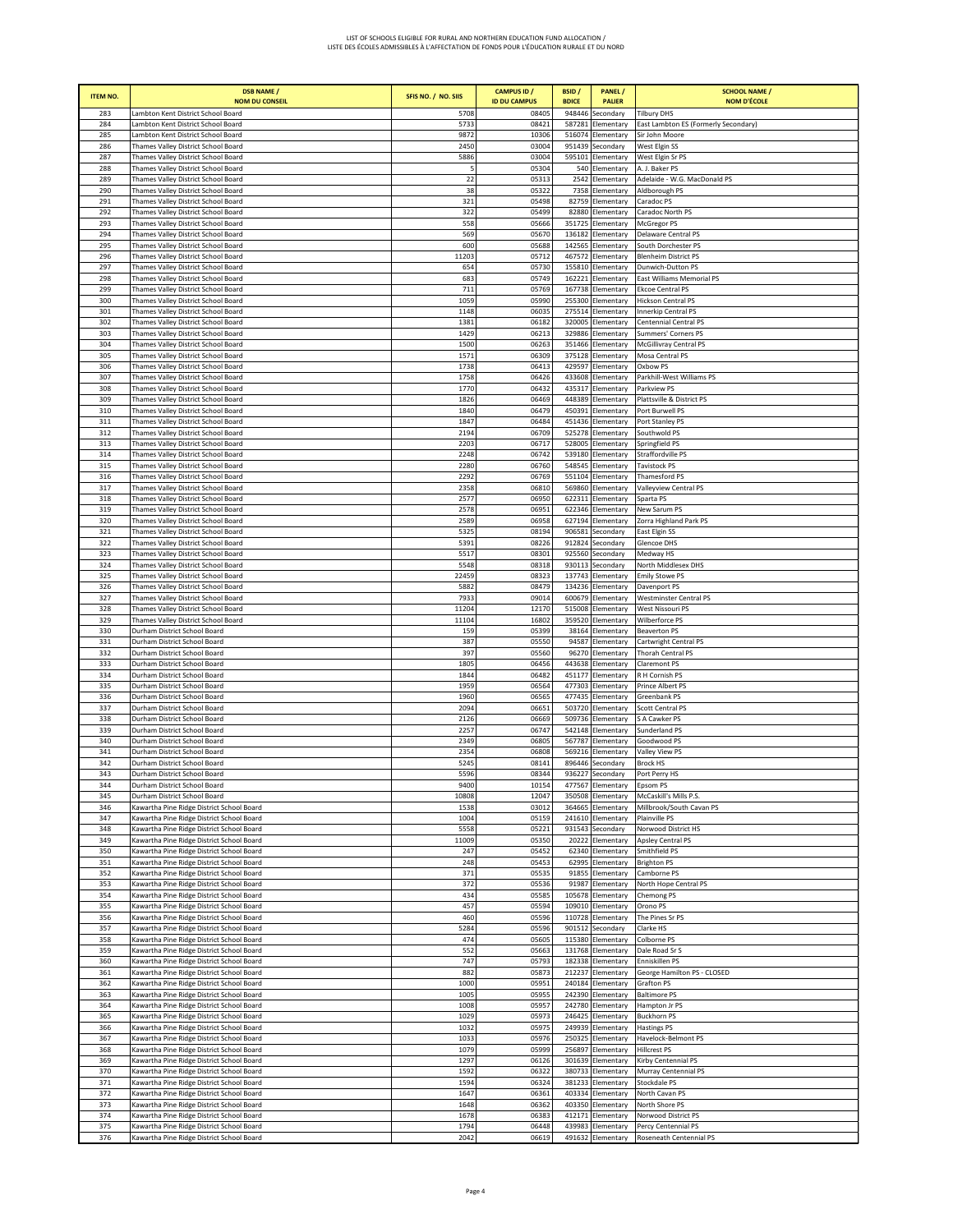| <b>ITEM NO.</b> | <b>DSB NAME /</b><br><b>NOM DU CONSEIL</b>                                             | SFIS NO. / NO. SIIS | <b>CAMPUS ID /</b><br><b>ID DU CAMPUS</b> | BSID/<br><b>BDICE</b> | PANEL/<br><b>PALIER</b>               | <b>SCHOOL NAME /</b><br><b>NOM D'ÉCOLE</b>                       |
|-----------------|----------------------------------------------------------------------------------------|---------------------|-------------------------------------------|-----------------------|---------------------------------------|------------------------------------------------------------------|
| 377             | Kawartha Pine Ridge District School Board                                              | 2200                | 06714                                     | 527661                | Elementary                            | Spring Valley PS                                                 |
| 378             | Kawartha Pine Ridge District School Board                                              | 2297                | 06772                                     | 551333                | Elementary                            | M J Hobbs Sr PS                                                  |
| 379<br>380      | Kawartha Pine Ridge District School Board                                              | 2424<br>5258        | 06859<br>08150                            | 587150<br>898260      | Elementary                            | Warsaw PS<br>Campbellford DHS                                    |
| 381             | Kawartha Pine Ridge District School Board<br>Kawartha Pine Ridge District School Board | 5326                | 08195                                     |                       | Secondary<br>906719 Secondary         | East Northumberland SS                                           |
| 382             | Kawartha Pine Ridge District School Board                                              | 5806                | 08451                                     | 289841                | Elementary                            | Kent PS                                                          |
| 383             | Kawartha Pine Ridge District School Board                                              | 5911                | 08495                                     | 898260                | Secondary                             | Phoenix - Campbellford                                           |
| 384             | Kawartha Pine Ridge District School Board                                              | 11107               | 12237                                     | 515252                | Elementary                            | Northumberland Hills PS                                          |
| 385             | Trillium Lakelands District School Board                                               | 82                  | 05348                                     | 19577                 | Elementary                            | Archie Stouffer ES                                               |
| 386             | Trillium Lakelands District School Board                                               | 190                 | 05419                                     | 48305                 | Elementary                            | Ridgewood PS                                                     |
| 387<br>388      | Trillium Lakelands District School Board<br>Trillium Lakelands District School Board   | 217<br>223          | 05433<br>05437                            | 55450<br>56758        | Elementary<br>Elementary              | Bobcaygeon PS<br><b>Bracebridge PS</b>                           |
| 389             | Trillium Lakelands District School Board                                               | 274                 | 05466                                     | 68454                 | Elementary                            | <b>Riverside PS</b>                                              |
| 390             | Trillium Lakelands District School Board                                               | 325                 | 05501                                     | 83798                 | Elementary                            | Cardiff ES                                                       |
| 391             | Trillium Lakelands District School Board                                               | 413                 | 05572                                     | 99520                 | Elementary                            | Pine Glen PS                                                     |
| 392             | Trillium Lakelands District School Board                                               | 414                 | 05573                                     | 99783                 | Elementary                            | Spruce Glen PS                                                   |
| 393<br>394      | Trillium Lakelands District School Board<br>Trillium Lakelands District School Board   | 618<br>651          | 05702                                     | 147524<br>154113      | Elementary<br>Elementary              | Dr. George Hall PS                                               |
| 395             | Trillium Lakelands District School Board                                               | 714                 | 05727<br>05772                            | 170240                | Elementary                            | Dunsford Dist ES<br>Lady MacKenzie PS                            |
| 396             | Trillium Lakelands District School Board                                               | 952                 | 05915                                     | 227099                | Elementary                            | Grandview PS                                                     |
| 397             | Trillium Lakelands District School Board                                               | 2026                | 05915                                     | 489425                | Elementary                            | Rolling Hills PS                                                 |
| 398             | Trillium Lakelands District School Board                                               | 960                 | 05923                                     | 228877                | Elementary                            | Gravenhurst PS                                                   |
| 399             | Trillium Lakelands District School Board                                               | 5402                | 05923                                     | 914380                | Secondary                             | Gravenhurst HS                                                   |
| 400             | Trillium Lakelands District School Board                                               | 1001                | 05952                                     | 240761                | Elementary                            | J Douglas Hodgson ES                                             |
| 401<br>402      | Trillium Lakelands District School Board<br>Frillium Lakelands District School Board   | 5409<br>9548        | 05952<br>05952                            | 915297<br>575976      | Secondary<br>Elementary               | <b>Haliburton Highland SS</b><br><b>Stuart Baker ES</b>          |
| 403             | Trillium Lakelands District School Board                                               | 24207               | 05952                                     |                       | 890170 Secondary                      | Haliburton Adult Education and Training Centre                   |
| 404             | Trillium Lakelands District School Board                                               | 1133                | 06029                                     | 273597                | Elementary                            | Huntsville PS                                                    |
| 405             | Trillium Lakelands District School Board                                               | 1155                | 06039                                     | 278211                | Elementary                            | Irwin Memorial PS                                                |
| 406             | Trillium Lakelands District School Board                                               | 1331                | 06150                                     | 307947                | Elementary                            | Langton PS                                                       |
| 407             | Trillium Lakelands District School Board                                               | 1411                | 06201                                     | 327280                | Elementary                            | Macaulay PS                                                      |
| 408<br>409      | Trillium Lakelands District School Board                                               | 1428                | 06212                                     | 329460                | Elementary                            | Mariposa ES                                                      |
| 410             | Trillium Lakelands District School Board<br>Trillium Lakelands District School Board   | 1522<br>1558        | 06278<br>06301                            | 357707<br>368946      | Elementary<br>Elementary              | Glen Orchard /Honey Harbour PS<br>Monck PS                       |
| 411             | Trillium Lakelands District School Board                                               | 1569                | 06308                                     | 374601                | Elementary                            | K P Manson PS                                                    |
| 412             | Trillium Lakelands District School Board                                               | 1596                | 06326                                     | 382140                | Elementary                            | Muskoka Beechgrove PS                                            |
| 413             | Trillium Lakelands District School Board                                               | 10908               | 06327                                     | 382191                | Elementary                            | Muskoka Falls PS                                                 |
| 414             | Trillium Lakelands District School Board                                               | 1704                | 06393                                     |                       | 417378 Elementary                     | Lady Eaton ES                                                    |
| 415             | Trillium Lakelands District School Board                                               | 1712                | 06397                                     | 418013                | Elementary                            | Jack Callaghan PS                                                |
| 416             | Trillium Lakelands District School Board                                               | 2092                | 06649                                     | 194018                | Elementary                            | Fenelon Twp PS                                                   |
| 417<br>418      | Trillium Lakelands District School Board<br>Trillium Lakelands District School Board   | 2350<br>2433        | 06806<br>06867                            | 568694<br>590002      | Elementary<br>Elementary              | V K Greer Memorial PS<br>Watt PS                                 |
| 419             | Trillium Lakelands District School Board                                               | 2501                | 06903                                     |                       | 606138 Elementary                     | Wilberforce ES                                                   |
| 420             | Trillium Lakelands District School Board                                               | 2568                | 06944                                     | 620173                | Elementary                            | Woodville ES                                                     |
| 421             | Trillium Lakelands District School Board                                               | 5361                | 08208                                     | 909700                | Secondary                             | Fenelon Falls SS                                                 |
| 422             | Trillium Lakelands District School Board                                               | 5429                | 08250                                     | 917761                | Secondary                             | Huntsville HS                                                    |
| 423             | Trillium Lakelands District School Board                                               | 5433                | 08253                                     | 918130                | Secondary                             | I E Weldon SS                                                    |
| 424             | Trillium Lakelands District School Board                                               | 5971                | 08511                                     | 357707                | Elementary                            | Glen Orchard/Honey Harbour PS (Annex Honey Hbr)                  |
| 425<br>426      | Trillium Lakelands District School Board<br>Trillium Lakelands District School Board   | 6372<br>10829       | 08702<br>12008                            | 895660                | 503630 Elementary<br>Secondary        | Scott Young PS<br>Bracebridge and Muskoka Lakes Secondary School |
| 427             | York Region District School Board                                                      | 199                 | 05021                                     | 50199                 | Elementary                            | <b>Black River PS</b>                                            |
| 428             | York Region District School Board                                                      | 5689                | 05071                                     | 946362                | Secondary                             | <b>Sutton DHS</b>                                                |
| 429             | York Region District School Board                                                      | 11521               | 05071                                     | 544256                | Elementary                            | Sutton PS                                                        |
| 430             | York Region District School Board                                                      | 119                 | 05373                                     | 30694                 | Elementary                            | <b>Ballantrae PS</b>                                             |
| 431             | York Region District School Board                                                      | 984<br>985          | 05940                                     | 235113                | Elementary                            | Sharon PS                                                        |
| 432<br>433      | York Region District School Board<br>York Region District School Board                 | 988                 | 05941<br>05942                            | 235245<br>236411      | Elementary<br>Elementary              | Queensville PS<br>Deer Park PS                                   |
| 434             | York Region District School Board                                                      | 1258                | 06099                                     | 291145                | Elementary                            | Kettleby PS                                                      |
| 435             | York Region District School Board                                                      | 1288                | 06120                                     | 298298                | Elementary                            | Schomberg PS                                                     |
| 436             | York Region District School Board                                                      | 11235               | 06129                                     | 302457                | Elementary                            | Kleinburg PS                                                     |
| 437             | York Region District School Board                                                      | 1565                | 06305                                     |                       | 372463 Elementary                     | Morning Glory PS                                                 |
| 438             | York Region District School Board                                                      | 1572                | 06310                                     |                       | 375896 Elementary                     | Mount Albert PS                                                  |
| 439             | York Region District School Board                                                      | 1637<br>11296       | 06358                                     |                       | 400645 Elementary<br>Elementary       | Nobleton PS<br>Whitchurch Highlands PS                           |
| 440<br>441      | York Region District School Board<br>York Region District School Board                 | 24233               | 06898<br>19225                            | 604674<br>52254       | Elementary                            | Robert Munsch PS                                                 |
| 442             | Simcoe County District School Board                                                    | 8194                | 03013                                     | 34762                 | Elementary                            | <b>Baxter Central PS</b>                                         |
| 443             | Simcoe County District School Board                                                    | 8139                | 09203                                     | 233480                | Elementary                            | <b>Guthrie PS</b>                                                |
| 444             | Simcoe County District School Board                                                    | 8143                | 09207                                     | 595047                | Elementary                            | Hillsdale ES                                                     |
| 445             | Simcoe County District School Board                                                    | 8146                | 09210                                     | 274542                | Elementary                            | Huronia Centennial ES                                            |
| 446<br>447      | Simcoe County District School Board<br>Simcoe County District School Board             | 8147<br>8150        | 09211<br>09214                            | 275670<br>311251      | Elementary                            | Innisfil Central PS<br>Killarney Beach PS                        |
| 448             | Simcoe County District School Board                                                    | 8153                | 09217                                     | 337862                | Elementary<br>Elementary              | Marchmont PS                                                     |
| 449             | Simcoe County District School Board                                                    | 8154                | 09218                                     | 357316                | Elementary                            | <b>Warminster ES</b>                                             |
| 450             | Simcoe County District School Board                                                    | 8155                | 09219                                     |                       | 366544 Elementary                     | Minesing Central PS                                              |
| 451             | Simcoe County District School Board                                                    | 8159                | 09223                                     | 384259                | Elementary                            | New Lowell Central PS                                            |
| 452             | Simcoe County District School Board                                                    | 8161                | 09225                                     | 412570                | Elementary                            | Nottawasaga & Creemore PS                                        |
| 453             | Simcoe County District School Board                                                    | 8169                | 09233                                     |                       | 472360 Elementary                     | Rama Central PS                                                  |
| 454<br>455      | Simcoe County District School Board<br>Simcoe County District School Board             | 8172<br>8173        | 09236<br>09237                            | 507946<br>595993      | Elementary<br>Elementary              | Shanty Bay PS<br>Sir William Osler PS                            |
| 456             | Simcoe County District School Board                                                    | 8183                | 09246                                     | 2933                  | Elementary                            | Adjala Central PS                                                |
| 457             | Simcoe County District School Board                                                    | 24397               | 09254                                     | 636037                | Elementary                            | Severn Shores PS                                                 |
| 458             | Simcoe County District School Board                                                    | 8198                | 09259                                     | 60445                 | Elementary                            | <b>Brechin PS</b>                                                |
| 459             | Simcoe County District School Board                                                    | 8199                | 09260                                     | 71960                 | Elementary                            | Byng PS                                                          |
| 460             | Simcoe County District School Board                                                    | 8202                | 09263                                     | 116815                | Elementary                            | Coldwater PS                                                     |
| 461             | Simcoe County District School Board                                                    | 8204                | 09265                                     | 185973                | Elementary                            | Cookstown PS                                                     |
| 462<br>463      | Simcoe County District School Board<br>Simcoe County District School Board             | 8209<br>8215        | 09269<br>09275                            | 160172<br>40509       | Elementary<br>Elementary              | East Oro PS<br><b>Tecumseth Beeton</b>                           |
| 464             | Simcoe County District School Board                                                    | 8216                | 09276                                     |                       | 521248 Elementary                     | Tecumseth South Central PS                                       |
| 465             | Simcoe County District School Board                                                    | 8217                | 09277                                     | 557897                | Elementary                            | <b>Tosorontio Central PS</b>                                     |
| 466             | Simcoe County District School Board                                                    | 8218                | 09278                                     | 559075                | Elementary                            | Tottenham PS                                                     |
| 467             | Simcoe County District School Board                                                    | 8219                | 09279                                     |                       | 337030 Elementary                     | Uptergrove PS                                                    |
| 468             | Simcoe County District School Board                                                    | 8223                | 09282                                     | 580520                | Elementary                            | W. R. Best Memorial PS                                           |
| 469<br>470      | Simcoe County District School Board<br>Simcoe County District School Board             | 8229<br>8235        | 09288<br>09294                            |                       | 622028 Elementary<br>893064 Secondary | Wyevale Central PS<br><b>Banting Memorial HS</b>                 |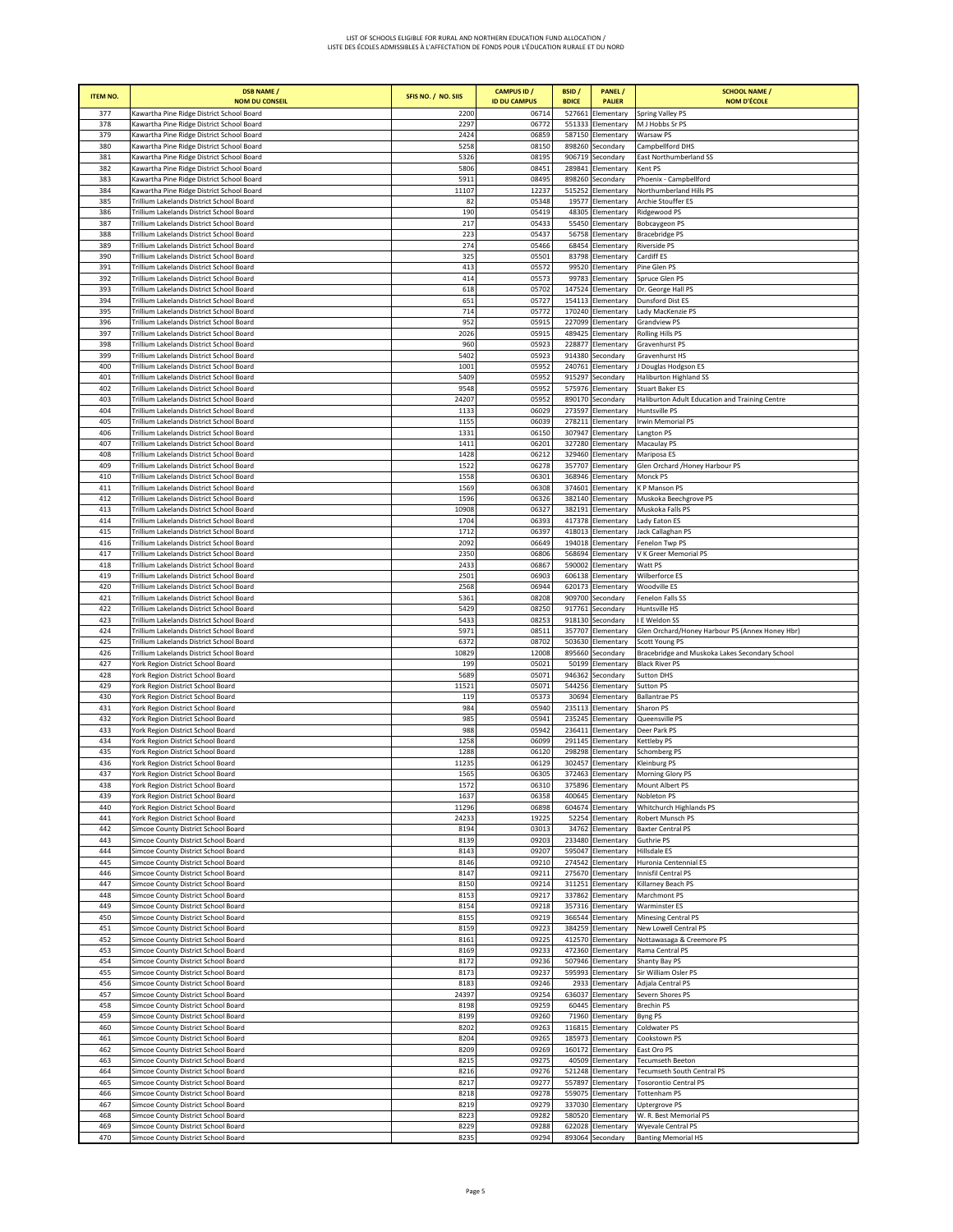| <b>ITEM NO.</b> | <b>DSB NAME /</b><br><b>NOM DU CONSEIL</b>                                           | SFIS NO. / NO. SIIS | <b>CAMPUS ID /</b><br><b>ID DU CAMPUS</b> | <b>BSID/</b><br><b>BDICE</b> | PANEL/<br><b>PALIER</b>                | <b>SCHOOL NAME /</b><br><b>NOM D'ÉCOLE</b>                        |
|-----------------|--------------------------------------------------------------------------------------|---------------------|-------------------------------------------|------------------------------|----------------------------------------|-------------------------------------------------------------------|
| 471             | Simcoe County District School Board                                                  | 8241                | 09300                                     |                              | 908274 Secondary                       | Elmvale DHS                                                       |
| 472             | Simcoe County District School Board                                                  | 24369               | 09303                                     |                              | 968729 Secondary                       | Orillia SS                                                        |
| 473             | Simcoe County District School Board                                                  | 8247                | 09305                                     |                              | 945196 Secondary                       | Stayner CI                                                        |
| 474<br>475      | Simcoe County District School Board<br>Simcoe County District School Board           | 10123<br>8271       | 09305<br>09321                            |                              | 111465 Elementary<br>412430 Elementary | Clearview Meadows ES<br>Nottawa PS                                |
| 476             | Upper Grand District School Board                                                    | 5531                | 05073                                     | 460015                       | Elementary                             | Victoria Cross PS                                                 |
| 477             | Upper Grand District School Board                                                    | 5353                | 05181                                     | 185582                       | Elementary                             | Erin PS                                                           |
| 478             | Upper Grand District School Board                                                    | 9987                | 05227                                     |                              | 909050 Secondary                       | Erin DHS (Multi-Use Facility)                                     |
| 479             | Upper Grand District School Board                                                    | 361                 | 05527                                     |                              | 90247 Elementary                       | Centennial Hylands E S                                            |
| 480<br>481      | Upper Grand District School Board<br>Upper Grand District School Board               | 411<br>627          | 05570<br>05710                            |                              | 99139 Elementary<br>148539 Elementary  | Centre Peel PS<br>Drayton Heights P.S.                            |
| 482             | Upper Grand District School Board                                                    | 739                 | 05789                                     |                              | 178969 Elementary                      | Elora PS                                                          |
| 483             | Upper Grand District School Board                                                    | 748                 | 05794                                     | 184411                       | Elementary                             | Eramosa PS                                                        |
| 484             | Upper Grand District School Board                                                    | 749                 | 05795                                     |                              | 185191 Elementary                      | <b>Brisbane PS</b>                                                |
| 485<br>486      | Upper Grand District School Board<br>Upper Grand District School Board               | 750<br>866          | 05796<br>05863                            |                              | 185329 Elementary<br>208310 Elementary | Ross R. MacKay Public School<br>East Garafraxa PS                 |
| 487             | Upper Grand District School Board                                                    | 939                 | 05905                                     |                              | 223735 Elementary                      | <b>Hyland Heights E S</b>                                         |
| 488             | Upper Grand District School Board                                                    | 5275                | 05905                                     | 900214                       | Secondary                              | Centre Dufferin DHS                                               |
| 489             | Upper Grand District School Board                                                    | 949                 | 05912                                     |                              | 226793 Elementary                      | Grand Valley & District PS                                        |
| 490             | Upper Grand District School Board                                                    | 1248                | 06093                                     |                              | 289060 Elementary                      | Kenilworth PS                                                     |
| 491<br>492      | Upper Grand District School Board<br>Upper Grand District School Board               | 1553<br>11135       | 06297<br>06302                            |                              | 366668 Elementary<br>369535 Elementary | Minto-Clifford PS<br>Mono-Amaranth PS                             |
| 493             | Upper Grand District School Board                                                    | 1561                | 06303                                     |                              | 371483 Elementary                      | Maryborough PS                                                    |
| 494             | Upper Grand District School Board                                                    | 1752                | 06423                                     |                              | 432458 Elementary                      | Palmerston P.S.                                                   |
| 495             | Upper Grand District School Board                                                    | 1789                | 06445                                     |                              | 438170 Elementary                      | Alma PS                                                           |
| 496<br>497      | Upper Grand District School Board<br>Upper Grand District School Board               | 1838<br>1856        | 06478<br>06491                            |                              | 450006 Elementary<br>452491 Elementary | Ponsonby PS<br>Primrose E S                                       |
| 498             | Upper Grand District School Board                                                    | 1899                | 06524                                     | 461059                       | Elementary                             | Aberfoyle PS                                                      |
| 499             | Upper Grand District School Board                                                    | 2020                | 06603                                     |                              | 488879 Elementary                      | Rockwood Centennial PS                                            |
| 500             | Upper Grand District School Board                                                    | 2078                | 06639                                     |                              | 497193 Elementary                      | Salem PS                                                          |
| 501             | Upper Grand District School Board                                                    | 5213                | 08124                                     |                              | 24252 Elementary                       | <b>Arthur PS</b>                                                  |
| 502<br>503      | Upper Grand District School Board                                                    | 5556<br>9432        | 08322                                     |                              | 931284 Secondary                       | Norwell DHS                                                       |
| 504             | Upper Grand District School Board<br>Upper Grand District School Board               | 10487               | 10167<br>11128                            |                              | 311316 Elementary<br>909831 Secondary  | Laurelwoods ES<br>Centre Wellington District High School          |
| 505             | Upper Grand District School Board                                                    | 10488               | 11129                                     | 953555                       | Secondary                              | <b>Wellington Heights SS</b>                                      |
| 506             | Upper Grand District School Board                                                    | 24035               | 19157                                     |                              | 96502 Elementary                       | Glenbrook ES                                                      |
| 507             | Upper Grand District School Board                                                    | 24218               | 19210                                     |                              | 506264 Elementary                      | École Harris Mill Public School                                   |
| 508             | Peel District School Board                                                           | 164                 | 05402                                     | 40762                        | Elementary                             | Belfountain PS                                                    |
| 509<br>510      | Peel District School Board<br>Peel District School Board                             | 302<br>303          | 05484<br>05485                            |                              | 74047 Elementary<br>74179 Elementary   | Caledon Central PS<br>Caledon East PS                             |
| 511             | Peel District School Board                                                           | 24322               | 05486                                     |                              | 74438 Elementary                       | Alton P.S. (new)                                                  |
| 512             | Peel District School Board                                                           | 527                 | 05647                                     | 127477                       | Elementary                             | Credit View PS                                                    |
| 513             | Peel District School Board                                                           | 1417                | 06204                                     |                              | 328324 Elementary                      | Macville PS                                                       |
| 514             | Peel District School Board                                                           | 11132               | 06421                                     |                              | 431966 Elementary                      | Palgrave PS                                                       |
| 515             | Peel District School Board                                                           | 12605               | 12282                                     | 426375                       | Elementary                             | Eldorado P.S.                                                     |
| 516<br>517      | Peel District School Board                                                           | 14009<br>14544      | 12283                                     |                              | 587234 Elementary                      | James Grieve PS                                                   |
| 518             | Peel District School Board<br>Peel District School Board                             | 14546               | 18030<br>18032                            |                              | 499344 Elementary<br>31851 Elementary  | Lorenville PS<br>SouthFields Village P.S.                         |
| 519             | Peel District School Board                                                           | 24225               | 19217                                     |                              | 493318 Elementary                      | Ross Drive P.S.                                                   |
| 520             | Peel District School Board                                                           | 24295               | 19287                                     |                              | 267840 Elementary                      | Churchville P.S.                                                  |
| 521             | Peel District School Board                                                           | 24377               | 19378                                     |                              | 503560 Elementary                      | Aylesbury P.S.                                                    |
| 522             | Halton District School Board                                                         | 267                 | 05464                                     |                              | 66761 Elementary                       | <b>Brookville PS</b>                                              |
| 523<br>524      | Halton District School Board<br><b>Halton District School Board</b>                  | 1261<br>1358        | 06100<br>06164                            |                              | 291536 Elementary<br>312460 Elementary | Kilbride PS<br>Limehouse PS                                       |
| 525             | <b>Halton District School Board</b>                                                  | 1506                | 06266                                     |                              | 353183 Elementary                      | McKenzie-Smith Bennett PS                                         |
| 526             | <b>Halton District School Board</b>                                                  | 2009                | 06596                                     |                              | 487570 Elementary                      | Robert Little PS                                                  |
| 527             | Halton District School Board                                                         | 5190                | 08109                                     |                              | 890332 Secondary                       | <b>Acton DHS</b>                                                  |
| 528             | Halton District School Board                                                         | 24384               | 19385                                     |                              | 76727 Elementary                       | Oodenawi PS                                                       |
| 529<br>530      | Hamilton-Wentworth District School Board<br>Hamilton-Wentworth District School Board | 168<br>186          | 05405<br>05418                            | 8795                         | Elementary                             | Ecole Elementaire Michaelle Jean<br><b>Beverly Central PS</b>     |
| 531             | Hamilton-Wentworth District School Board                                             | 202                 | 05425                                     |                              | 47961 Elementary<br>50415 Elementary   | Balaclava PS                                                      |
| 532             | Hamilton-Wentworth District School Board                                             | 616                 | 05700                                     |                              | 147427 Elementary                      | Dr John Seaton PS                                                 |
| 533             | Hamilton-Wentworth District School Board                                             | 1176                | 06051                                     |                              | 281026 Elementary                      | Janet Lee PS                                                      |
| 534             | Hamilton-Wentworth District School Board                                             | 1543                | 06292                                     |                              | 364983 Elementary                      | Millgrove PS                                                      |
| 535             | Hamilton-Wentworth District School Board                                             | 1579                | 06315                                     |                              | 376299 Elementary                      | Mount Hope PS                                                     |
| 536<br>537      | Hamilton-Wentworth District School Board<br>Hamilton-Wentworth District School Board | 2198<br>6343        | 06713<br>08683                            |                              | 526983 Elementary<br>465860 Elementary | Spencer Valley PS<br>Queens Rangers PS                            |
| 538             | Hamilton-Wentworth District School Board                                             | 6502                | 08752                                     |                              | 548022 Elementary                      | Tapleytown PS                                                     |
| 539             | Hamilton-Wentworth District School Board                                             | 11519               | 12289                                     |                              | 41548 Elementary                       | Bellmoore (New)                                                   |
| 540             | District School Board of Niagara                                                     | 300                 | 05482                                     |                              | 73784 Elementary                       | Caistor Central PS                                                |
| 541             | District School Board of Niagara                                                     | 485                 | 05615                                     | 117722                       | Elementary                             | College Street PS                                                 |
| 542             | District School Board of Niagara                                                     | 864                 | 05862                                     |                              | 207810 Elementary                      | Gainsborough PS                                                   |
| 543<br>544      | District School Board of Niagara<br>District School Board of Niagara                 | 2213<br>2235        | 06722<br>06733                            |                              | 529648 Elementary<br>536636 Elementary | St Davids PS<br>Stevensville PS                                   |
| 545             | District School Board of Niagara                                                     | 2410                | 06850                                     |                              | 581178 Elementary                      | Winger PS                                                         |
| 546             | District School Board of Niagara                                                     | 2505                | 06905                                     |                              | 607436 Elementary                      | William E Brown PS                                                |
| 547             | District School Board of Niagara                                                     | 5666                | 08377                                     |                              | 943240 Secondary                       | South Lincoln HS                                                  |
| 548             | District School Board of Niagara                                                     | 15715               | 18074                                     |                              | 235750 Elementary                      | Crossroads PS                                                     |
| 549<br>550      | District School Board of Niagara                                                     | 24342<br>1650       | 19340<br>05003                            |                              | 254519 Elementary<br>403725 Elementary | Twenty Valley PS                                                  |
| 551             | Grand Erie District School Board<br>Grand Erie District School Board                 | 9873                | 05163                                     | 1899                         | Elementary                             | Teeterville PS<br>Waterford Public School (formely A.B. Massecar) |
| 552             | Grand Erie District School Board                                                     | 10198               | 05224                                     | 145602                       | Elementary                             | Lakewood Elementary School                                        |
| 553             | Grand Erie District School Board                                                     | 306                 | 05488                                     |                              | 75604 Elementary                       | Caledonia Centennial PS                                           |
| 554             | Grand Erie District School Board                                                     | 402                 | 05564                                     |                              | 97314 Elementary                       | Langton PS                                                        |
| 555             | Grand Erie District School Board                                                     | 403                 | 05565                                     |                              | 97446 Elementary                       | Onondaga-Brant PS                                                 |
| 556<br>557      | Grand Erie District School Board                                                     | 524<br>570          | 05644                                     |                              | 126306 Elementary                      | Courtland PS<br>Delhi PS                                          |
| 558             | Grand Erie District School Board<br>Grand Erie District School Board                 | 650                 | 05671<br>05726                            | 136441                       | Elementary<br>153931 Elementary        | Thompson Creek E S                                                |
| 559             | Grand Erie District School Board                                                     | 783                 | 05811                                     |                              | 192341 Elementary                      | Fairview Avenue PS                                                |
| 560             | Grand Erie District School Board                                                     | 923                 | 05895                                     |                              | 220035 Elementary                      | Glen Morris Central PS                                            |
| 561             | Grand Erie District School Board                                                     | 954                 | 05917                                     |                              | 227196 Elementary                      | <b>Grandview Central PS</b>                                       |
| 562             | Grand Erie District School Board                                                     | 1110                | 06018                                     | 265608                       | Elementary                             | Houghton PS                                                       |
| 563<br>564      | Grand Erie District School Board<br>Grand Erie District School Board                 | 1167<br>1190        | 06046<br>06060                            |                              | 280097 Elementary<br>282308 Elementary | J L Mitchener PS<br>Jarvis PS                                     |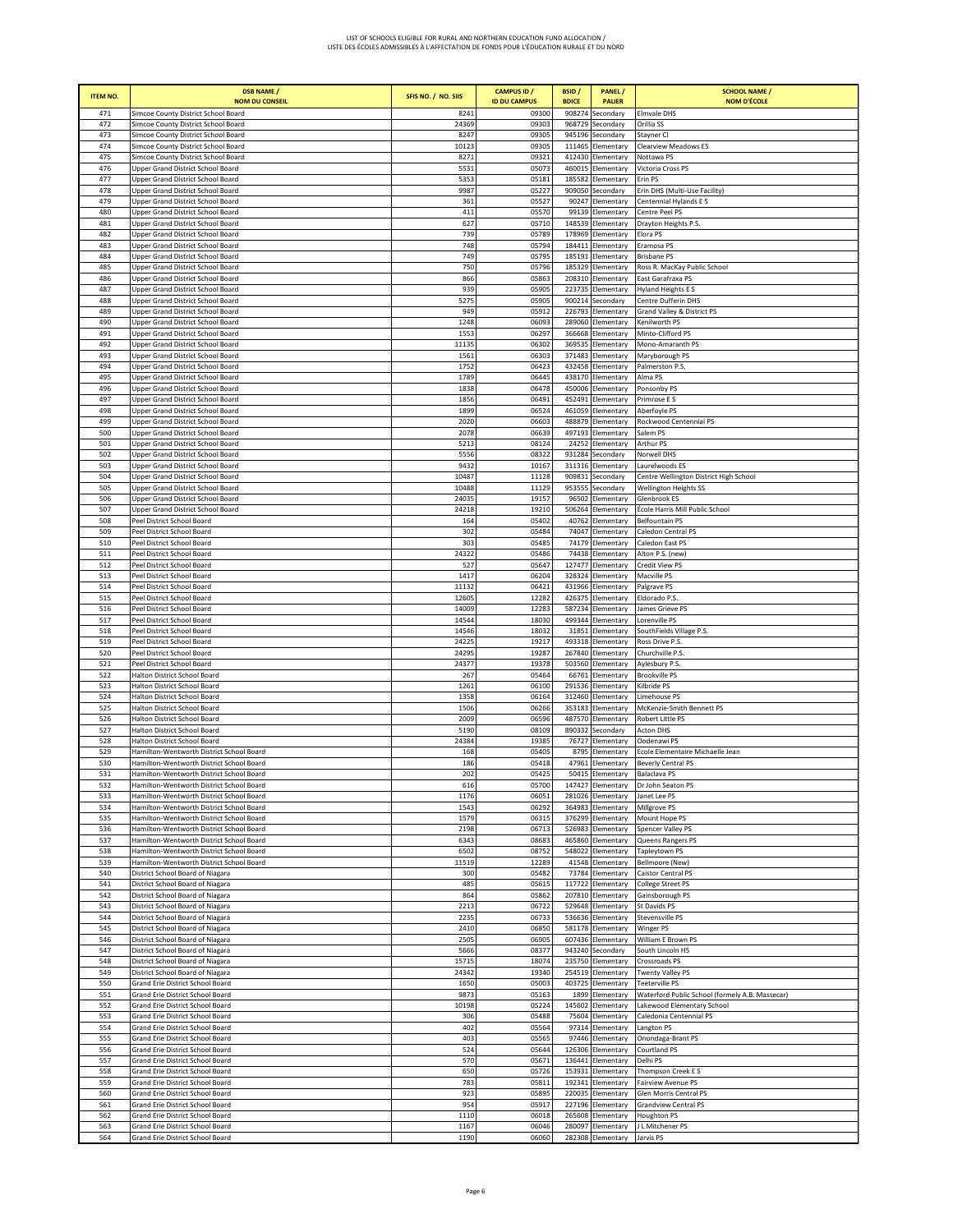| <b>ITEM NO.</b> | <b>DSB NAME /</b><br><b>NOM DU CONSEIL</b>                                     | SFIS NO. / NO. SIIS | <b>CAMPUS ID /</b><br><b>ID DU CAMPUS</b> | BSID/<br><b>BDICE</b> | PANEL/<br><b>PALIER</b>                | <b>SCHOOL NAME /</b><br><b>NOM D'ÉCOLE</b>                            |
|-----------------|--------------------------------------------------------------------------------|---------------------|-------------------------------------------|-----------------------|----------------------------------------|-----------------------------------------------------------------------|
| 565             | Grand Erie District School Board                                               | 1587                | 06319                                     |                       | 378372 Elementary                      | Mount Pleasant PS                                                     |
| 566             | Grand Erie District School Board                                               | 1649                | 06363                                     |                       | 403466 Elementary                      | <b>Boston PS</b>                                                      |
| 567<br>568      | Grand Erie District School Board<br>Grand Erie District School Board           | 1705<br>1771        | 06394<br>06433                            | 417505<br>233706      | Elementary<br>Elementary               | Oneida Central PS<br>Hagersville Elementary School                    |
| 569             | Grand Erie District School Board                                               | 1845                | 06483                                     | 451304                | Elementary                             | Port Rowan PS                                                         |
| 570             | Grand Erie District School Board                                               | 1949                | 06559                                     | 469505                | Elementary                             | Rainham Central PS                                                    |
| 571             | Grand Erie District School Board                                               | 1991                | 06582                                     |                       | 485306 Elementary                      | River Heights E S                                                     |
| 572             | Grand Erie District School Board                                               | 2091                | 06648                                     | 502324                | Elementary                             | Oakland-Scotland PS                                                   |
| 573             | Grand Erie District School Board                                               | 2102                | 06656                                     |                       | 505510 Elementary                      | Seneca Central PS                                                     |
| 574             | Grand Erie District School Board                                               | 2178                | 06695                                     |                       | 521116 Elementary                      | <b>Bloomsburg PS</b>                                                  |
| 575<br>576      | Grand Erie District School Board<br>Grand Erie District School Board           | 2181<br>2413        | 06697<br>06853                            |                       | 521760 Elementary<br>584037 Elementary | St George-German PS<br>Walpole North E S                              |
| 577             | Grand Erie District School Board                                               | 2416                | 06855                                     |                       | 586110 Elementary                      | Walsh Public School                                                   |
| 578             | Grand Erie District School Board                                               | 5249                | 08144                                     | 70254                 | Elementary                             | Burford Elementary (formerly Burford DHS)                             |
| 579             | Grand Erie District School Board                                               | 5255                | 08147                                     | 898007                | Secondary                              | McKinnon Park SS                                                      |
| 580             | Grand Erie District School Board                                               | 5265                | 08155                                     |                       | 899046 Secondary                       | Cayuga SS                                                             |
| 581             | Grand Erie District School Board                                               | 5304                | 08179                                     | 903728                | Secondary                              | Delhi DSS                                                             |
| 582<br>583      | Grand Erie District School Board<br>Grand Erie District School Board           | 5319<br>5408        | 08189<br>08239                            | 906069<br>915033      | Secondary<br>Secondary                 | Dunnville SS<br><b>Hagersville SS</b>                                 |
| 584             | Grand Erie District School Board                                               | 5640                | 08366                                     | 941557                | Secondary                              | Simcoe Comp S                                                         |
| 585             | Grand Erie District School Board                                               | 5715                | 08409                                     | 949035                | Secondary                              | Valley Heights SS                                                     |
| 586             | Grand Erie District School Board                                               | 5730                | 08418                                     | 950785                | Secondary                              | Waterford DHS                                                         |
| 587             | Grand Erie District School Board                                               | 6315                | 08672                                     | 949035                | Secondary                              | <b>Houghton Annex</b>                                                 |
| 588             | Waterloo Region District School Board                                          | 115                 | 05370                                     | 29459                 | Elementary                             | Ayr PS                                                                |
| 589             | Waterloo Region District School Board                                          | 24260               | 05840                                     | 199389                | Elementary                             | Floradale PS                                                          |
| 590<br>591      | Waterloo Region District School Board<br>Waterloo Region District School Board | 1369<br>2428        | 06173<br>06863                            | 314331                | Elementary<br>588849 Elementary        | Linwood PS<br>Breslau PS                                              |
| 592             | Waterloo Region District School Board                                          | 2440                | 06873                                     | 591955                | Elementary                             | Wellesley PS                                                          |
| 593             | Waterloo Region District School Board                                          | 2519                | 06912                                     | 610429                | Elementary                             | New Dundee PS                                                         |
| 594             | Waterloo Region District School Board                                          | 2570                | 06945                                     | 620432                | Elementary                             | Conestogo PS                                                          |
| 595             | Waterloo Region District School Board                                          | 2573                | 06948                                     | 621609                | Elementary                             | St. Jacobs PS                                                         |
| 596             | Waterloo Region District School Board                                          | 5349                | 08203                                     | 908142                | Secondary                              | <b>Elmira District SS</b>                                             |
| 597             | Waterloo Region District School Board                                          | 9963<br>334         | 10342<br>05508                            | 89451                 | Elementary                             | Cedar Creek PS                                                        |
| 598<br>599      | Ottawa-Carleton District School Board<br>Ottawa-Carleton District School Board | 940                 | 05906                                     |                       | 86452 Elementary<br>223930 Elementary  | Castor Valley ES<br>Goulbourn MS                                      |
| 600             | Ottawa-Carleton District School Board                                          | 1132                | 06028                                     | 273333                | Elementary                             | Huntley Centennial PS                                                 |
| 601             | Ottawa-Carleton District School Board                                          | 1239                | 06087                                     | 287563                | Elementary                             | Kars on the Rideau PS                                                 |
| 602             | Ottawa-Carleton District School Board                                          | 10702               | 06276                                     |                       | 356980 Elementary                      | Heritage PS                                                           |
| 603             | Ottawa-Carleton District School Board                                          | 1653                | 06366                                     | 407232                | Elementary                             | North Gower - Marlborough PS                                          |
| 604             | Ottawa-Carleton District School Board                                          | 1725                | 06405                                     | 423874                | Elementary                             | Metcalfe PS                                                           |
| 605             | Ottawa-Carleton District School Board                                          | 1726<br>1727        | 06406                                     |                       | 424650 Elementary                      | Osgoode PS                                                            |
| 606<br>607      | Ottawa-Carleton District School Board<br>Ottawa-Carleton District School Board | 1977                | 06407<br>06571                            | 424919                | Elementary<br>483150 Elementary        | Greely PS<br><b>Richmond PS</b>                                       |
| 608             | Ottawa-Carleton District School Board                                          | 5570                | 08329                                     |                       | 932710 Secondary                       | Osgoode Township HS                                                   |
| 609             | Ottawa-Carleton District School Board                                          | 5734                | 08422                                     | 951366                | Secondary                              | West Carleton SS                                                      |
| 610             | Ottawa-Carleton District School Board                                          | 9537                | 10189                                     | 595012                | Elementary                             | Stonecrest ES                                                         |
| 611             | Upper Canada District School Board                                             | 5395                | 05000                                     | 913219                | Secondary                              | <b>Glengarry DHS</b>                                                  |
| 612             | Upper Canada District School Board                                             | 11207               | 05000                                     | 174498                | Elementary                             | Glengarry Intermediate School                                         |
| 613             | Upper Canada District School Board                                             | 24550               | 05000                                     | 945072                | Secondary                              | TR Leger - Alexandria                                                 |
| 614<br>615      | Upper Canada District School Board<br>Upper Canada District School Board       | 11196<br>5381       | 05034<br>05049                            | 949094<br>945072      | Secondary<br>Secondary                 | Vankleek Hill CI<br>Upper Canada Community Centre - GVSS              |
| 616             | Upper Canada District School Board                                             | 2048                | 05076                                     | 492957                | Elementary                             | Rothwell-Osnabruck E S                                                |
| 617             | Upper Canada District School Board                                             | 5572                | 05076                                     | 932973                | Secondary                              | Rothwell-Osnabruck DHS                                                |
| 618             | Upper Canada District School Board                                             | 1917                | 05079                                     | 463655                | Elementary                             | Queen Elizabeth Public School                                         |
| 619             | Upper Canada District School Board                                             | 10551               | 05312                                     |                       | 356417 Elementary                      | Meadowview Public School                                              |
| 620             | Upper Canada District School Board                                             | 65                  | 05336                                     | 13617                 | Elementary                             | Naismith Memorial PS                                                  |
| 621<br>622      | Upper Canada District School Board<br>Upper Canada District School Board       | 107<br>113          | 05362<br>05368                            | 26727<br>28851        | Elementary                             | Pineview Public School                                                |
| 623             | Upper Canada District School Board                                             | 160                 | 05400                                     | 38598                 | Elementary<br>Elementary               | Roxmore PS<br>Beckwith PS                                             |
| 624             | Upper Canada District School Board                                             | 178                 | 05412                                     | 43982                 | Elementary                             | Benson Public School                                                  |
| 625             | Upper Canada District School Board                                             | 182                 | 05415                                     |                       | 47180 Elementary                       | North Stormont PS                                                     |
| 626             | Upper Canada District School Board                                             | 220                 | 05435                                     |                       | 56103 Elementary                       | Wellington Elementary School                                          |
| 627             | Upper Canada District School Board                                             | 312                 | 05492                                     |                       | 76643 Elementary                       | Cambridge PS                                                          |
| 628             | Upper Canada District School Board                                             | 353                 | 05520                                     | 90107                 | Elementary                             | Centennial '67 Public School                                          |
| 629<br>630      | Upper Canada District School Board<br>Upper Canada District School Board       | 376<br>441          | 05540<br>05588                            | 945072                | Secondary<br>106283 Elementary         | TR Leger - Prescott<br>Chesterville PS                                |
| 631             | Upper Canada District School Board                                             | 538                 | 05652                                     | 129038                | Elementary                             | South Crosby Public School                                            |
| 632             | Upper Canada District School Board                                             | 631                 | 05713                                     |                       | 149209 Elementary                      | Drummond Central PS                                                   |
| 633             | Upper Canada District School Board                                             | 707                 | 05767                                     | 167126                | Elementary                             | South Edwardsburg PS                                                  |
| 634             | Upper Canada District School Board                                             | 717                 | 05775                                     | 170631                | Elementary                             | Duncan J Schoular PS                                                  |
| 635             | Upper Canada District School Board                                             | 737                 | 05787                                     |                       | 177911 Elementary                      | North Elmsley PS                                                      |
| 636<br>637      | Upper Canada District School Board                                             | 917<br>1153         | 05890<br>06038                            |                       | 218111 Elementary<br>278149 Elementary | Glen Tay PS                                                           |
| 638             | Upper Canada District School Board<br>Upper Canada District School Board       | 5441                | 06038                                     |                       | 918415 Secondary                       | Iroquois PS<br>Seaway District HS                                     |
| 639             | Upper Canada District School Board                                             | 11208               | 06038                                     |                       | 517732 Elementary                      | Seaway Intermediate School                                            |
| 640             | Upper Canada District School Board                                             | 1305                | 06131                                     |                       | 303429 Elementary                      | Laggan PS                                                             |
| 641             | Upper Canada District School Board                                             | 1328                | 06147                                     |                       | 307785 Elementary                      | S J McLeod PS                                                         |
| 642             | Upper Canada District School Board                                             | 1367                | 06171                                     |                       | 314153 Elementary                      | Linklater Public School                                               |
| 643             | Upper Canada District School Board                                             | 1378                | 06179                                     |                       | 319740 Elementary                      | Lombardy Public School                                                |
| 644             | Upper Canada District School Board                                             | 1382                | 06183                                     |                       | 320498 Elementary                      | Longue Sault PS                                                       |
| 645<br>646      | Upper Canada District School Board<br>Upper Canada District School Board       | 1403<br>1431        | 06196<br>06215                            |                       | 325538 Elementary<br>331317 Elementary | Lyn Public School<br>Front of Yonge Public School                     |
| 647             | Upper Canada District School Board                                             | 1446                | 06225                                     | 334901                | Elementary                             | Maple Grove Public School                                             |
| 648             | Upper Canada District School Board                                             | 1491                | 06256                                     |                       | 349259 Elementary                      | Maxville PS                                                           |
| 649             | Upper Canada District School Board                                             | 1492                | 06257                                     | 349623                | Elementary                             | Maynard Public School                                                 |
| 650             | Upper Canada District School Board                                             | 1533                | 06286                                     | 361992                | Elementary                             | Merrickville Public School                                            |
| 651             | Upper Canada District School Board                                             | 1568                | 06307                                     |                       | 374474 Elementary                      | Morrisburg PS                                                         |
| 652             | Upper Canada District School Board                                             | 1604                | 06333                                     |                       | 382825 Elementary                      | Nationview PS                                                         |
| 653             | Upper Canada District School Board                                             | 1609                | 06337                                     | 945072                | Secondary                              | TR Leger - New Aberdeen                                               |
| 654<br>655      | Upper Canada District School Board<br>Upper Canada District School Board       | 1623<br>1741        | 06349<br>06415                            |                       | 384380 Elementary<br>430110 Elementary | Rideau Centennial Elementary School<br>Oxford-On-Rideau Public School |
| 656             | Upper Canada District School Board                                             | 1746                | 06419                                     | 431303                | Elementary                             | Pakenham PS                                                           |
| 657             | Upper Canada District School Board                                             | 1825                | 06468                                     | 448222                | Elementary                             | Plantagenet PS                                                        |
| 658             | Upper Canada District School Board                                             | 1853                | 06489                                     |                       | 452297 Elementary                      | Pleasant Corners PS                                                   |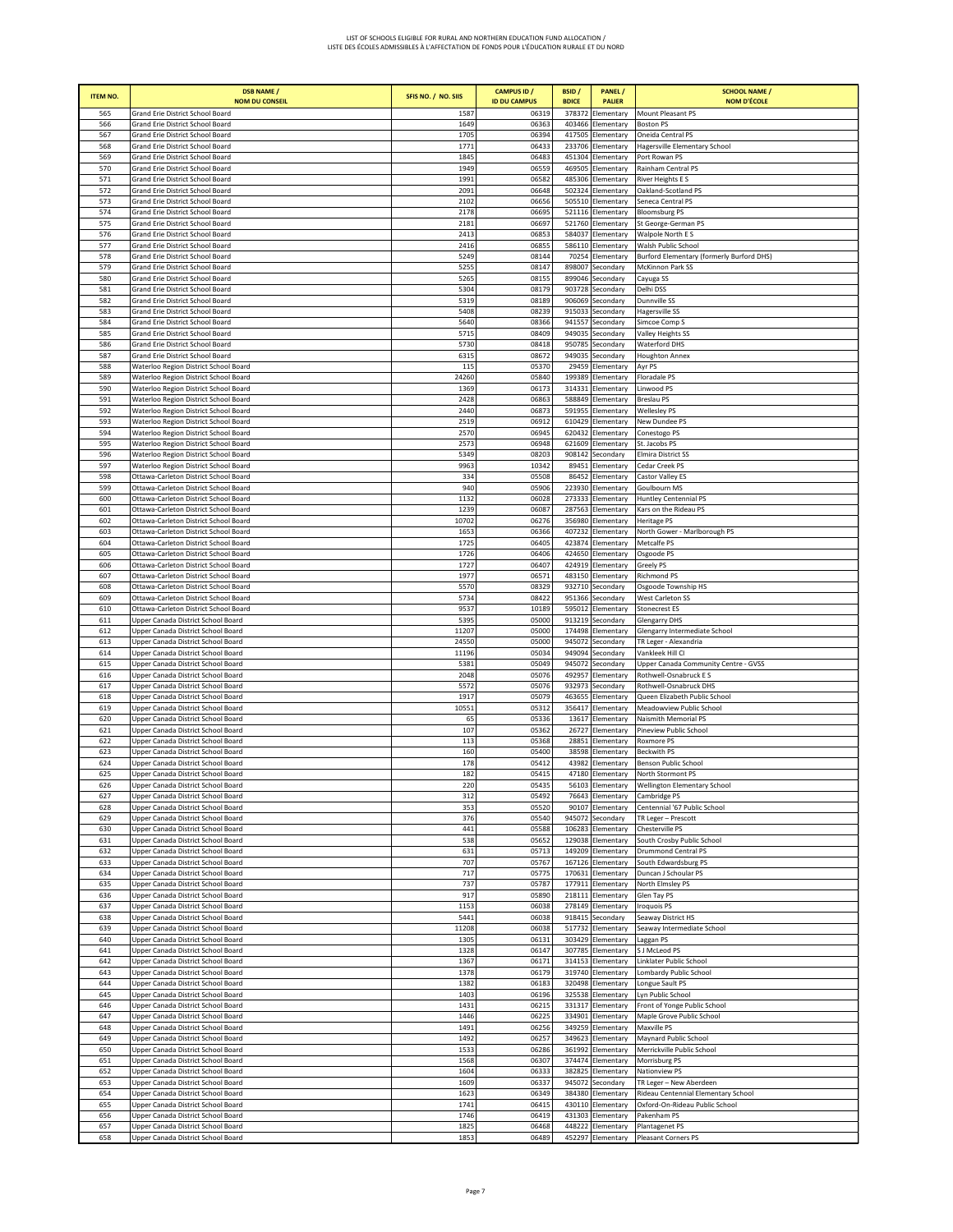| <b>ITEM NO.</b> | <b>DSB NAME /</b><br><b>NOM DU CONSEIL</b>                                                           | SFIS NO. / NO. SIIS | <b>CAMPUS ID /</b><br><b>ID DU CAMPUS</b> | <b>BSID/</b><br><b>BDICE</b> | PANEL/<br><b>PALIER</b>                | <b>SCHOOL NAME /</b><br><b>NOM D'ÉCOLE</b>                         |
|-----------------|------------------------------------------------------------------------------------------------------|---------------------|-------------------------------------------|------------------------------|----------------------------------------|--------------------------------------------------------------------|
| 659             | Upper Canada District School Board                                                                   | 1981                | 06575                                     |                              | 483834 Elementary                      | Rideau Vista Public School                                         |
| 660             | Upper Canada District School Board                                                                   | 2062                | 06630                                     |                              | 494070 Elementary                      | <b>Russell PS</b>                                                  |
| 661             | Upper Canada District School Board                                                                   | 2169                | 06690                                     |                              | 517488 Elementary                      | Chimo Elementary School                                            |
| 662             | Upper Canada District School Board                                                                   | 2191                | 06706                                     |                              | 524654 Elementary                      | South Branch Elementary School                                     |
| 663<br>664      | Upper Canada District School Board<br>Upper Canada District School Board                             | 11333<br>20033      | 06706<br>06706                            | 929859                       | Secondary<br>35240 Elementary          | North Grenville DHS<br>North Grenville Intermediate School         |
| 665             | Upper Canada District School Board                                                                   | 2270                | 06753                                     | 544582                       | Elementary                             | Sweets Corners Elementary School                                   |
| 666             | Upper Canada District School Board                                                                   | 2512                | 06908                                     | 609285                       | Elementary                             | Williamstown PS                                                    |
| 667             | Upper Canada District School Board                                                                   | 2528                | 06918                                     |                              | 613150 Elementary                      | Winchester PS                                                      |
| 668             | Upper Canada District School Board                                                                   | 2549                | 06932                                     | 617059                       | Elementary                             | Wolford Public School                                              |
| 669             | Upper Canada District School Board                                                                   | 10628               | 08110                                     |                              | 536849 Elementary                      | The Stewart School                                                 |
| 670             | Upper Canada District School Board                                                                   | 5207<br>20030       | 08119                                     |                              | 891630 Secondary                       | Almonte & District High School                                     |
| 671<br>672      | Upper Canada District School Board<br>Upper Canada District School Board                             | 5215                | 08119<br>08126                            | 557661<br>892807             | Elementary<br>Secondary                | Almonte Intermediate School<br>Athens District High School         |
| 673             | Upper Canada District School Board                                                                   | 20026               | 08126                                     |                              | 33990 Elementary                       | Athens Intermediate School                                         |
| 674             | Upper Canada District School Board                                                                   | 5253                | 08146                                     |                              | 897876 Secondary                       | Char-Lan District High School                                      |
| 675             | Upper Canada District School Board                                                                   | 11206               | 08146                                     |                              | 262508 Elementary                      | Char-Lan Intermediate School                                       |
| 676             | Upper Canada District School Board                                                                   | 5376                | 08215                                     |                              | 911526 Secondary                       | Gananoque Secondary School                                         |
| 677<br>678      | Upper Canada District School Board                                                                   | 16789<br>5585       | 08215<br>08336                            |                              | 269852 Elementary<br>935050 Secondary  | Gananoque Intermediate School                                      |
| 679             | Upper Canada District School Board<br>Upper Canada District School Board                             | 24291               | 08336                                     |                              | 101112 Elementary                      | Perth and District CI<br>Perth Intermediate School                 |
| 680             | Upper Canada District School Board                                                                   | 5597                | 08345                                     |                              | 945072 Secondary                       | <b>Adult Education Centre</b>                                      |
| 681             | Upper Canada District School Board                                                                   | 5615                | 08354                                     |                              | 938300 Secondary                       | Rideau District High School                                        |
| 682             | Upper Canada District School Board                                                                   | 16786               | 08354                                     |                              | 26666 Elementary                       | Rideau Intermediate School                                         |
| 683             | Upper Canada District School Board                                                                   | 5664                | 08375                                     |                              | 942987 Secondary                       | South Grenville District High School                               |
| 684             | Upper Canada District School Board                                                                   | 11209               | 08375                                     |                              | 386470 Elementary                      | South Grenville Intermediate School                                |
| 685<br>686      | Upper Canada District School Board<br>Upper Canada District School Board                             | 5691<br>11077       | 08393<br>08393                            |                              | 946648 Secondary<br>91610 Elementary   | Tagwi Secondary School<br>Tagwi Intermediate School                |
| 687             | Upper Canada District School Board                                                                   | 6340                | 08681                                     |                              | 468428 Elementary                      | R Tait Mckenzie PS                                                 |
| 688             | Upper Canada District School Board                                                                   | 9448                | 10172                                     |                              | 494666 Elementary                      | Russell Intermediate School                                        |
| 689             | Upper Canada District School Board                                                                   | 10685               | 10172                                     |                              | 937673 Secondary                       | Russell High School                                                |
| 690             | Upper Canada District School Board                                                                   | 5544                | 10472                                     |                              | 929590 Secondary                       | North Dundas DHS                                                   |
| 691             | Upper Canada District School Board                                                                   | 16788               | 10472                                     |                              | 153822 Elementary                      | North Dundas Intermediate School                                   |
| 692             | Upper Canada District School Board                                                                   | 10549               | 11162                                     |                              | 942596 Secondary                       | Smiths Falls & District CI                                         |
| 693             | Upper Canada District School Board                                                                   | 10552               | 11164                                     | 483672                       | Elementary                             | Montague Public School                                             |
| 694<br>695      | Upper Canada District School Board<br>Upper Canada District School Board                             | 10553<br>11095      | 11165<br>12150                            | 945072                       | 550795 Elementary<br>Secondary         | Thousand Islands Elementary School<br>T.R.Leger ALTERNATIVE SCHOOL |
| 696             | Limestone District School Board                                                                      | 1698                | 05026                                     | 415421                       | Elementary                             | Odessa PS                                                          |
| 697             | Limestone District School Board                                                                      | 5355                | 05026                                     |                              | 909181 Secondary                       | Ernestown SS                                                       |
| 698             | Limestone District School Board                                                                      | 1624                | 05114                                     |                              | 384615 Elementary                      | Newburgh PS                                                        |
| 699             | Limestone District School Board                                                                      | 9707                | 05189                                     |                              | 99260 Elementary                       | Centreville PS                                                     |
| 700             | Limestone District School Board                                                                      | 132                 | 05380                                     | 33235                        | Elementary                             | Bath PS                                                            |
| 701<br>702      | Limestone District School Board                                                                      | 454<br>720          | 05591                                     | 108499                       | Elementary                             | Clarendon Central PS                                               |
| 703             | Limestone District School Board<br>Limestone District School Board                                   | 918                 | 05778<br>05891                            | 218219                       | 170895 Elementary<br>Elementary        | Elginburg & District PS<br>Glenburnie PS                           |
| 704             | Limestone District School Board                                                                      | 1027                | 05971                                     |                              | 245909 Elementary                      | Harrowsmith PS                                                     |
| 705             | Limestone District School Board                                                                      | 1329                | 06148                                     |                              | 307831 Elementary                      | Land O Lakes PS                                                    |
| 706             | Limestone District School Board                                                                      | 1396                | 06190                                     | 322997                       | Elementary                             | Loughborough PS                                                    |
| 707             | Limestone District School Board                                                                      | 1642                | 06360                                     |                              | 403040 Elementary                      | North Addington Education Centre (Elem)                            |
| 708             | Limestone District School Board                                                                      | 5195                | 06360                                     |                              | 890596 Secondary                       | North Addington Education Centre (Sec)                             |
| 709<br>710      | Limestone District School Board<br>Limestone District School Board                                   | 1799<br>1823        | 06452<br>06467                            |                              | 441589 Elementary<br>447790 Elementary | Perth Road PS<br>Joyceville PS                                     |
| 711             | Limestone District School Board                                                                      | 1860                | 06495                                     |                              | 453129 Elementary                      | Prince Charles PS                                                  |
| 712             | Limestone District School Board                                                                      | 2099                | 06654                                     |                              | 505099 Elementary                      | Selby PS                                                           |
| 713             | Limestone District School Board                                                                      | 24230               | 06663                                     |                              | 601342 Elementary                      | Granite Ridge Education Centre (Elem)                              |
| 714             | Limestone District School Board                                                                      | 24231               | 06663                                     |                              | 930348 Secondary                       | Granite Ridge Education Centre (Sec)                               |
| 715             | Limestone District School Board                                                                      | 2247                | 06741                                     |                              | 538922 Elementary                      | Storrington PS                                                     |
| 716<br>717      | Limestone District School Board<br>Limestone District School Board                                   | 2277<br>2298        | 06758<br>06773                            |                              | 547891 Elementary<br>551376 Elementary | Tamworth PS<br>The Prince Charles S                                |
| 718             | Limestone District School Board                                                                      | 5533                | 06773                                     |                              | 927902 Secondary                       | Napanee DSS                                                        |
| 719             | Limestone District School Board                                                                      | 2548                | 06931                                     |                              | 616796 Elementary                      | Marysville PS                                                      |
| 720             | Limestone District School Board                                                                      | 5466                | 08270                                     |                              | 920592 Secondary                       | La Salle SS                                                        |
| 721             | Limestone District School Board                                                                      | 24335               | 08270                                     |                              | 52045 Elementary                       | LaSalle Intermediate School                                        |
| 722             | Limestone District School Board                                                                      | 5690                | 08392                                     |                              | 946494 Secondary                       | Sydenham HS                                                        |
| 723<br>724      | Limestone District School Board<br>Limestone District School Board                                   | 9522<br>9648        | 10183<br>10215                            |                              | 622265 Elementary<br>97055 Elementary  | Yarker Family School<br>Amherst Island                             |
| 725             | Limestone District School Board                                                                      | 9675                | 10219                                     |                              | 184284 Elementary                      | <b>Enterprise PS</b>                                               |
| 726             | Limestone District School Board                                                                      | 20025               | 19122                                     |                              | 240828 Elementary                      | Southview Public School                                            |
| 727             | Renfrew County District School Board                                                                 | 5611                | 05018                                     |                              | 937916 Secondary                       | Renfrew CI                                                         |
| 728             | Renfrew County District School Board                                                                 | 12082               | 05018                                     |                              | 193735 Elementary                      | Renfrew Collegiate Intermediate School                             |
| 729             | Renfrew County District School Board                                                                 | 5311                | 05220                                     | 904767                       | Secondary                              | MacKenzie Community School - Secondary                             |
| 730             | Renfrew County District School Board                                                                 | 10766               | 05220                                     |                              | 291404 Elementary                      | MacKenzie Community School - Elementary                            |
| 731<br>732      | Renfrew County District School Board<br>Renfrew County District School Board                         | 20<br>56            | 05311<br>05332                            |                              | 2305 Elementary<br>11770 Elementary    | Admaston PS<br>Rockwood PS                                         |
| 733             | Renfrew County District School Board                                                                 | 152                 | 05395                                     |                              | 37648 Elementary                       | Beachburg PS                                                       |
| 734             | Renfrew County District School Board                                                                 | 377                 | 05541                                     |                              | 93157 Elementary                       | Central PS                                                         |
| 735             | Renfrew County District School Board                                                                 | 470                 | 05602                                     |                              | 113956 Elementary                      | Cobden District PS                                                 |
| 736             | Renfrew County District School Board                                                                 | 1262                | 06101                                     |                              | 291790 Elementary                      | Killaloe PS                                                        |
| 737             | Renfrew County District School Board                                                                 | 1509                | 06268                                     |                              | 355224 Elementary                      | McNab PS                                                           |
| 738<br>739      | Renfrew County District School Board<br>Renfrew County District School Board                         | 1811<br>1908        | 06459<br>06530                            |                              | 444677 Elementary<br>462489 Elementary | Pine View PS<br>Queen Elizabeth PS                                 |
| 740             | Renfrew County District School Board                                                                 | 1948                | 06558                                     |                              | 469114 Elementary                      | Palmer Rapids PS                                                   |
| 741             | Renfrew County District School Board                                                                 | 5502                | 08292                                     |                              | 924431 Secondary                       | Madawaska Valley DHS                                               |
| 742             | Renfrew County District School Board                                                                 | 24510               | 08292                                     |                              | 32700 Elementary                       | Sherwood PS                                                        |
| 743             | Renfrew County District School Board                                                                 | 5566                | 08326                                     |                              | 932434 Secondary                       | Opeongo HS                                                         |
| 744             | Renfrew County District School Board                                                                 | 6231                | 08626                                     |                              | 937983 Secondary                       | Mary St. Education Centre                                          |
| 745             | Renfrew County District School Board                                                                 | 9445                | 10170                                     |                              | 167380 Elementary                      | Eganville PS                                                       |
| 746<br>747      | Renfrew County District School Board                                                                 | 11294<br>108        | 12214<br>05363                            |                              | 605492 Elementary<br>26743 Elementary  | Whitney PS                                                         |
| 748             | Hastings and Prince Edward District School Board<br>Hastings and Prince Edward District School Board | 196                 | 05423                                     |                              | 49506 Elementary                       | Athol-South Marysburgh Public School<br>Birds Creek Public School  |
| 749             | Hastings and Prince Edward District School Board                                                     | 374                 | 05538                                     |                              | 92509 Elementary                       | Madoc Township Public School                                       |
| 750             | Hastings and Prince Edward District School Board                                                     | 395                 | 05558                                     |                              | 96016 Elementary                       | Sophiasburgh Central School                                        |
| 751             | Hastings and Prince Edward District School Board                                                     | 472                 | 05603                                     |                              | 114731 Elementary                      | Coe Hill School                                                    |
| 752             | Hastings and Prince Edward District School Board                                                     | 502                 | 05630                                     |                              | 122661 Elementary                      | C M L Snider School                                                |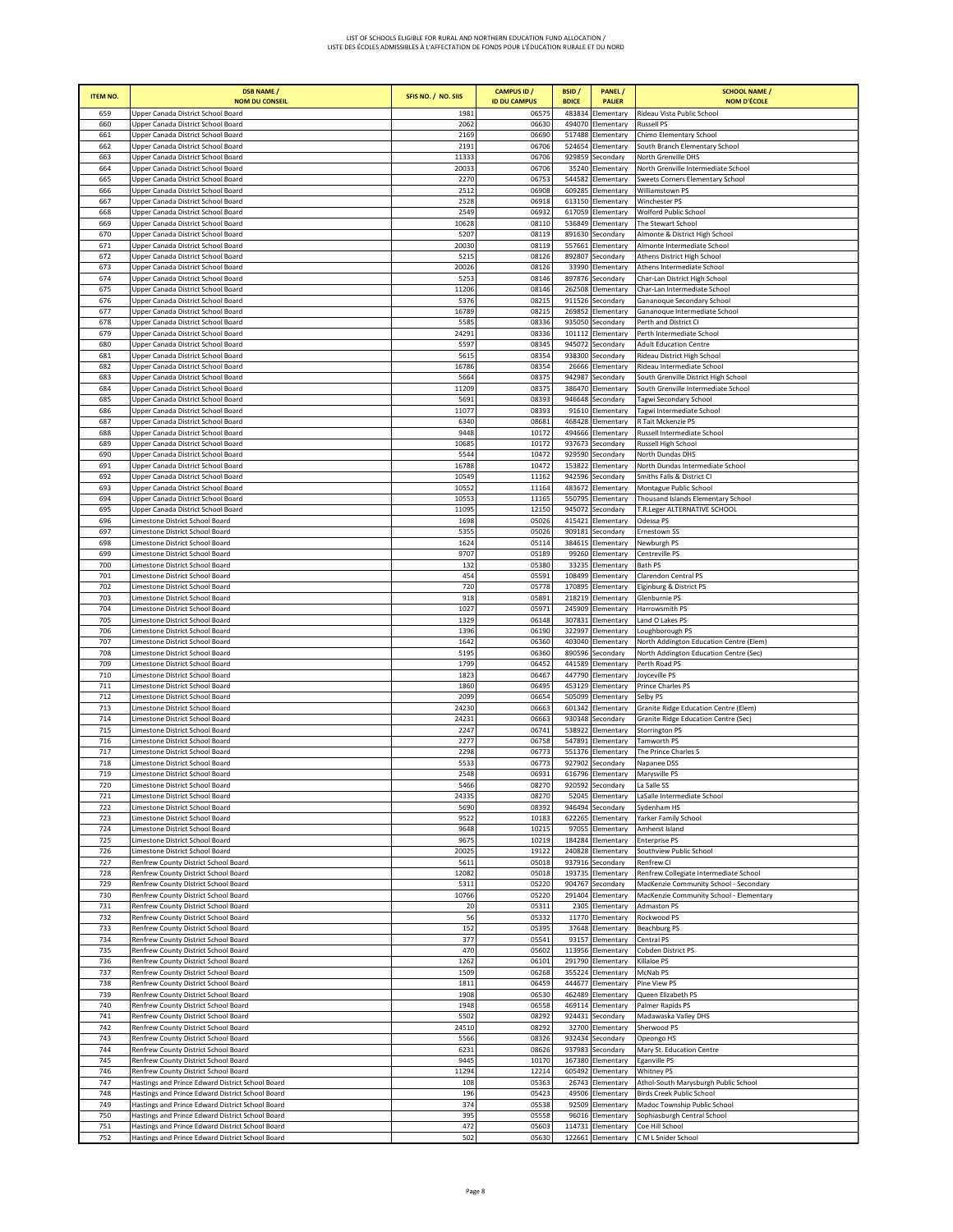| <b>ITEM NO.</b> | <b>DSB NAME /</b><br><b>NOM DU CONSEIL</b>                                                            | SFIS NO. / NO. SIIS | <b>CAMPUS ID /</b><br><b>ID DU CAMPUS</b> | BSID/<br><b>BDICE</b> | PANEL/<br><b>PALIER</b>                | <b>SCHOOL NAME /</b><br><b>NOM D'ÉCOLE</b>                                                 |
|-----------------|-------------------------------------------------------------------------------------------------------|---------------------|-------------------------------------------|-----------------------|----------------------------------------|--------------------------------------------------------------------------------------------|
| 753             | Hastings and Prince Edward District School Board                                                      | 580                 | 05677                                     |                       | 139173 Elementary                      | Deseronto Public School                                                                    |
| 754             | Hastings and Prince Edward District School Board                                                      | 671                 | 05743                                     |                       | 157767 Elementary                      | Earl Prentice Public School                                                                |
| 755             | Hastings and Prince Edward District School Board                                                      | 847                 | 05852                                     |                       | 202495 Elementary                      | Foxboro Public School                                                                      |
| 756             | Hastings and Prince Edward District School Board                                                      | 850                 | 05855                                     |                       | 203130 Elementary                      | Frankford Public School                                                                    |
| 757<br>758      | Hastings and Prince Edward District School Board<br>Hastings and Prince Edward District School Board  | 1002<br>1254        | 05953<br>06095                            |                       | 240826 Elementary<br>290130 Elementary | Pinecrest Memorial Elementary School<br>Kente Public School                                |
| 759             | Hastings and Prince Edward District School Board                                                      | 1419                | 06206                                     |                       | 328456 Elementary                      | Madoc Public School                                                                        |
| 760             | Hastings and Prince Edward District School Board                                                      | 5276                | 06206                                     |                       | 900478 Secondary                       | Centre Hastings Secondary School                                                           |
| 761             | Hastings and Prince Edward District School Board                                                      | 1471                | 06242                                     |                       | 344338 Elementary                      | Marmora Senior Public School                                                               |
| 762             | Hastings and Prince Edward District School Board                                                      | 1493                | 06258                                     |                       | 349640 Elementary                      | Maynooth Public School                                                                     |
| 763             | Hastings and Prince Edward District School Board                                                      | 1494                | 06259                                     |                       | 349909 Elementary                      | Hermon Public School                                                                       |
| 764             | Hastings and Prince Edward District School Board                                                      | 1654                | 06367                                     |                       | 407275 Elementary                      | York River Public School                                                                   |
| 765             | Hastings and Prince Edward District School Board                                                      | 1907                | 06529                                     |                       | 462357 Elementary                      | Queen Elizabeth School (Picton)                                                            |
| 766             | Hastings and Prince Edward District School Board                                                      | 2135                | 06673                                     |                       | 512796 Elementary                      | <b>Bayside Public School</b>                                                               |
| 767<br>768      | Hastings and Prince Edward District School Board<br>Hastings and Prince Edward District School Board  | 5225<br>15483       | 06673<br>06673                            | 893803                | Secondary<br>512796 Elementary         | <b>Bayside Secondary School</b><br>Bayside Public School Grade 7&8 at Bayside Secondary    |
| 769             | Hastings and Prince Edward District School Board                                                      | 24213               | 06673                                     |                       | 512796 Elementary                      | Bayside PS - Annex                                                                         |
| 770             | Hastings and Prince Edward District School Board                                                      | 24245               | 06738                                     |                       | 478084 Elementary                      | <b>Stirling Public School</b>                                                              |
| 771             | Hastings and Prince Edward District School Board                                                      | 24247               | 06796                                     |                       | 557146 Elementary                      | <b>Tweed Elementary School</b>                                                             |
| 772             | Hastings and Prince Edward District School Board                                                      | 2341                | 06799                                     |                       | 564133 Elementary                      | Tyendinaga Public School                                                                   |
| 773             | Hastings and Prince Edward District School Board                                                      | 5547                | 08317                                     |                       | 929980 Secondary                       | North Hastings High School                                                                 |
| 774             | Hastings and Prince Edward District School Board                                                      | 5599                | 08347                                     |                       | 936618 Secondary                       | Prince Edward Collegiate Institute                                                         |
| 775             | Hastings and Prince Edward District School Board                                                      | 24319               | 19311                                     |                       | 244600 Elementary                      | Harmony Public School                                                                      |
| 776             | Northeastern Catholic District School Board                                                           | 4556                | 03019                                     |                       | 862134 Elementary                      | St Anne Sep S                                                                              |
| 777             | Northeastern Catholic District School Board                                                           | 4145                | 07785                                     |                       | 815462 Elementary                      | Aileen-Wright English Catholic S                                                           |
| 778<br>779      | Northeastern Catholic District School Board<br>Northeastern Catholic District School Board            | 4366<br>7713        | 07935<br>08850                            | 840688                | Elementary<br>815616 Elementary        | St Patricks S<br>St Joseph School                                                          |
| 780             | Northeastern Catholic District School Board                                                           | 7744                | 08876                                     | 706027                | Elementary                             | English Catholic Central School                                                            |
| 781             | Northeastern Catholic District School Board                                                           | 7745                | 08877                                     |                       | 716537 Elementary                      | Holy Family School                                                                         |
| 782             | Northeastern Catholic District School Board                                                           | 7747                | 08878                                     |                       | 758914 Elementary                      | Sacred Heart School                                                                        |
| 783             | Northeastern Catholic District School Board                                                           | 7748                | 08879                                     |                       | 839515 Elementary                      | St Patrick School                                                                          |
| 784             | Northeastern Catholic District School Board                                                           | 7750                | 08880                                     | 800902                | Elementary                             | St Jerome School                                                                           |
| 785             | Northeastern Catholic District School Board                                                           | 11271               | 12210                                     | 689491                | Elementary                             | Bishop Belleau School                                                                      |
| 786             | Nipissing-Parry Sound Catholic District School Board                                                  | 3560                | 07344                                     |                       | 748250 Elementary                      | Our Lady of Sorrows Sep S                                                                  |
| 787             | Nipissing-Parry Sound Catholic District School Board                                                  | 3983                | 07669                                     |                       | 795798 Elementary                      | St. Gregory Sep S                                                                          |
| 788             | Nipissing-Parry Sound Catholic District School Board                                                  | 24326               | 08047                                     | 857580                | Elementary                             | St. Victor Sep S                                                                           |
| 789<br>790      | Nipissing-Parry Sound Catholic District School Board<br>Huron-Superior Catholic District School Board | 10830<br>7612       | 12009<br>05002                            | 754625                | Elementary<br>744093 Elementary        | St. Theresa Sep S<br>Our Lady of Fatima Catholic School (Lease from DSB#61)                |
| 791             | Huron-Superior Catholic District School Board                                                         | 3633                | 07405                                     |                       | 755923 Elementary                      | Sacred Heart Catholic School                                                               |
| 792             | Huron-Superior Catholic District School Board                                                         | 4246                | 07856                                     | 825999                | Elementary                             | St Mary Catholic School                                                                    |
| 793             | Huron-Superior Catholic District School Board                                                         | 4264                | 07867                                     | 828467                | Elementary                             | St Marys Catholic School                                                                   |
| 794             | Huron-Superior Catholic District School Board                                                         | 7604                | 08829                                     |                       | 776335 Elementary                      | St Basil Catholic School                                                                   |
| 795             | Huron-Superior Catholic District School Board                                                         | 7606                | 08831                                     |                       | 731870 Elementary                      | St Joseph Catholic School (1 room lease from DSB#61)                                       |
| 796             | Huron-Superior Catholic District School Board                                                         | 11279               | 12208                                     |                       | 717410 Elementary                      | Holy Name of Jesus Separate School                                                         |
| 797             | Sudbury Catholic District School Board                                                                | 4212                | 05178                                     |                       | 822744 Elementary                      | St Mark Sep S                                                                              |
| 798             | Sudbury Catholic District School Board                                                                | 4016                | 07690                                     |                       | 798878 Elementary                      | St James                                                                                   |
| 799<br>800      | Sudbury Catholic District School Board<br>Northwest Catholic District School Board                    | 4116<br>3509        | 07764<br>07304                            |                       | 810525 Elementary<br>742309 Elementary | St Joseph Sep S<br>Our Lady Of The Way                                                     |
| 801             | Northwest Catholic District School Board                                                              | 3648                | 07416                                     |                       | 758000 Elementary                      | Sacred Heart Sep S                                                                         |
| 802             | Northwest Catholic District School Board                                                              | 3934                | 07631                                     |                       | 790249 Elementary                      | St Francis Sep S                                                                           |
| 803             | Northwest Catholic District School Board                                                              | 4133                | 07776                                     |                       | 813770 Elementary                      | St Josephs Sep S                                                                           |
| 804             | Northwest Catholic District School Board                                                              | 4309                | 07899                                     |                       | 834181 Elementary                      | St Michaels Sep S                                                                          |
| 805             | Northwest Catholic District School Board                                                              | 11282               | 12207                                     |                       | 839388 Elementary                      | St. Patrick SS                                                                             |
| 806             | Kenora Catholic District School Board                                                                 | 11287               | 12206                                     |                       | 805068 Elementary                      | St John School                                                                             |
| 807             | Superior North Catholic District School Board                                                         | 4100                | 05005                                     |                       | 808571 Elementary                      | St Joseph (Part perpetual lease to DSB#62)                                                 |
| 808<br>809      | Superior North Catholic District School Board<br>Superior North Catholic District School Board        | 3514<br>3319        | 05010<br>05012                            |                       | 742660 Elementary<br>719994 Elementary | Our Lady of Fatima (part perpetual lease to DSB#62)<br>Holy Saviour (part lease to DSB#62) |
| 810             | Superior North Catholic District School Board                                                         | 11240               | 05012                                     | 719994                | Elementary                             | Holy Saviour - Green House                                                                 |
| 811             | Superior North Catholic District School Board                                                         | 3269                | 07148                                     | 714194                | Elementary                             | Holy Angels Sep S                                                                          |
| 812             | Superior North Catholic District School Board                                                         | 3542                | 07331                                     |                       | 745782 Elementary                      | Our Lady of Lourdes S                                                                      |
| 813             | Superior North Catholic District School Board                                                         | 3821                | 07548                                     |                       | 780626 Elementary                      | St Brigid Sep S                                                                            |
| 814             | Superior North Catholic District School Board                                                         | 3996                | 07677                                     |                       | 797260 Elementary                      | St Hilary Sep S                                                                            |
| 815             | Superior North Catholic District School Board                                                         | 10661               | 08703                                     |                       | 788031 Elementary                      | Saint Edward Catholic School                                                               |
| 816             | Superior North Catholic District School Board                                                         | 10901               | 12063                                     |                       | 824046 Elementary                      | St. Martin Catholic school(Part perpetual lease to DSB#62)                                 |
| 817<br>818      | Bruce-Grey Catholic District School Board<br>Bruce-Grey Catholic District School Board                | 3184<br>3249        | 07095<br>07137                            | 705098                | Elementary<br>710296 Elementary        | St Peter's & St Paul's Sep S<br>Mary Immaculate Community S                                |
| 819             | Bruce-Grey Catholic District School Board                                                             | 3263                | 07142                                     |                       | 711985 Elementary                      | Holy Family Sep S                                                                          |
| 820             | Bruce-Grey Catholic District School Board                                                             | 3327                | 07185                                     |                       | 721255 Elementary                      | <b>Immaculate Conception Sep S</b>                                                         |
| 821             | Bruce-Grey Catholic District School Board                                                             | 3421                | 07248                                     | 732133                | Elementary                             | Sacred Heart S                                                                             |
| 822             | Bruce-Grey Catholic District School Board                                                             | 3434                | 07257                                     | 732800                | Elementary                             | Mother Teresa                                                                              |
| 823             | Bruce-Grey Catholic District School Board                                                             | 3595                | 07372                                     |                       | 751464 Elementary                      | St Joseph's S                                                                              |
| 824             | Bruce-Grey Catholic District School Board                                                             | 3661                | 07425                                     |                       | 759430 Secondary                       | Sacred Heart HS                                                                            |
| 825<br>826      | Bruce-Grey Catholic District School Board<br>Bruce-Grey Catholic District School Board                | 3768<br>3786        | 07504<br>07519                            |                       | 774332 Elementary<br>776599 Secondary  | St Anthony's Sep S                                                                         |
| 827             | Bruce-Grey Catholic District School Board                                                             | 4572                | 08085                                     |                       | 864218 Elementary                      | St Mary's HS<br>Sacred Heart Sep S                                                         |
| 828             | Huron Perth Catholic District School Board                                                            | 3202                | 07107                                     |                       | 705748 Elementary                      | St Patricks Sep S                                                                          |
| 829             | Huron Perth Catholic District School Board                                                            | 3207                | 07109                                     |                       | 706396 Elementary                      | Precious Blood Sep S                                                                       |
| 830             | Huron Perth Catholic District School Board                                                            | 3265                | 07144                                     |                       | 713678 Elementary                      | St Patricks Sep S                                                                          |
| 831             | Huron Perth Catholic District School Board                                                            | 3299                | 07167                                     |                       | 717312 Elementary                      | Holy Name of Mary Sep S                                                                    |
| 832             | Huron Perth Catholic District School Board                                                            | 3412                | 07243                                     |                       | 731226 Elementary                      | St Columban Sep S                                                                          |
| 833             | Huron Perth Catholic District School Board                                                            | 3553                | 07340                                     |                       | 747211 Elementary                      | Our Lady of Mt Carmel Sep S                                                                |
| 834             | Huron Perth Catholic District School Board                                                            | 3675                | 07436                                     |                       | 763721 Elementary                      | St James Sep S                                                                             |
| 835             | Huron Perth Catholic District School Board                                                            | 3737                | 07481                                     |                       | 771686 Secondary                       | St Anne's Catholic S                                                                       |
| 836<br>837      | Huron Perth Catholic District School Board<br>Huron Perth Catholic District School Board              | 4259<br>4598        | 07866<br>08099                            |                       | 827940 Elementary<br>867985 Elementary | St Marys Sep S<br>Sacred Heart Sep S                                                       |
| 838             | Huron Perth Catholic District School Board                                                            | 4600                | 08101                                     |                       | 868639 Elementary                      | St Boniface Sep S                                                                          |
| 839             | Huron Perth Catholic District School Board                                                            | 10764               | 11978                                     |                       | 698334 Elementary                      | St. Joseph's School                                                                        |
| 840             | Huron Perth Catholic District School Board                                                            | 10765               | 11979                                     |                       | 732788 Elementary                      | St. Mary's School                                                                          |
| 841             | Windsor-Essex Catholic District School Board                                                          | 10565               | 03020                                     |                       | 772950 Elementary                      | St Anthony                                                                                 |
| 842             | Windsor-Essex Catholic District School Board                                                          | 3084                | 07026                                     |                       | 690910 Elementary                      | Our Lady of the Annunciation                                                               |
| 843             | Windsor-Essex Catholic District School Board                                                          | 4055                | 07724                                     |                       | 802859 Elementary                      | St John the Baptist Sep S                                                                  |
| 844             | Windsor-Essex Catholic District School Board                                                          | 4064                | 07732                                     |                       | 803790 Elementary                      | St John the Evangelist                                                                     |
| 845<br>846      | Windsor-Essex Catholic District School Board<br>Windsor-Essex Catholic District School Board          | 4084<br>4245        | 07742<br>07855                            |                       | 806188 Elementary<br>825964 Elementary | St Joseph Sep S<br>St Mary's S                                                             |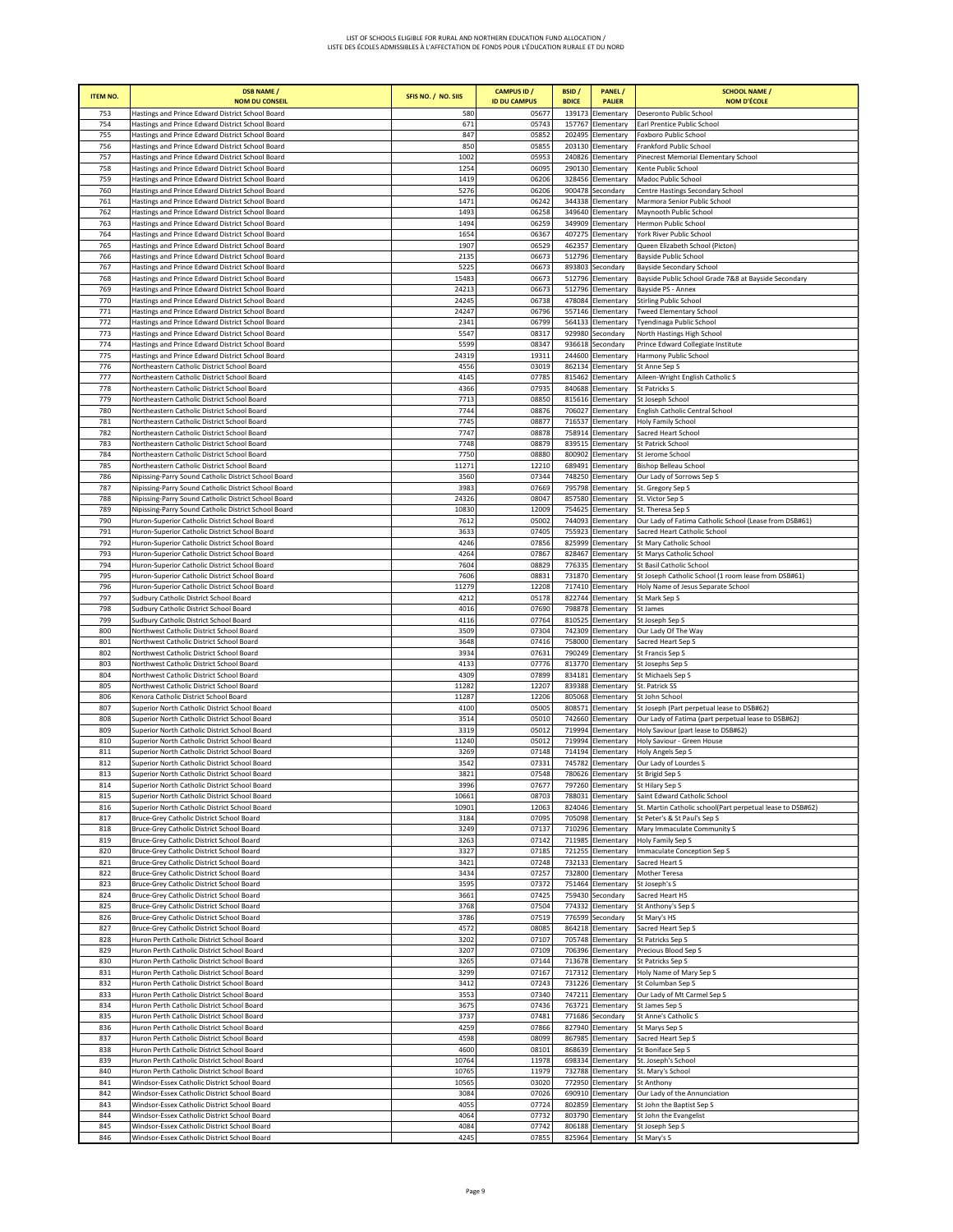| <b>ITEM NO.</b> | <b>DSB NAME /</b><br><b>NOM DU CONSEIL</b>                                                                                                                   | SFIS NO. / NO. SIIS | <b>CAMPUS ID /</b><br><b>ID DU CAMPUS</b> | BSID/<br><b>BDICE</b> | PANEL/<br><b>PALIER</b>                | <b>SCHOOL NAME /</b><br><b>NOM D'ÉCOLE</b>                                       |
|-----------------|--------------------------------------------------------------------------------------------------------------------------------------------------------------|---------------------|-------------------------------------------|-----------------------|----------------------------------------|----------------------------------------------------------------------------------|
| 847             | Windsor-Essex Catholic District School Board                                                                                                                 | 4538                | 08058                                     | 859095                | Elementary                             | St William Sep S                                                                 |
| 848             | Windsor-Essex Catholic District School Board                                                                                                                 | 10563               | 08469                                     |                       | 717835 Elementary                      | Holy Name Essex                                                                  |
| 849<br>850      | London District Catholic School Board                                                                                                                        | 3038<br>3643        | 06995<br>07413                            | 688061<br>757225      | Elementary                             | <b>Assumption Catholic School</b><br>Sacred Heart Catholic School                |
| 851             | London District Catholic School Board<br>London District Catholic School Board                                                                               | 3846                | 07562                                     |                       | Elementary<br>782440 Elementary        | St. Charles Catholic School                                                      |
| 852             | London District Catholic School Board                                                                                                                        | 4235                | 07848                                     |                       | 824437 Elementary                      | St. Mary's Catholic School, West Lorne                                           |
| 853             | London District Catholic School Board                                                                                                                        | 4342                | 07920                                     |                       | 836915 Elementary                      | St. Patrick Catholic School, Lucan                                               |
| 854             | London District Catholic School Board                                                                                                                        | 10175               | 10446                                     | 704253                | Secondary                              | Holy Cross Catholic Secondary School                                             |
| 855             | London District Catholic School Board                                                                                                                        | 12019               | 12310                                     |                       | 745138 Elementary                      | Our Lady of Lourdes Catholic School                                              |
| 856             | St. Clair Catholic District School Board                                                                                                                     | 3315                | 07178                                     |                       | 719269 Elementary                      | Holy Rosary Catholic School                                                      |
| 857<br>858      | St. Clair Catholic District School Board<br>St. Clair Catholic District School Board                                                                         | 3649<br>3732        | 07417<br>07477                            |                       | 758108 Elementary<br>771295 Elementary | Sacred Heart Catholic School, Port Lambton<br>St. Anne Catholic School, Blenheim |
| 859             | St. Clair Catholic District School Board                                                                                                                     | 4061                | 07730                                     |                       | 803375 Elementary                      | St. John Fisher Catholic School                                                  |
| 860             | St. Clair Catholic District School Board                                                                                                                     | 4123                | 07770                                     |                       | 811432 Elementary                      | St. Joseph Catholic School, Tilbury                                              |
| 861             | St. Clair Catholic District School Board                                                                                                                     | 4304                | 07894                                     |                       | 833142 Elementary                      | St. Michael Catholic School, Ridgetown                                           |
| 862             | St. Clair Catholic District School Board                                                                                                                     | 4315                | 07903                                     |                       | 834602 Elementary                      | St. Michael Catholic School, Bright's Grove                                      |
| 863             | St. Clair Catholic District School Board                                                                                                                     | 4386                | 07947                                     |                       | 842249 Elementary                      | Good Shepherd Catholic School                                                    |
| 864<br>865      | St. Clair Catholic District School Board<br>St. Clair Catholic District School Board                                                                         | 4400<br>4424        | 07953<br>07969                            | 846015                | 843415 Elementary<br>Elementary        | St. Peter Canisius Catholic School<br>St. Philip Catholic School                 |
| 866             | St. Clair Catholic District School Board                                                                                                                     | 6387                | 08711                                     |                       | 809233 Elementary                      | St. Joseph Catholic School, Corunna                                              |
| 867             | Peterborough Victoria Northumberland and Clarington Catholic District School                                                                                 | 9252                | 10081                                     |                       | 704318 Elementary                      | St. Joseph, Douro                                                                |
| 868             | Peterborough Victoria Northumberland and Clarington Catholic District School                                                                                 | 9253                | 10082                                     |                       | 706000 Elementary                      | St. Martin                                                                       |
| 869             | Peterborough Victoria Northumberland and Clarington Catholic District School                                                                                 | 9254                | 10083                                     |                       | 842893 Elementary                      | St. Paul, Lakefield                                                              |
| 870             | Peterborough Victoria Northumberland and Clarington Catholic District School                                                                                 | 9255                | 10084                                     |                       | 841498 Elementary                      | St. Paul, Norwood                                                                |
| 871             | Peterborough Victoria Northumberland and Clarington Catholic District School                                                                                 | 9256                | 10085                                     |                       | 705870 Elementary                      | St. Luke                                                                         |
| 872<br>873      | Peterborough Victoria Northumberland and Clarington Catholic District School                                                                                 | 9261<br>9265        | 10090                                     | 828858                | Elementary                             | St. Mary, Campbellford                                                           |
| 874             | Peterborough Victoria Northumberland and Clarington Catholic District School<br>Peterborough Victoria Northumberland and Clarington Catholic District School | 10037               | 10094<br>10372                            |                       | 825654 Elementary<br>855006 Secondary  | St. Mary, Grafton<br>St Thomas Aquinas CSS                                       |
| 875             | Peterborough Victoria Northumberland and Clarington Catholic District School                                                                                 | 18638               | 10372                                     |                       | 855006 Secondary                       | St. Thomas Aguinas CSS Tech Building                                             |
| 876             | York Catholic District School Board                                                                                                                          | 3759                | 05021                                     |                       | 773832 Elementary                      | St. Bernadette CES                                                               |
| 877             | York Catholic District School Board                                                                                                                          | 4280                | 07875                                     |                       | 830437 Elementary                      | St. Mary CES                                                                     |
| 878             | York Catholic District School Board                                                                                                                          | 4352                | 07927                                     |                       | 838314 Elementary                      | St. Patrick (Schomberg) CES                                                      |
| 879             | York Catholic District School Board                                                                                                                          | 24310               | 19302                                     | 688745                | Elementary                             | <b>Guardian Angels CES</b>                                                       |
| 880             | Dufferin-Peel Catholic District School Board                                                                                                                 | 3620                | 07394                                     | 753211                | Secondary                              | Robert F. Hall Catholic SS                                                       |
| 881<br>882      | Dufferin-Peel Catholic District School Board<br>Dufferin-Peel Catholic District School Board                                                                 | 3874<br>9484        | 07583<br>10176                            | 785393<br>776742      | Elementary<br>Elementary               | St. Cornelius S<br>St. Benedict                                                  |
| 883             | Simcoe Muskoka Catholic District School Board                                                                                                                | 3270                | 05141                                     | 714208                | Elementary                             | Saint Mary's                                                                     |
| 884             | Simcoe Muskoka Catholic District School Board                                                                                                                | 8287                | 09328                                     |                       | 706930 Elementary                      | Father F.X. O'Reilly                                                             |
| 885             | Simcoe Muskoka Catholic District School Board                                                                                                                | 8288                | 09329                                     |                       | 729663 Elementary                      | Foley                                                                            |
| 886             | Simcoe Muskoka Catholic District School Board                                                                                                                | 8290                | 09331                                     | 716413                | Elementary                             | <b>Holy Family</b>                                                               |
| 887             | Simcoe Muskoka Catholic District School Board                                                                                                                | 8292                | 09333                                     |                       | 723630 Secondary                       | Jean Vanier HS                                                                   |
| 888             | Simcoe Muskoka Catholic District School Board                                                                                                                | 8297                | 09338                                     |                       | 733520 Elementary                      | Monsignor Michael O'Leary                                                        |
| 889             | Simcoe Muskoka Catholic District School Board                                                                                                                | 8300                | 09341                                     |                       | 745391 Elementary                      | Our Lady of Lourdes                                                              |
| 890<br>891      | Simcoe Muskoka Catholic District School Board<br>Simcoe Muskoka Catholic District School Board                                                               | 8301<br>8310        | 09342<br>09350                            |                       | 689106 Elementary<br>782130 Elementary | Our Lady of Mercy<br>St Charles                                                  |
| 892             | Simcoe Muskoka Catholic District School Board                                                                                                                | 8313                | 09353                                     |                       | 798436 Elementary                      | St James                                                                         |
| 893             | Simcoe Muskoka Catholic District School Board                                                                                                                | 8327                | 09365                                     |                       | 773050 Secondary                       | St Thomas Aquinas                                                                |
| 894             | Simcoe Muskoka Catholic District School Board                                                                                                                | 9404                | 10156                                     |                       | 733563 Elementary                      | Monsignor J.E. Ronan                                                             |
| 895             | Simcoe Muskoka Catholic District School Board                                                                                                                | 9406                | 10158                                     |                       | 786691 Secondary                       | St Dominic's SS                                                                  |
| 896             | Simcoe Muskoka Catholic District School Board                                                                                                                | 9590                | 10203                                     |                       | 693634 Elementary                      | <b>Canadian Martyrs</b>                                                          |
| 897             | Simcoe Muskoka Catholic District School Board                                                                                                                | 11292               | 12209                                     |                       | 843342 Elementary                      | St Peter the Apostle School                                                      |
| 898             | Durham Catholic District School Board<br>Durham Catholic District School Board                                                                               | 8764<br>9330        | 09660<br>10128                            |                       | 720313 Elementary                      | Holy Family C.S.                                                                 |
| 899<br>900      | Halton Catholic District School Board                                                                                                                        | 8128                | 09192                                     |                       | 710954 Elementary<br>809144 Elementary | Good Shepherd C.S.<br>St. Joseph (A) CES                                         |
| 901             | Hamilton-Wentworth Catholic District School Board                                                                                                            | 3511                | 07306                                     |                       | 742350 Elementary                      | Our Lady of Mount Carmel                                                         |
| 902             | Hamilton-Wentworth Catholic District School Board                                                                                                            | 3564                | 07348                                     |                       | 748633 Elementary                      | Our Lady of the Assumption                                                       |
| 903             | Hamilton-Wentworth Catholic District School Board                                                                                                            | 11255               | 12189                                     |                       | 745279 Elementary                      | St. Mathew                                                                       |
| 904             | Wellington Catholic District School Board                                                                                                                    | 4041                | 07712                                     |                       | 801429 Elementary                      | St John Cath Arth                                                                |
| 905             | Wellington Catholic District School Board                                                                                                                    | 4059                | 07728                                     |                       | 803189 Elementary                      | St John Brebeuf Cath S                                                           |
| 906             | Wellington Catholic District School Board                                                                                                                    | 4241                | 07852                                     |                       | 825344 Elementary                      | St Mary Cath MF                                                                  |
| 907<br>908      | Wellington Catholic District School Board<br>Waterloo Catholic District School Board                                                                         | 4242<br>4590        | 07853<br>08094                            |                       | 825476 Elementary<br>866296 Elementary | St Mary Cath Elora<br>St Boniface Sep S (Maryhill)                               |
| 909             | Waterloo Catholic District School Board                                                                                                                      | 4592                | 08095                                     |                       | 866555 Elementary                      | St Clement Sep S                                                                 |
| 910             | Waterloo Catholic District School Board                                                                                                                      | 4596                | 08097                                     |                       | 867853 Elementary                      | St Agatha S                                                                      |
| 911             | Waterloo Catholic District School Board                                                                                                                      | 9939                | 10338                                     |                       | 780650 Elementary                      | St. Brigid                                                                       |
| 912             | Niagara Catholic District School Board                                                                                                                       | 3724                | 07470                                     |                       | 770612 Elementary                      | St Ann Catholic E S (f)                                                          |
| 913             | Niagara Catholic District School Board                                                                                                                       | 3922                | 07620                                     |                       | 789330 Elementary                      | St Elizabeth Catholic E S                                                        |
| 914             | Niagara Catholic District School Board                                                                                                                       | 4104                | 07756                                     |                       | 809098 Elementary                      | St Joseph Catholic E S (s)                                                       |
| 915             | Niagara Catholic District School Board                                                                                                                       | 7967                | 09042                                     | 787906                | Elementary                             | St Edward Catholic E S                                                           |
| 916<br>917      | Niagara Catholic District School Board<br>Niagara Catholic District School Board                                                                             | 7977<br>10078       | 09052<br>10386                            |                       | 832880 Elementary<br>744743 Elementary | St Michael Catholic E S                                                          |
| 918             | Niagara Catholic District School Board                                                                                                                       | 24298               | 19290                                     |                       | 823783 Elementary                      | St George Catholic E S<br>St. Martin Catholic E S                                |
| 919             | Brant Haldimand Norfolk Catholic District School Board                                                                                                       | 3069                | 07012                                     |                       | 690015 Elementary                      | <b>Blessed Sacrament Sep S</b>                                                   |
| 920             | Brant Haldimand Norfolk Catholic District School Board                                                                                                       | 3522                | 07315                                     |                       | 743968 Elementary                      | Our Lady of Fatima Sep S                                                         |
| 921             | Brant Haldimand Norfolk Catholic District School Board                                                                                                       | 3536                | 07327                                     |                       | 745006 Elementary                      | Our Lady of La Salette Sep S                                                     |
| 922             | Brant Haldimand Norfolk Catholic District School Board                                                                                                       | 3660                | 07424                                     |                       | 759309 Elementary                      | Sacred Heart S                                                                   |
| 923             | Brant Haldimand Norfolk Catholic District School Board                                                                                                       | 3810                | 07538                                     |                       | 779067 Elementary                      | St Bernard of Clairvaux S                                                        |
| 924             | Brant Haldimand Norfolk Catholic District School Board                                                                                                       | 3842                | 07560                                     |                       | 782050 Elementary                      | St Cecilia's S                                                                   |
| 925             | Brant Haldimand Norfolk Catholic District School Board                                                                                                       | 3927<br>4285        | 07625<br>07877                            |                       | 789984 Elementary                      | St Frances Cabrini S                                                             |
| 926<br>927      | Brant Haldimand Norfolk Catholic District School Board<br>Brant Haldimand Norfolk Catholic District School Board                                             | 4318                | 07905                                     |                       | 831450 Elementary<br>834831 Elementary | St Marys S<br>St Michaels Sep                                                    |
| 928             | Brant Haldimand Norfolk Catholic District School Board                                                                                                       | 4319                | 07906                                     |                       | 834963 Elementary                      | St Michaels S                                                                    |
| 929             | Brant Haldimand Norfolk Catholic District School Board                                                                                                       | 4365                | 07934                                     |                       | 840556 Elementary                      | St Patricks Sep                                                                  |
| 930             | Brant Haldimand Norfolk Catholic District School Board                                                                                                       | 4469                | 08006                                     |                       | 850950 Elementary                      | St Stephens S                                                                    |
| 931             | Brant Haldimand Norfolk Catholic District School Board                                                                                                       | 6104                | 08566                                     |                       | 736481 Elementary                      | Notre Dame (Caledonia)                                                           |
| 932             | Brant Haldimand Norfolk Catholic District School Board                                                                                                       | 10117               | 10402                                     |                       | 720232 Secondary                       | Holy Trinity Catholic High School                                                |
| 933             | Catholic District School Board of Eastern Ontario                                                                                                            | 4053                | 03016                                     |                       | 802700 Elementary                      | St. John Elementary                                                              |
| 934<br>935      | Catholic District School Board of Eastern Ontario<br>Catholic District School Board of Eastern Ontario                                                       | 9821<br>9822        | 05015<br>05015                            |                       | 832502 Elementary                      | St. Michael Elementary<br>St. Michael CHS                                        |
| 936             | Catholic District School Board of Eastern Ontario                                                                                                            | 3596                | 05118                                     |                       | 832480 Secondary<br>751502 Secondary   | St. Francix Xavier CHS                                                           |
| 937             | Catholic District School Board of Eastern Ontario                                                                                                            | 9820                | 05118                                     |                       | 792365 Elementary                      | St. Francis Xavier Elementary - Hammond                                          |
| 938             | Catholic District School Board of Eastern Ontario                                                                                                            | 4237                | 05201                                     |                       | 824593 Secondary                       | St. Mary CHS                                                                     |
| 939             | Catholic District School Board of Eastern Ontario                                                                                                            | 4266                | 05201                                     |                       | 828726 Elementary                      | St. Mary Elementary                                                              |
| 940             | Catholic District School Board of Eastern Ontario                                                                                                            | 3127                | 07054                                     |                       | 696269 Elementary                      | Iona Academy                                                                     |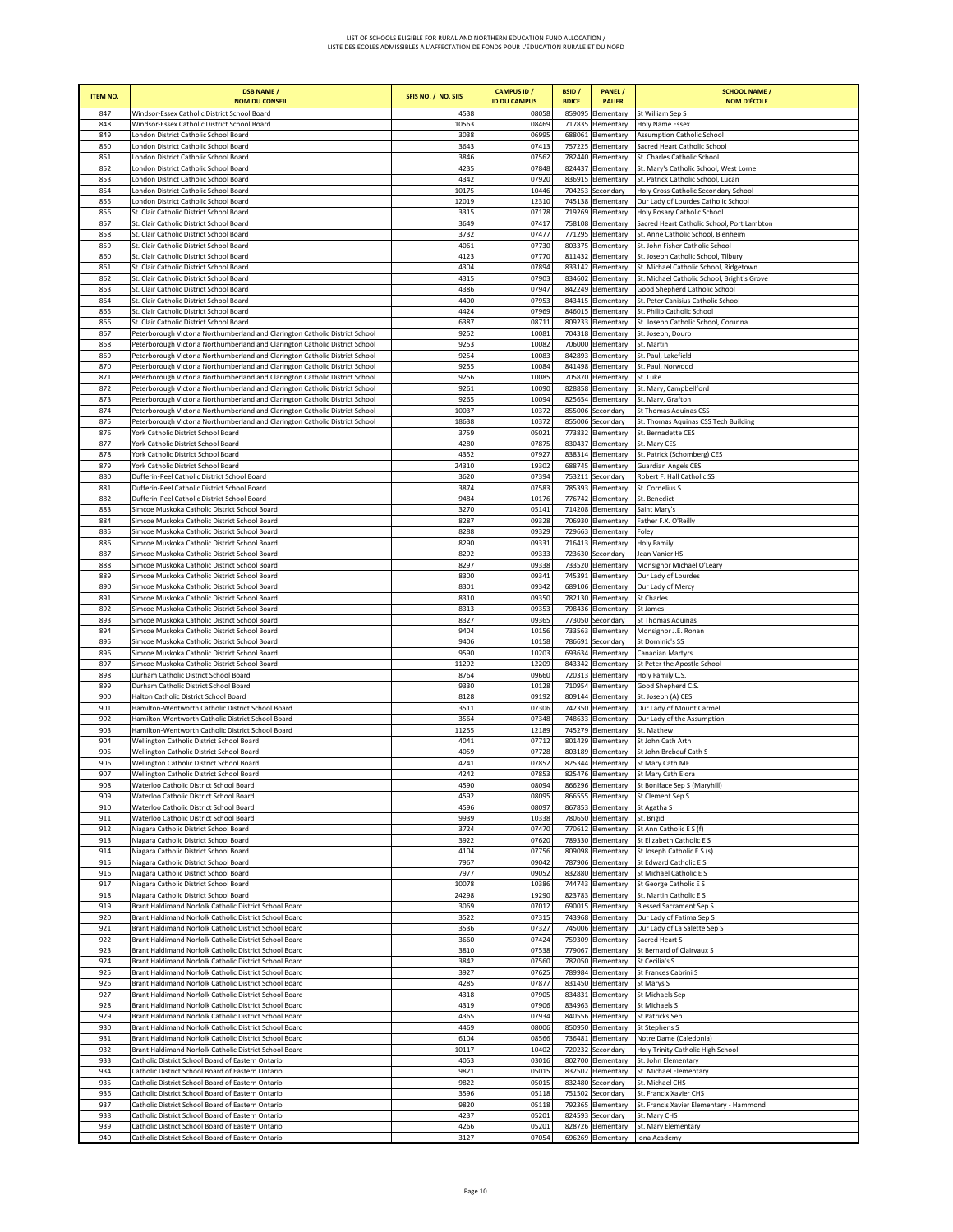| <b>ITEM NO.</b> | <b>DSB NAME /</b><br><b>NOM DU CONSEIL</b>                                                                                   | SFIS NO. / NO. SIIS | <b>CAMPUS ID /</b><br><b>ID DU CAMPUS</b> | BSID/<br><b>BDICE</b> | PANEL/<br><b>PALIER</b>                | <b>SCHOOL NAME /</b><br><b>NOM D'ÉCOLE</b>                               |
|-----------------|------------------------------------------------------------------------------------------------------------------------------|---------------------|-------------------------------------------|-----------------------|----------------------------------------|--------------------------------------------------------------------------|
| 941             | Catholic District School Board of Eastern Ontario                                                                            | 3277                | 07153                                     |                       | 715131 Elementary                      | <b>Holy Cross</b>                                                        |
| 942             | Catholic District School Board of Eastern Ontario                                                                            | 3368                | 07211                                     |                       | 725374 Elementary                      | St. Joseph - Toledo                                                      |
| 943<br>944      | Catholic District School Board of Eastern Ontario<br>Catholic District School Board of Eastern Ontario                       | 3457<br>3582        | 07272<br>07362                            | 736201<br>806102      | Elementary<br>Elementary               | St. Jude<br>St. Finnan's                                                 |
| 945             | Catholic District School Board of Eastern Ontario                                                                            | 3587                | 07367                                     | 750646                | Elementary                             | Pope John Paul                                                           |
| 946             | Catholic District School Board of Eastern Ontario                                                                            | 3624                | 07398                                     | 753670                | Elementary                             | Mother Teresa                                                            |
| 947             | Catholic District School Board of Eastern Ontario                                                                            | 3655                | 07422                                     | 758787                | Elementary                             | Sacred Heart of Jesus                                                    |
| 948             | Catholic District School Board of Eastern Ontario                                                                            | 3716                | 07464                                     | 769312                | Elementary                             | St. Andrew                                                               |
| 949             | Catholic District School Board of Eastern Ontario                                                                            | 3912                | 07611                                     | 788686                | Elementary                             | St. Edward                                                               |
| 950<br>951      | Catholic District School Board of Eastern Ontario<br>Catholic District School Board of Eastern Ontario                       | 3947<br>4022        | 07639<br>07694                            | 803065                | 791938 Elementary<br>Secondary         | St. Francis de Sales<br>St. Luke CHS                                     |
| 952             | Catholic District School Board of Eastern Ontario                                                                            | 10683               | 07694                                     | 818968                | Elementary                             | St. Luke Elementary                                                      |
| 953             | Catholic District School Board of Eastern Ontario                                                                            | 4070                | 07737                                     |                       | 804800 Secondary                       | St. John CHS                                                             |
| 954             | Catholic District School Board of Eastern Ontario                                                                            | 12726               | 07737                                     |                       | 680764 Elementary                      | St. John Intermediate School (7&8)                                       |
| 955             | Catholic District School Board of Eastern Ontario                                                                            | 4134                | 07777                                     | 813907                | Elementary                             | St. Joseph - Gananoque                                                   |
| 956             | Catholic District School Board of Eastern Ontario                                                                            | 11125               | 07779                                     | 814555                | Elementary                             | St. Mark                                                                 |
| 957<br>958      | Catholic District School Board of Eastern Ontario<br>Catholic District School Board of Eastern Ontario                       | 4270<br>4278        | 07870<br>07874                            | 828980<br>830283      | Elementary<br>Elementary               | St. Mary - Chesterville<br>St. Mary - St. Cecilia                        |
| 959             | Catholic District School Board of Eastern Ontario                                                                            | 6085                | 08563                                     | 741361                | Elementary                             | Our Lady of Good Counsel                                                 |
| 960             | Catholic District School Board of Eastern Ontario                                                                            | 9677                | 10220                                     | 828203                | Elementary                             | Holy Name of Mary                                                        |
| 961             | Catholic District School Board of Eastern Ontario                                                                            | 10076               | 10385                                     | 799602                | Elementary                             | St. James the Greater                                                    |
| 962             | Catholic District School Board of Eastern Ontario                                                                            | 10455               | 11112                                     | 733067                | Secondary                              | St. Thomas Aquinas CHS                                                   |
| 963             | Catholic District School Board of Eastern Ontario                                                                            | 10623               | 11112                                     | 773026                | Elementary                             | St. Thomas Aquinas Elementary                                            |
| 964<br>965      | Ottawa Catholic District School Board<br>Ottawa Catholic District School Board                                               | 4257<br>4573        | 05092<br>05092                            | 864331                | 827843 Elementary<br>Secondary         | St Mark 7-8<br>St Marks 9-12                                             |
| 966             | Ottawa Catholic District School Board                                                                                        | 3223                | 07118                                     |                       | 707694 Elementary                      | St Michael Fitzroy CES                                                   |
| 967             | Ottawa Catholic District School Board                                                                                        | 3241                | 07130                                     |                       | 708739 Elementary                      | St Mary CES                                                              |
| 968             | Ottawa Catholic District School Board                                                                                        | 3324                | 07183                                     | 720569                | Elementary                             | St Michael Corkery CES                                                   |
| 969             | Ottawa Catholic District School Board                                                                                        | 3399                | 07233                                     | 729795                | Elementary                             | St Isidore CES                                                           |
| 970             | Ottawa Catholic District School Board                                                                                        | 3489                | 07290                                     | 740586                | Elementary                             | St Catherine CES                                                         |
| 971<br>972      | Ottawa Catholic District School Board<br>Renfrew County Catholic District School Board                                       | 4418<br>3505        | 07964<br>07302                            |                       | 845620 Elementary<br>742147 Elementary | St Philip CES<br>Our Lady of Fatima Sep S                                |
| 973             | Renfrew County Catholic District School Board                                                                                | 3531                | 07322                                     |                       | 744654 Elementary                      | Our Lady of Grace Sep S                                                  |
| 974             | Renfrew County Catholic District School Board                                                                                | 3604                | 07380                                     |                       | 752410 Elementary                      | George Vanier Sep S                                                      |
| 975             | Renfrew County Catholic District School Board                                                                                | 3715                | 07463                                     |                       | 769185 Elementary                      | St Andrews Sep S                                                         |
| 976             | Renfrew County Catholic District School Board                                                                                | 3767                | 07503                                     | 774251                | Elementary                             | St Anthony's Sep S                                                       |
| 977             | Renfrew County Catholic District School Board                                                                                | 4013                | 07688                                     | 798568                | Elementary                             | St James Sep S                                                           |
| 978             | Renfrew County Catholic District School Board                                                                                | 4056                | 07725                                     |                       | 802980 Elementary                      | St John Bosco Sep S                                                      |
| 979             | Renfrew County Catholic District School Board                                                                                | 4088                | 07745                                     | 806382                | Elementary                             | St Joseph's Sep S - Calabogie                                            |
| 980<br>981      | Renfrew County Catholic District School Board<br>Renfrew County Catholic District School Board                               | 4141<br>11079       | 07782<br>07782                            | 814962                | Secondary<br>854186 Elementary         | St Joseph's Catholic HS<br>St Joseph's Catholic ES                       |
| 982             | Renfrew County Catholic District School Board                                                                                | 4274                | 07871                                     |                       | 829501 Elementary                      | St Mary's Sep S - Deep River                                             |
| 983             | Renfrew County Catholic District School Board                                                                                | 4326                | 07910                                     |                       | 835226 Elementary                      | St Michael's Sep S                                                       |
| 984             | Renfrew County Catholic District School Board                                                                                | 4513                | 08039                                     |                       | 856410 Elementary                      | St Thomas the Apostle Sep S                                              |
| 985             | Algonquin and Lakeshore Catholic District School Board                                                                       | 3302                | 07169                                     |                       | 717703 Elementary                      | Holy Name Catholic School                                                |
| 986             | Algonquin and Lakeshore Catholic District School Board                                                                       | 3455                | 07271                                     |                       | 735523 Elementary                      | JJ O'Neill Catholic School                                               |
| 987             | Algonquin and Lakeshore Catholic District School Board                                                                       | 4381                | 07944                                     |                       | 841773 Elementary                      | St Patrick Catholic School, Harrowsmith                                  |
| 988<br>989      | Algonquin and Lakeshore Catholic District School Board<br>Algonquin and Lakeshore Catholic District School Board             | 6526<br>6527        | 08761<br>08762                            |                       | 764248 Elementary<br>799556 Elementary | St Patrick Catholic School, Erinsville<br>St James Major Catholic School |
| 990             | Algonquin and Lakeshore Catholic District School Board                                                                       | 6528                | 08763                                     |                       | 868370 Elementary                      | Sacred Heart Catholic School, Wolfe Island                               |
| 991             | Algonquin and Lakeshore Catholic District School Board                                                                       | 9225                | 10058                                     |                       | 764370 Elementary                      | Sacred Heart Catholic School, Batawa                                     |
| 992             | Algonquin and Lakeshore Catholic District School Board                                                                       | 9226                | 10059                                     | 865257                | Elementary                             | Holy Name of Mary Catholic School                                        |
| 993             | Algonquin and Lakeshore Catholic District School Board                                                                       | 9227                | 10060                                     |                       | 796220 Elementary                      | St Gregory Catholic School                                               |
| 994             | Algonquin and Lakeshore Catholic District School Board                                                                       | 9228                | 10061                                     |                       | 865125 Elementary                      | St Mary Catholic School, Read                                            |
| 995<br>996      | Algonquin and Lakeshore Catholic District School Board<br>Algonquin and Lakeshore Catholic District School Board             | 15291<br>9230       | 10062<br>10063                            |                       | 756830 Elementary<br>781142 Elementary | Sacred Heart Catholic School, Marmora new<br>St Carthagh Catholic School |
| 997             | Algonquin and Lakeshore Catholic District School Board                                                                       | 9231                | 10064                                     |                       | 746690 Elementary                      | Our Lady of Mercy Catholic School                                        |
| 998             | Algonquin and Lakeshore Catholic District School Board                                                                       | 9233                | 10066                                     |                       | 824330 Elementary                      | St Martin Catholic School                                                |
| 999             | Algonquin and Lakeshore Catholic District School Board                                                                       | 9236                | 10069                                     | 851752                | Secondary                              | St Theresa Catholic Secondary School                                     |
| 1000            | Conseil scolaire public du Nord-Est de l'Ontario                                                                             | 9564                | 05004                                     |                       | 902306 Secondary                       | ÉSP Cochrane (Leased from DSB 1)                                         |
| 1001            | Conseil scolaire public du Nord-Est de l'Ontario                                                                             | 9565                | 05006                                     |                       | 918296 Secondary                       | ÉSP l'Alliance (Leased from DSB 1)                                       |
| 1002            | Conseil scolaire public du Nord-Est de l'Ontario                                                                             | 9566<br>9567        | 05007                                     |                       | 919055 Secondary                       | ÉSP Écho du Nord (Leased from DSB 1)                                     |
| 1003<br>1004    | Conseil scolaire public du Nord-Est de l'Ontario<br>Conseil scolaire public du Nord-Est de l'Ontario                         | 10080               | 05020<br>06130                            |                       | 946117 Secondary<br>156230 Elementary  | ÉSP Northern (Leased from DSB 4)<br>ÉÉP Étoile du Nord                   |
| 1005            | Conseil scolaire public du Nord-Est de l'Ontario                                                                             | 6377                | 08706                                     | 199737                | Elementary                             | ÉÉP Jeunesse Active                                                      |
| 1006            | Conseil scolaire public du Nord-Est de l'Ontario                                                                             | 10692               | 08837                                     |                       | 165182 Elementary                      | ÉÉP Cœur du Nord                                                         |
| 1007            | Conseil scolaire public du Nord-Est de l'Ontario                                                                             | 10846               | 12018                                     | 260926                | Elementary                             | ÉÉP des Navigateurs                                                      |
| 1008            | Conseil scolaire public du Nord-Est de l'Ontario                                                                             | 16239               | 17105                                     | 111532                | Elementary                             | ÉÉP Passeport Jeunesse                                                   |
| 1009            | Conseil scolaire public du Nord-Est de l'Ontario                                                                             | 24401               | 19401                                     | 902306                | Secondary                              | <b>ÉSP Passeport Jeunesse</b>                                            |
| 1010<br>1011    | Conseil scolaire public du Grand Nord de l'Ontario<br>Conseil scolaire public du Grand Nord de l'Ontario                     | 9558<br>9559        | 05011<br>05013                            | 332100<br>924792      | Elementary<br>Secondary                | ÉP Franco-Manitou<br>ÉS Cité-Supérieure                                  |
| 1012            | Conseil scolaire public du Grand Nord de l'Ontario                                                                           | 9562                | 05014                                     | 911100                | Secondary                              | ÉS de la Rivière des Français                                            |
| 1013            | Conseil scolaire public du Grand Nord de l'Ontario                                                                           | 10476               | 05014                                     | 138720                | Elementary                             | ÉP de la Rivière des Français                                            |
| 1014            | Conseil scolaire public du Grand Nord de l'Ontario                                                                           | 9946                | 05178                                     | 342432                | Elementary                             | ÉP Camille-Perron                                                        |
| 1015            | Conseil scolaire public du Grand Nord de l'Ontario                                                                           | 6342                | 08682                                     | 912573                | Secondary                              | ÉS Château Jeunesse                                                      |
| 1016            | Conseil scolaire public du Grand Nord de l'Ontario                                                                           | 10745               | 11707                                     | 25977                 | Elementary                             | ÉP l'Escalade                                                            |
| 1017            | Conseil scolaire public du Grand Nord de l'Ontario                                                                           | 10972               | 12117                                     | 890817                | Secondary                              | ÉS l'Orée des Bois                                                       |
| 1018<br>1019    | Conseil des écoles publiques de l'Est de l'Ontario<br>Conseil des écoles publiques de l'Est de l'Ontario                     | 4081<br>9868        | 07740<br>10304                            | 79839                 | 383376 Elementary<br>Elementary        | ÉÉP Terre des Jeunes<br>ÉÉP De la Rivière Castor                         |
| 1020            | Conseil des écoles publiques de l'Est de l'Ontario                                                                           | 10394               | 11094                                     |                       | 949540 Secondary                       | ÉSP Le Sommet                                                            |
| 1021            | Conseil des écoles publiques de l'Est de l'Ontario                                                                           | 10578               | 11094                                     |                       | 313190 Elementary                      | ÉIP Le Sommet                                                            |
| 1022            | Conseil des écoles publiques de l'Est de l'Ontario                                                                           | 10600               | 11280                                     | 196502                | Elementary                             | ÉÉP L'Académie de la Seigneurie                                          |
| 1023            | Conseil des écoles publiques de l'Est de l'Ontario                                                                           | 10602               | 11280                                     | 898582                | Secondary                              | ÉSP L'Académie de la Seigneurie                                          |
| 1024            | Conseil scolaire de district catholique des Grandes Rivières                                                                 | 3024                | 05006                                     | 686085                | Secondary                              | ÉSC l'Alliance                                                           |
| 1025            | Conseil scolaire de district catholique des Grandes Rivières                                                                 | 9302<br>4320        | 05033                                     |                       | 711110 Secondary                       | ÉSC Hearst                                                               |
| 1026<br>1027    | Conseil scolaire de district catholique des Grandes Rivières<br>Conseil scolaire de district catholique des Grandes Rivières | 6474                | 05176<br>05176                            | 835005                | Secondary<br>707996 Elementary         | ÉSC Georges-Vanier<br>ÉÉC Georges-Vanier                                 |
| 1028            | Conseil scolaire de district catholique des Grandes Rivières                                                                 | 3026                | 06988                                     |                       | 686638 Elementary                      | ÉÉC André-Cary                                                           |
| 1029            | Conseil scolaire de district catholique des Grandes Rivières                                                                 | 3146                | 07068                                     | 698725                | Secondary                              | ÉSC Cité-des-Jeunes                                                      |
| 1030            | Conseil scolaire de district catholique des Grandes Rivières                                                                 | 3217                | 07113                                     | 707309                | Elementary                             | ÉÉC Saint-Jules                                                          |
| 1031            | Conseil scolaire de district catholique des Grandes Rivières                                                                 | 3346                | 07194                                     |                       | 723290 Elementary                      | ÉÉC Jacques-Cartier (Kapuskasing)                                        |
| 1032            | Conseil scolaire de district catholique des Grandes Rivières                                                                 | 3960                | 07650                                     | 793108                | Elementary                             | ÉÉC Saint-François-Xavier                                                |
| 1033<br>1034    | Conseil scolaire de district catholique des Grandes Rivières<br>Conseil scolaire de district catholique des Grandes Rivières | 4010<br>4169        | 07687<br>07687                            | 798401                | Elementary<br>819107 Elementary        | ÉÉC Pavillon Notre-Dame<br>ÉÉC Saint-Louis (Hearst)                      |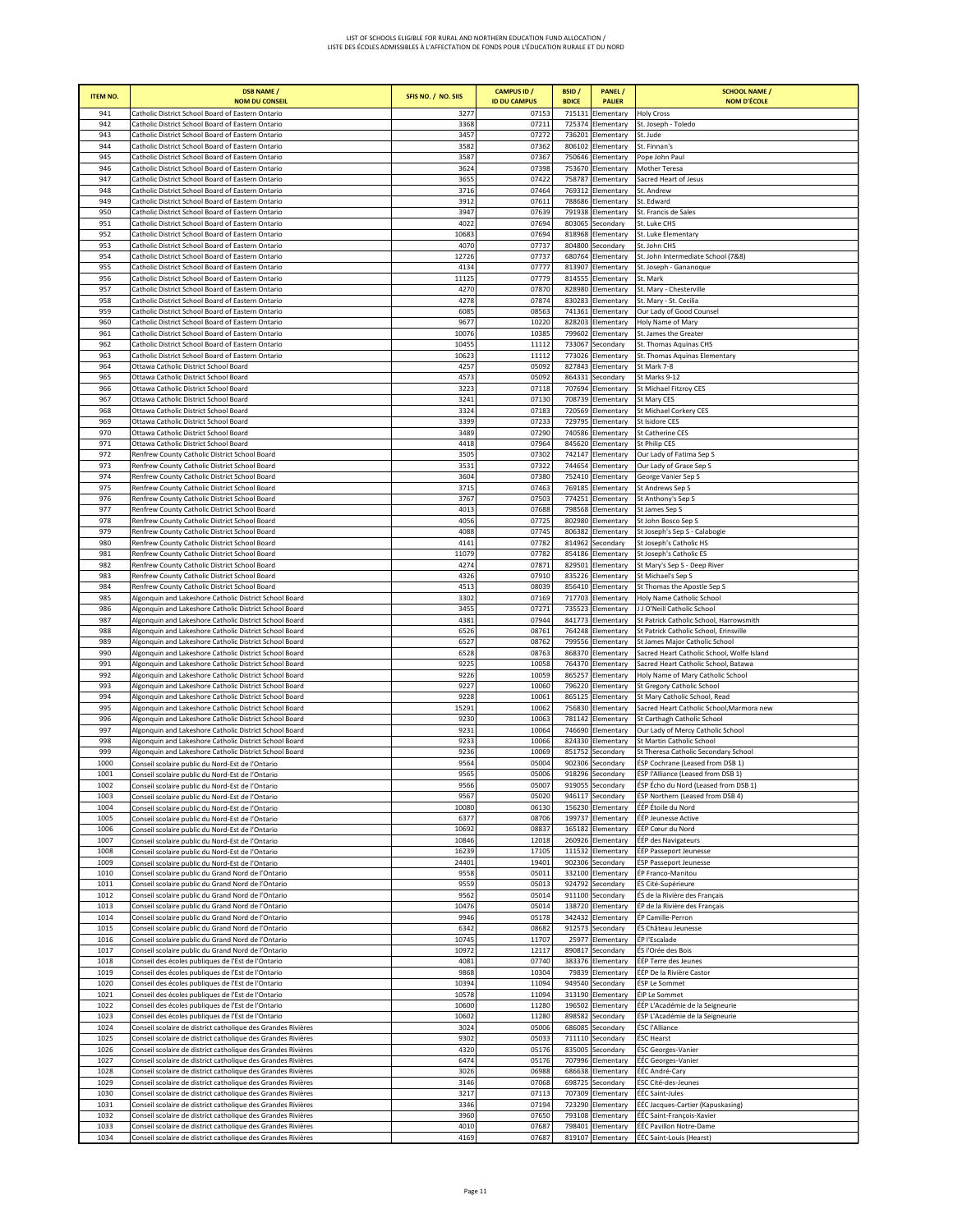| <b>ITEM NO.</b> | <b>DSB NAME /</b><br><b>NOM DU CONSEIL</b>                                                                                   | SFIS NO. / NO. SIIS | <b>CAMPUS ID /</b><br><b>ID DU CAMPUS</b> | BSID/<br><b>BDICE</b> | PANEL/<br><b>PALIER</b>                | <b>SCHOOL NAME /</b><br><b>NOM D'ÉCOLE</b>                                  |
|-----------------|------------------------------------------------------------------------------------------------------------------------------|---------------------|-------------------------------------------|-----------------------|----------------------------------------|-----------------------------------------------------------------------------|
| 1035            | Conseil scolaire de district catholique des Grandes Rivières                                                                 | 4490                | 08021                                     |                       | 853291 Elementary                      | ÉÉC Sainte-Thérèse                                                          |
| 1036            | Conseil scolaire de district catholique des Grandes Rivières                                                                 | 4543                | 08062                                     |                       | 860310 Elementary                      | ÉÉC Sainte-Anne                                                             |
| 1037            | Conseil scolaire de district catholique des Grandes Rivières                                                                 | 4568                | 08081                                     |                       | 863823 Elementary                      | ÉÉC Saints-Martyrs-Canadiens                                                |
| 1038            | Conseil scolaire de district catholique des Grandes Rivières                                                                 | 6475                | 08744                                     |                       | 865638 Secondary                       | <b>CEA Kapuskasing</b>                                                      |
| 1039<br>1040    | Conseil scolaire de district catholique des Grandes Rivières<br>Conseil scolaire de district catholique des Grandes Rivières | 7714<br>7734        | 08851<br>08867                            |                       | 815985 Elementary<br>687677 Elementary | ÉÉC Saint-Jude<br>ÉÉC Assomption (Earlton)                                  |
| 1041            | Conseil scolaire de district catholique des Grandes Rivières                                                                 | 7735                | 08868                                     |                       | 687936 Elementary                      | ÉÉC Assomption (Kirkland Lake)                                              |
| 1042            | Conseil scolaire de district catholique des Grandes Rivières                                                                 | 10859               | 08868                                     |                       | 862752 Elementary                      | ÉIC Jean-Vanier                                                             |
| 1043            | Conseil scolaire de district catholique des Grandes Rivières                                                                 | 10861               | 08868                                     |                       | 705020 Secondary                       | ÉSC Jean-Vanier                                                             |
| 1044            | Conseil scolaire de district catholique des Grandes Rivières                                                                 | 7737                | 08870                                     |                       | 819506 Elementary                      | ÉÉC Saint-Louis (Virg.)                                                     |
| 1045            | Conseil scolaire de district catholique des Grandes Rivières                                                                 | 7738                | 08871                                     |                       | 835358 Elementary                      | ÉÉC Saint-Michel                                                            |
| 1046            | Conseil scolaire de district catholique des Grandes Rivières                                                                 | 7739                | 08872                                     |                       | 785466 Elementary                      | ÉÉC Sainte-Croix                                                            |
| 1047<br>1048    | Conseil scolaire de district catholique des Grandes Rivières<br>Conseil scolaire de district catholique des Grandes Rivières | 7742<br>10850       | 08875<br>12022                            |                       | 822507 Secondary<br>696153 Secondary   | ÉSC Sainte-Marie<br>CEA New Liskeard                                        |
| 1049            | Conseil scolaire de district catholique des Grandes Rivières                                                                 | 10856               | 12025                                     |                       | 807796 Elementary                      | ÉÉC Nouveau Regard (Pavillon Saint-Joseph)                                  |
| 1050            | Conseil scolaire de district catholique des Grandes Rivières                                                                 | 10857               | 12025                                     |                       | 724157 Secondary                       | ÉC Nouveau Regard (Pavillon Jeunesse Nord)                                  |
| 1051            | Conseil scolaire de district catholique des Grandes Rivières                                                                 | 11273               | 12199                                     |                       | 736422 Elementary                      | ÉÉC Notre-Dame-du-Rosaire                                                   |
| 1052            | Conseil scolaire de district catholique des Grandes Rivières                                                                 | 11276               | 12200                                     |                       | 740322 Elementary                      | ÉÉC Notre-Dame (Foleyet)                                                    |
| 1053            | Conseil scolaire de district catholique Franco-Nord                                                                          | 3252                | 05103                                     |                       | 710660 Secondary                       | ÉSC Franco-Cité                                                             |
| 1054            | Conseil scolaire de district catholique Franco-Nord                                                                          | 3160                | 07080                                     |                       | 701580 Elementary                      | ÉÉC Christ-Roi                                                              |
| 1055            | Conseil scolaire de district catholique Franco-Nord                                                                          | 3389                | 07227                                     |                       | 728101 Elementary                      | ÉÉC Lorrain                                                                 |
| 1056<br>1057    | Conseil scolaire de district catholique Franco-Nord<br>Conseil scolaire de district catholique Franco-Nord                   | 3403<br>3404        | 07236<br>07237                            |                       | 730335 Elementary<br>730440 Elementary | ÉÉC Sainte-Marguerite-d'Youville<br>ÉÉC Mariale                             |
| 1058            | Conseil scolaire de district catholique Franco-Nord                                                                          | 3615                | 07389                                     |                       | 753068 Elementary                      | ÉÉC La Résurrection                                                         |
| 1059            | Conseil scolaire de district catholique Franco-Nord                                                                          | 12725               | 07402                                     |                       | 781255 Elementary                      | ÉÉC Saint-Joseph                                                            |
| 1060            | Conseil scolaire de district catholique Franco-Nord                                                                          | 19992               | 08063                                     |                       | 860441 Elementary                      | ÉÉC Sainte-Anne (M à 6)                                                     |
| 1061            | Conseil scolaire de district catholique Franco-Nord                                                                          | 19994               | 08063                                     |                       | 710504 Secondary                       | ÉSC Élisabeth-Bruyère (9 à 12)                                              |
| 1062            | Conseil scolaire de district catholique Franco-Nord                                                                          | 24178               | 08063                                     |                       | 689730 Elementary                      | ÉSC Élisabeth-Bruyère (7 à 8)                                               |
| 1063            | Conseil scolaire de district catholique Franco-Nord                                                                          | 24391               | 19392                                     |                       | 854590 Elementary                      | Nouvelle ÉÉC St-Thomas d'Aquin                                              |
| 1064            | Conseil scolaire de district catholique du Nouvel-Ontario                                                                    | 7613                | 05002                                     |                       | 754757 Elementary                      | ÉÉC Sacré-Cœur (Part lease to DSB 31)<br>ÉSC Franco-Ouest                   |
| 1065<br>1066    | Conseil scolaire de district catholique du Nouvel-Ontario<br>Conseil scolaire de district catholique du Nouvel-Ontario       | 9755<br>3029        | 05035<br>06990                            | 687022                | 704989 Secondary<br>Elementary         | ÉÉC Saint-Charles-Borromée                                                  |
| 1067            | Conseil scolaire de district catholique du Nouvel-Ontario                                                                    | 3181                | 07094                                     |                       | 704962 Elementary                      | ÉÉC Saint-Thomas                                                            |
| 1068            | Conseil scolaire de district catholique du Nouvel-Ontario                                                                    | 3196                | 07104                                     |                       | 705403 Elementary                      | ÉÉC Saint-Paul                                                              |
| 1069            | Conseil scolaire de district catholique du Nouvel-Ontario                                                                    | 3769                | 07505                                     |                       | 774480 Elementary                      | ÉÉC Saint-Antoine                                                           |
| 1070            | Conseil scolaire de district catholique du Nouvel-Ontario                                                                    | 3923                | 07621                                     | 789607                | Elementary                             | ÉÉC Saint-Étienne                                                           |
| 1071            | Conseil scolaire de district catholique du Nouvel-Ontario                                                                    | 4097                | 07752                                     |                       | 808180 Elementary                      | ÉÉC Saint-Joseph (Espanola)                                                 |
| 1072            | Conseil scolaire de district catholique du Nouvel-Ontario                                                                    | 4546                | 08065                                     |                       | 860700 Elementary                      | ÉÉC Sainte-Anne                                                             |
| 1073            | Conseil scolaire de district catholique du Nouvel-Ontario                                                                    | 6011<br>7607        | 08529<br>08831                            |                       | 806625 Elementary                      | ÉÉC Saint-Joseph (Blind River)                                              |
| 1074<br>1075    | Conseil scolaire de district catholique du Nouvel-Ontario<br>Conseil scolaire de district catholique du Nouvel-Ontario       | 10637               | 08831                                     |                       | 809390 Elementary<br>701700 Secondary  | ÉÉC Saint-Joseph (Wawa) (1 Room Lease to DSB 31)<br><b>ÉSC Saint-Joseph</b> |
| 1076            | Conseil scolaire de district catholique du Nouvel-Ontario                                                                    | 10618               | 11283                                     | 705004                | Secondary                              | ÉSC Jeunesse-Nord                                                           |
| 1077            | Conseil scolaire de district catholique du Nouvel-Ontario                                                                    | 10813               | 12049                                     |                       | 704970 Secondary                       | ÉSC Trillium                                                                |
| 1078            | Conseil scolaire de district catholique du Nouvel-Ontario                                                                    | 10895               | 12049                                     |                       | 750518 Elementary                      | ÉÉC Trillium                                                                |
| 1079            | Conseil scolaire de district catholique du Nouvel-Ontario                                                                    | 11278               | 12197                                     |                       | 811599 Elementary                      | ÉÉC Saint-Joseph (Dubreuilville)                                            |
| 1080            | Conseil scolaire de district catholique du Nouvel-Ontario                                                                    | 11280               | 12208                                     |                       | 717258 Elementary                      | ÉÉC Saint-Nom-de-Jésus                                                      |
| 1081            | Conseil scolaire de district catholique des Aurores boréales                                                                 | 4099                | 05005                                     |                       | 808440 Elementary                      | ÉÉC Saint-Joseph (Perpetual Lease from DSB 34B)                             |
| 1082<br>1083    | Conseil scolaire de district catholique des Aurores boréales                                                                 | 3476<br>3758        | 05010<br>05012                            |                       | 738417 Elementary<br>773778 Elementary | ÉÉC Notre-Dame-de-Fatima (Perpetual Lease from DSB 34B)                     |
| 1084            | Conseil scolaire de district catholique des Aurores boréales<br>Conseil scolaire de district catholique des Aurores boréales | 11039               | 05377                                     |                       | 705708 Elementary                      | ÉÉC Val-des-Bois (Lease from DSB 34B)<br>ÉÉC de l'Enfant-Jésus              |
| 1085            | Conseil scolaire de district catholique des Aurores boréales                                                                 | 9951                | 07548                                     | 740225                | Elementary                             | ÉÉC Notre-Dame-des-Écoles (Lease from DSB 34B)                              |
| 1086            | Conseil scolaire de district catholique des Aurores boréales                                                                 | 10768               | 11470                                     |                       | 722421 Elementary                      | ÉÉC Immaculée-Conception                                                    |
| 1087            | Conseil scolaire de district catholique des Aurores boréales                                                                 | 11069               | 12063                                     |                       | 821950 Elementary                      | ÉÉC Franco-Terrace (Perpetual Lease from DSB 34B)                           |
| 1088            | Conseil scolaire de district catholique des Aurores boréales                                                                 | 11288               | 12206                                     |                       | 805076 Elementary                      | ÉÉC des Étoiles-du-Nord                                                     |
| 1089            | Conseil scolaire catholique Providence                                                                                       | 3193                | 07101                                     |                       | 705349 Elementary                      | EEC Pavillon des Jeunes                                                     |
| 1090<br>1091    | Conseil scolaire catholique Providence<br>Conseil scolaire catholique Providence                                             | 3216<br>3942        | 07112<br>07637                            | 707015                | Secondary<br>791288 Elementary         | ESC de Pain Court<br><b>EEC Saint-Francis</b>                               |
| 1092            | Conseil scolaire catholique Providence                                                                                       | 4419                | 07965                                     | 845639                | Elementary                             | <b>EEC Saint-Philippe</b>                                                   |
| 1093            | Conseil scolaire catholique Providence                                                                                       | 4548                | 08067                                     | 861170                | Elementary                             | <b>EEC Sainte-Catherine</b>                                                 |
| 1094            | Conseil scolaire catholique Providence                                                                                       | 4561                | 08076                                     |                       | 863009 Elementary                      | <b>EEC Saint-Paul</b>                                                       |
| 1095            | Conseil scolaire catholique Providence                                                                                       | 4566                | 08079                                     |                       | 863726 Elementary                      | <b>EEC Sainte-Ursule</b>                                                    |
| 1096            | Conseil scolaire catholique Providence                                                                                       | 9287                | 10109                                     |                       | 768138 Elementary                      | <b>EEC Saint-Ambroise</b>                                                   |
| 1097            | Conseil scolaire catholique Providence                                                                                       | 10541               | 11159                                     |                       | 728659 Elementary                      | EEC Saint-Dominique-Savio                                                   |
| 1098            | Conseil scolaire catholique Providence                                                                                       | 10542               | 11159                                     |                       | 705101 Secondary                       | ESC Saint-Dominique-Savio                                                   |
| 1099<br>1100    | Conseil scolaire catholique MonAvenir<br>Conseil scolaire catholique MonAvenir                                               | 3377<br>8284        | 07216<br>09325                            |                       | 725714 Elementary<br>861529 Elementary | ÉÉC Sainte-Marie - Simcoe<br>ÉÉC Sainte-Croix                               |
| 1101            | Conseil scolaire de district catholique de l'Est ontarien                                                                    | 3627                | 03017                                     |                       | 754102 Elementary                      | ÉÉC Embrun Pavillon Saint-Jean                                              |
| 1102            | Conseil scolaire de district catholique de l'Est ontarien                                                                    | 9446                | 03017                                     |                       | 754102 Elementary                      | ÉÉC Embrun Pavillon La Croisée                                              |
| 1103            | Conseil scolaire de district catholique de l'Est ontarien                                                                    | 3115                | 07044                                     |                       | 695050 Secondary                       | ÉSC de Casselman                                                            |
| 1104            | Conseil scolaire de district catholique de l'Est ontarien                                                                    | 4370                | 07044                                     |                       | 840947 Elementary                      | ÉÉC Casselman Pavillon Saint-Paul                                           |
| 1105            | Conseil scolaire de district catholique de l'Est ontarien                                                                    | 6210                | 07044                                     |                       | 840947 Elementary                      | ÉÉC Casselman Pavillon Sainte-Euphémie                                      |
| 1106            | Conseil scolaire de district catholique de l'Est ontarien                                                                    | 10984               | 07044                                     |                       | 804392 Elementary                      | ÉIC Pavillon Casselman                                                      |
| 1107<br>1108    | Conseil scolaire de district catholique de l'Est ontarien<br>Conseil scolaire de district catholique de l'Est ontarien       | 3141<br>3143        | 07065<br>07066                            |                       | 697680 Elementary<br>698075 Elementary | ÉÉC Saint-Mathieu<br>ÉÉC Sacré-Cœur                                         |
| 1109            | Conseil scolaire de district catholique de l'Est ontarien                                                                    | 3150                | 07072                                     |                       | 699373 Elementary                      | ÉÉC Sainte-Lucie                                                            |
| 1110            | Conseil scolaire de district catholique de l'Est ontarien                                                                    | 3180                | 07093                                     |                       | 704920 Secondary                       | ÉSC Embrun                                                                  |
| 1111            | Conseil scolaire de district catholique de l'Est ontarien                                                                    | 11265               | 07093                                     |                       | 733228 Elementary                      | ÉIC Pavillon Embrun                                                         |
| 1112            | Conseil scolaire de district catholique de l'Est ontarien                                                                    | 3186                | 07097                                     |                       | 705225 Elementary                      | ÉÉC Curé-Labrosse                                                           |
| 1113            | Conseil scolaire de district catholique de l'Est ontarien                                                                    | 3220                | 07116                                     |                       | 707465 Elementary                      | ÉÉC Notre-Dame-du-Rosaire                                                   |
| 1114            | Conseil scolaire de district catholique de l'Est ontarien                                                                    | 3266                | 07145                                     |                       | 713740 Secondary                       | ÉSCR de Hawkesbury                                                          |
| 1115            | Conseil scolaire de district catholique de l'Est ontarien                                                                    | 10751               | 07145                                     |                       | 770396 Elementary                      | ÉIC Pavillon Hawkesbury                                                     |
| 1116<br>1117    | Conseil scolaire de district catholique de l'Est ontarien<br>Conseil scolaire de district catholique de l'Est ontarien       | 3375<br>10724       | 07214<br>07217                            |                       | 725668 Elementary<br>860443 Elementary | ÉÉC La Source<br>ÉÉC de l'Ange-Gardien                                      |
| 1118            | Conseil scolaire de district catholique de l'Est ontarien                                                                    | 3390                | 07228                                     |                       | 728330 Secondary                       | ÉSC L'Escale                                                                |
| 1119            | Conseil scolaire de district catholique de l'Est ontarien                                                                    | 10958               | 07228                                     |                       | 728807 Elementary                      | ÉIC Pavillon Rockland                                                       |
| 1120            | Conseil scolaire de district catholique de l'Est ontarien                                                                    | 3607                | 07382                                     |                       | 752720 Secondary                       | ÉSC de Plantagenet                                                          |
| 1121            | Conseil scolaire de district catholique de l'Est ontarien                                                                    | 11074               | 07382                                     |                       | 767894 Elementary                      | ÉIC Pavillon Plantagenet                                                    |
| 1122            | Conseil scolaire de district catholique de l'Est ontarien                                                                    | 3621                | 07395                                     |                       | 753297 Elementary                      | ÉÉC Elda-Rouleau                                                            |
| 1123            | Conseil scolaire de district catholique de l'Est ontarien                                                                    | 3626                | 07400                                     |                       | 753840 Elementary                      | ÉÉC Saint-Joseph                                                            |
| 1124            | Conseil scolaire de district catholique de l'Est ontarien                                                                    | 4009                | 07686                                     |                       | 798304 Elementary                      | ÉÉC Saint-Isidore                                                           |
| 1125<br>1126    | Conseil scolaire de district catholique de l'Est ontarien<br>Conseil scolaire de district catholique de l'Est ontarien       | 4025<br>4131        | 07697<br>07775                            |                       | 799998 Elementary<br>813257 Elementary | ÉÉC Saint-Jean-Baptiste<br>ÉÉC Saint-Joseph                                 |
| 1127            | Conseil scolaire de district catholique de l'Est ontarien                                                                    | 4378                | 07941                                     |                       | 841595 Elementary                      | ÉÉC Saint-Paul                                                              |
| 1128            | Conseil scolaire de district catholique de l'Est ontarien                                                                    | 4521                | 08046                                     |                       | 857327 Elementary                      | ÉÉC Saint-Viateur                                                           |